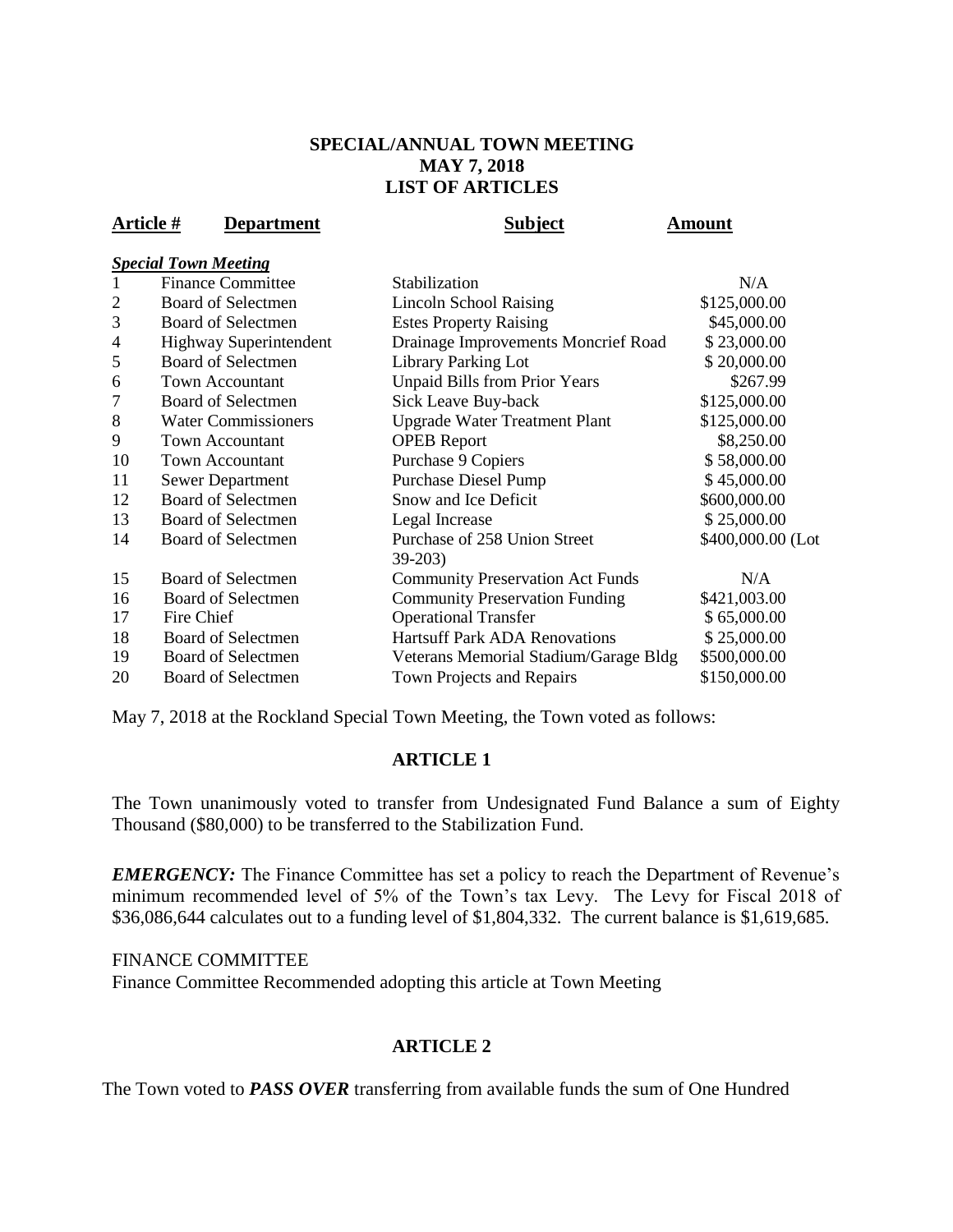Twenty-Five Thousand and 00/100 Dollars (\$125,000.00) for the razing of the Lincoln School.

*EMERGENCY:* Public safety issue - razing of the building required to move forward with land use.

*There was a majority vote of the Town Meeting voters to Pass Over this article.*

#### **ARTICLE 3**

The Town voted to transfer from Undesignated Fund Balance the sum of Forty-Five Thousand and 00/100 Dollars (\$45,000.00) for the razing of the Estes Auto Building including any related work to prepare the property for use.

*EMERGENCY:* Give the ability to move forward with land use, ASAP.

Board of Selectmen and Finance Committee Recommended adopting this Article

#### **ARTICLE 4**

The Town voted to take from available funds the sum Twenty-Three Thousand and 00/100 Dollars (\$23,000.00) to fund the construction and improvements of a drainage catchment at the backside of Moncrief Road.

*EMERGENCY*: This area is highly prone to flooding. Area presently is a trench and will be designed to hold and distribute water more evenly and provide easier access to maintain said catchment.

HIGHWAY SUPERINTENDENT

Finance Committee Recommended funding \$190.88 from Undesignated Fund Balance and \$22,809.12 from Host Community Trust Fund

### **ARTICLE 5**

The Town voted to transfer from available funds the sum of Twenty Thousand and 00/100 Dollars (\$20,000.00) for the design and engineering of the ADA Compliant, Library Rear Entrance Construction including any related work to the property.

*EMERGENCY:* Timing of the Grant requires moving on the design and engineering as soon as possible.

BOARD OF SELECTMEN RECOMMENDED Finance Committee Recommended funding from Undesignated Fund Balance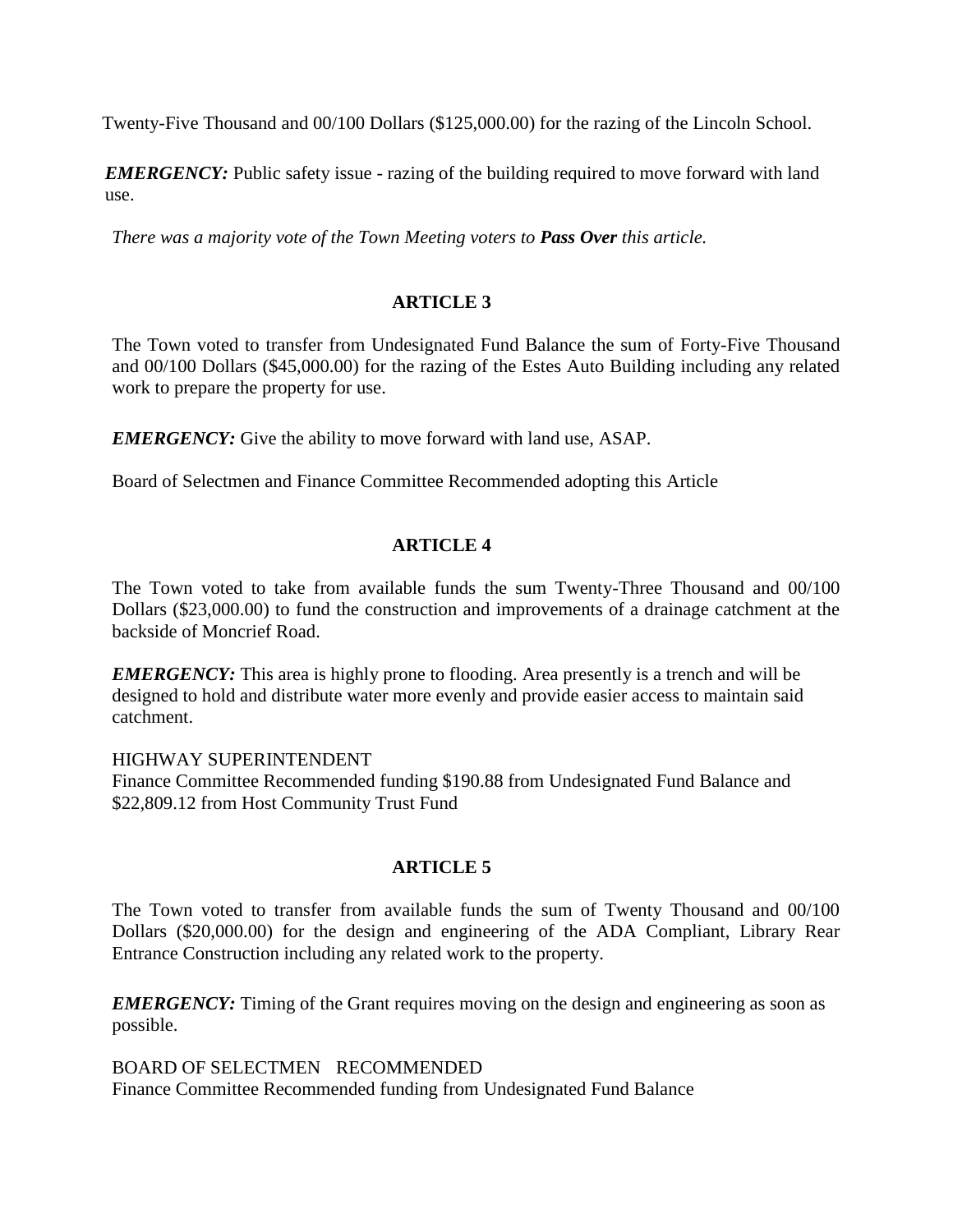#### **ARTICLE 6**

The Town voted unanimously to transfer from available funds for an unpaid Highway department bill from Doughboy Uniforms in the amount of Two Hundred Sixty-Seven and 99/100 Dollars (\$267.99).

*EMERGENCY:* Bills that were not receive in time for processing within the fiscal year provided service or goods.

TOWN ACCOUNTANT Finance Committee Recommended funding from Undesignated Fund Balance

## **ARTICLE 7**

The Town voted to transfer from available funds the sum of One Hundred Twenty-Five Thousand and 00/100 Dollars (\$125,000.00) to fund the payout of contractually obligated accumulated leave time.

*EMERGENCY:* The buyout employee accumulated leave time for contractual negotiations.

#### BOARD OF SELECTMEN RECOMMENDS

Finance Committee Recommended funding \$74,000 from Undesignated Fund Balance and \$51,000 from Group Insurance

#### **ARTICLE 8**

The Town voted to authorize the Water Commissioners to take from the Water Fund Balance the sum of One Hundred Twenty-Five Thousand and 00/100 Dollars (\$125,000.00), with a like amount from the Town of Abington, for the purpose of engineering the upgrades at the Myers Avenue Water Treatment Plant.

*EMERGENCY:* The Treatment Plant needs major upgrades to increase the much need water production from this site.

WATER COMMISIONERS Finance Committee Recommended funding from Water Fund Balance Capital Planning Committee Recommended per Capital Plan

### **ARTICLE 9**

The Town voted to take from available funds the sum of Eight Thousand Two Hundred Fifty and 00/100 Dollars (\$8,250.00) for the service to produce the required Other Post-Employment Benefits report.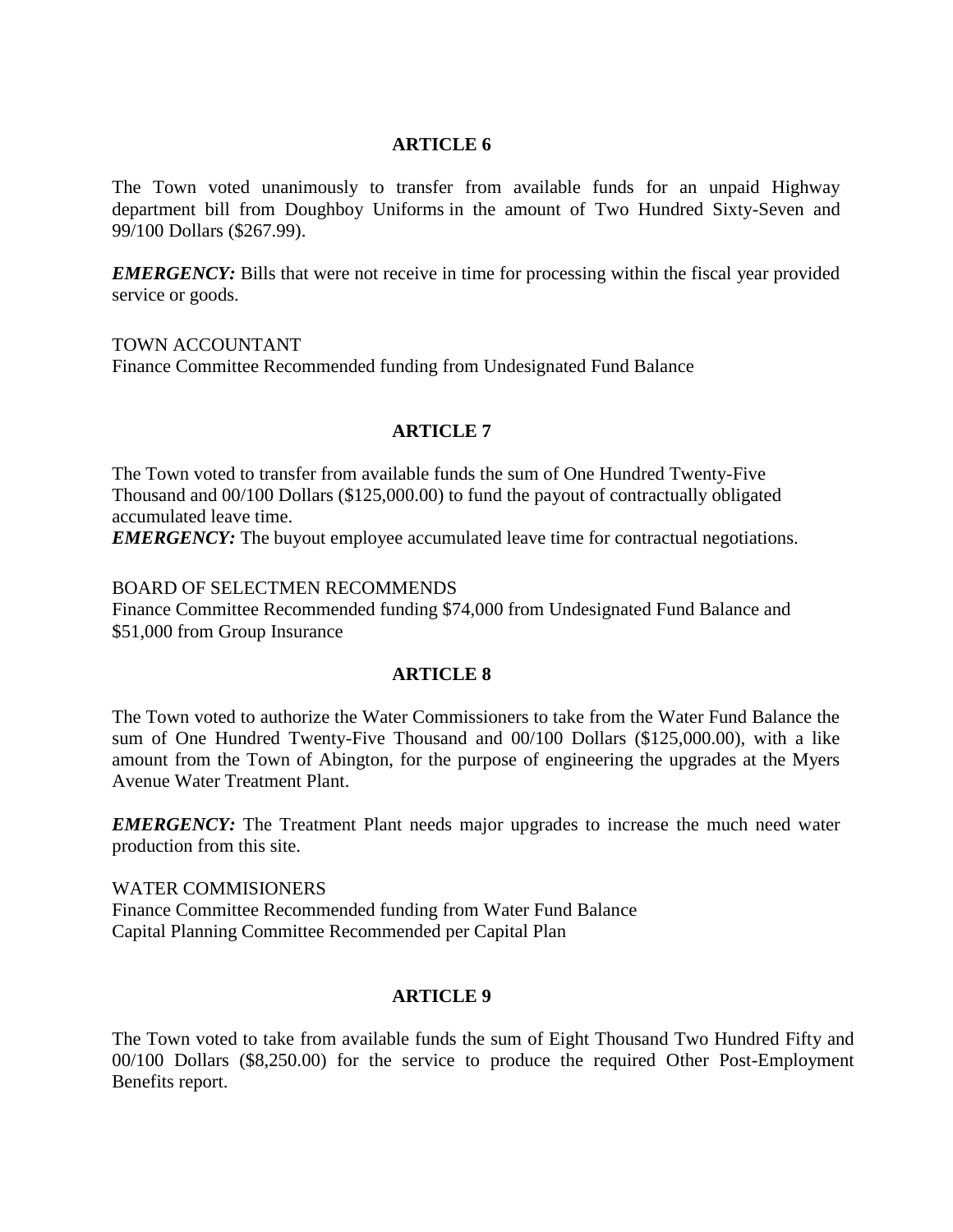*EMERGENCY:* Report required for correct annual audit

TOWN ACCOUNTANT Finance Committee Recommended funding from Undesignated Fund Balance

## **ARTICLE 10**

The Town voted to raise and appropriate or take from available funds the sum of Fifty-Eight Thousand and 00/100 Dollars (\$58,000.00) for the purchase of nine (9) new copiers to replace copiers.

*EMERGENCY:* Recurring issues on copiers; purchased used requiring replacement

TOWN ACCOUNTANT Finance Committee Recommended funding from Undesignated Fund Balance

## **ARTICLE 11**

The Town voted to authorize the Sewer Commissioners to take from the Sewer Department Unreserved Fund Balance Account the sum of Forty-Five Thousand and 00/100 Dollars (\$45,000.00) for the purchase of a 6 inch Dri-Prime Diesel Pump to be used during high flow events.

*EMERGENCY*: This is for the replacement a 20 year old pump used as part of high flow management plan that was rendered inoperable during March storm Quinn.

SEWER DEPARTMENT

Finance Committee Recommended funding from Sewer Fund Balance

## **ARTICLE 12**

The Town voted to transfer from available funds the sum of Six Hundred Thousand and 00/100 Dollars (\$600,000.00) for reducing the snow and ice deficit.

*EMERGENCY:* Major Winter Storms.

BOARD OF SELECTMEN RECOMMENDED Finance Committee Recommended funding from Undesignated Fund Balance

## **ARTICLE 13**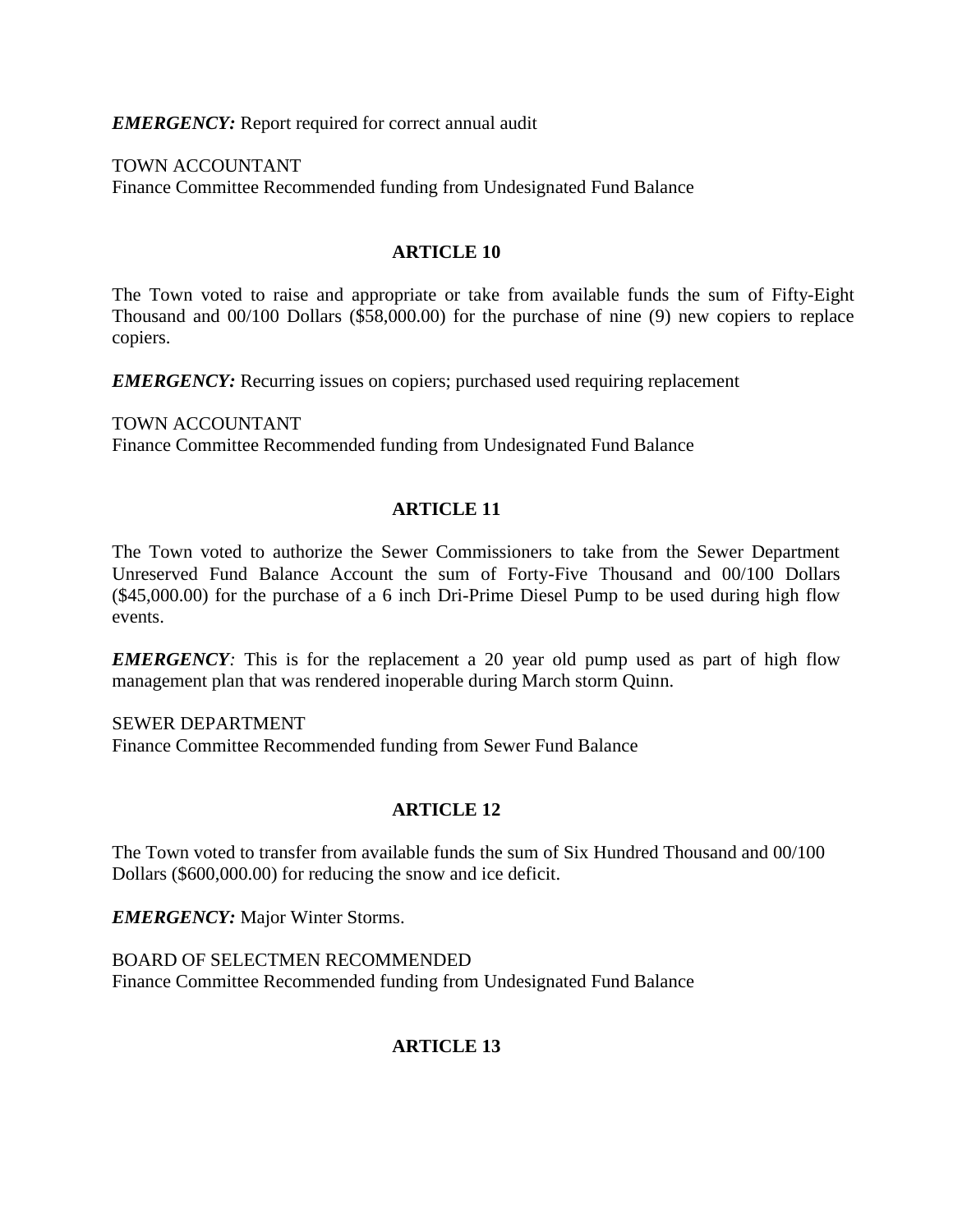The Town voted to transfer from available funds the sum of Twenty-Five Thousand and 00/100 Dollars (\$25,000.00) to Legal Services.

*EMERGENCY:* Unexpected Legal Action

### BOARD OF SELECTMEN RECOMMENDS

Finance Committee Recommended funding from Undesignated Fund Balance

## **ARTICLE 14**

The Town voted to transfer from available funds the sum of Four Hundred Thousand and 00/100 Dollars (\$400,000.00) to purchase 258 Union Street, Lot 39-303, 18605 sf (+/-).

*EMERGENCY:* Give the ability to move forward with land use, ASAP

BOARD OF SELECTMEN RECOMMENDED

Finance Committee Recommended funding \$132,500 from Undesignated Fund Balance and \$267,500 from Overlay Surplus

## **ARTICLE 15**

The Town voted to establish Four (4) Community Preservation Act (CPA) Special Revenue Funds as follows: CPA General - Receipt Reserved for Appropriation, representing 65%; CPA Open Space - Receipt Reserved for Appropriation, representing 10%; CPA Community Housing - Receipt Reserved for Appropriation, representing 10%; CPA Historical Resources - Receipt Reserve for Appropriations, representing 10%; and CPA Administration - Receipt Reserved for Appropriation, representing 5%.

*EMERGENCY:* The Town voted to establish the CPA Fund for purposes of improving the Town's Open Space, Historical Resources, and Community Housing using a surcharge combined with state funding. This Article establishes the mechanism to hold the funding for future Town Meeting purposes. The following Article funds those mechanisms. Per the Department of Revenue, this is required to be moved to these reserves this year.

Board of Selectmen and Finance Committee Recommended as presented

### **ARTICLE 16**

The Town voted to reserve Four Hundred Twenty-One Thousand Three and 00/100 Dollars (\$421,003.00) Community Preservation Act (CPA) Special Revenue Funds as follows:

| CPA General Receipt Reserved for Appropriation -             | \$273,650.00 |
|--------------------------------------------------------------|--------------|
| CPA Open Space - Receipt Reserved for Appropriation -        | \$42,101.00  |
| CPA Community Housing - Receipt Reserved for Appropriation - | \$42,101.00  |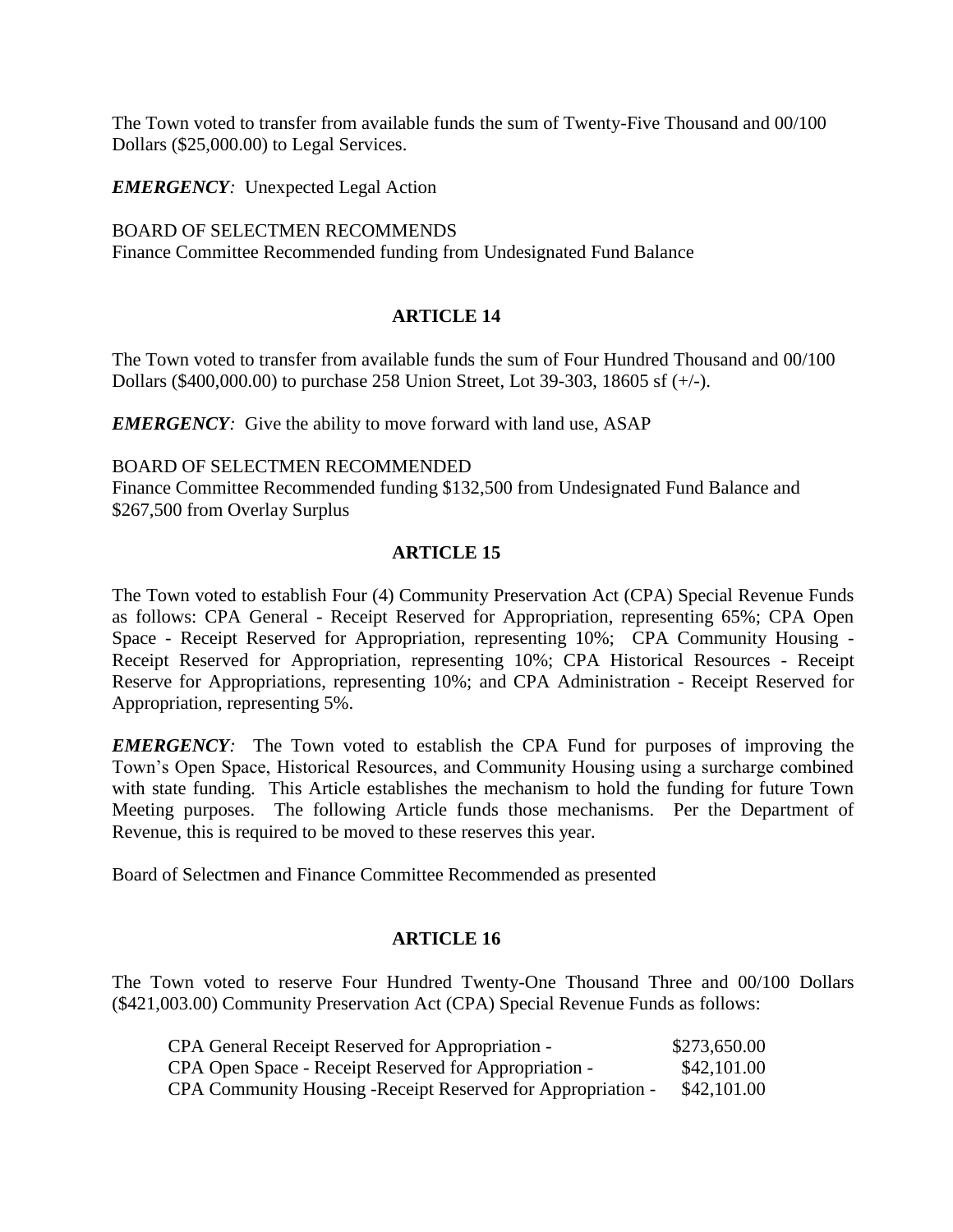CPA Historical Resources - Receipt Reserve for Appropriations - \$42,101.00 CPA Administration - Receipt Reserved for Appropriation - \$21,050.00

#### *EMERGENCY:* refer to Article #15

BOARD OF SELECTMEN RECOMMENDED Finance Committee Recommended funding from Raise and Appropriate

#### **ARTICLE 17**

The Town voted to transfer from available funds the sum of Sixty-Five Thousand and 00/100 Dollars (\$65,000.00) to Fire Substitute Payroll.

*EMERGENCY:* Unexpected Substitution of Personnel

BOARD OF SELECTMEN RECOMMENDED Finance Committee Recommended funding from Undesignated Fund Balance

### **ARTICLE 18**

The Town voted to raise and appropriate Twenty-five Thousand and 00/100 Dollars (\$25,000.00), and authorize the Treasurer with the approval of the Selectmen, to borrow up to and including One Hundred Thousand Dollars (\$100,000) in anticipation of state reimbursement pursuant to Mass. Gen. L. Chapter 44, §8C, or any other enabling authority, for the purpose of making capital improvements, renovations and upgrades to a certain parcel of town-owned park and/or recreation property together with buildings and improvements thereon, known as Hartsuff Park, consisting of 16.5 acres, more or less, as shown on the Town of Rockland Assessor's Maps as Parcel #30-81 and Parcel #30-83 for the purpose of restroom ADA compliance to support public active recreation and youth programs that operate at Hartsuff Park. As described above, Hartsuff Park shall henceforth be considered park and recreation land pursuant to General Laws, c. 45, §,3, and shall be managed and controlled by the Park Commissioners and the Youth Commission of Town of Rockland; and further, that the Town Administrator be authorized to file on behalf of the Town of Rockland any and all applications deemed necessary for grants and /or reimbursements from the Commonwealth of Massachusetts deemed necessary under the Urban Self-Help Act (301 CMR 5.00), the Executive Office of Energy and Environmental Affairs'(EOEEA) Parkland Acquisitions and Renovations for Communities (PARC) Grant Program, and/or any others in any way connected with the scope of this Article; and further, that the Town of Rockland, Board of Selectmen, Park Commissioners and Youth Commission be authorized to enter into all grant and other agreements and execute any and all instruments as may be necessary on behalf of the Town of Rockland, to affect said grants; and, further that the Board of Selectmen, Park Commissioners and Youth Commission be authorized, as they deem appropriate, to enter into all agreements and execute any and all instruments including the conveyance of a perpetual conservation restriction in accordance with M.G.L. Chapter 184 as required by Section 12(a) of Chapter 44B or Chapter 293 Section 10 of the Acts of 1998 as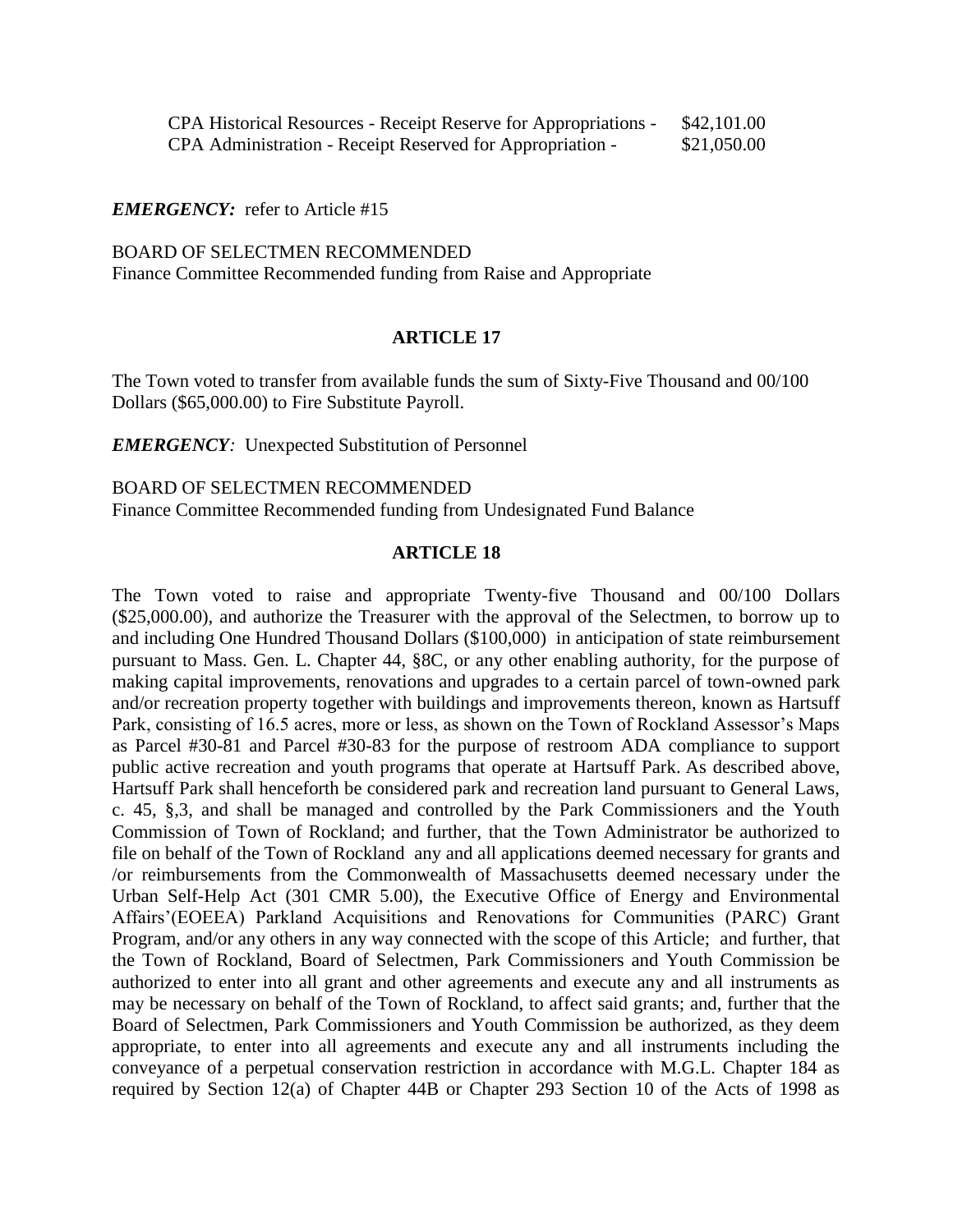amended, as may be necessary on behalf of the Town of Rockland, to be eligible for any such grant funds and to affect said purchase, or take any other action relative thereto.

*EMERGENCY:* Availability of Grant was unexpected

BOARD OF SELECTMEN RECOMMENDED Finance Committee Recommended at Town Meeting

## **ARTICLE 19**

The Town voted to transfer from available funds the sum of Five Hundred Thousand and 00/100 Dollars (\$500,000.00) to Veterans Memorial/Garage Facility.

*EMERGENCY:* Bids higher than expected

Board of Selectmen and Finance Committee Recommended with funding to be transferred \$100,000 from Undesignated Fund Balance, \$50,000 from Overlay Surplus and \$350,000 from Group Insurance

*Capital Planning also gave their Recommendation*

## **ARTICLE 20**

The Town voted to transfer from available funds the sum of One Hundred-Fifty Thousand and 00/100 Dollars (\$150,000.00), to be used in combination with grant money if available, for capital projects and repairs, or take any action relative thereto?

*EMERGENCY*: The Town has various projects opportunities and needs throughout the year, often with matching grant funds, that come up without notice.

Board of Selectmen and Finance Committee Recommended adopting this article with funding from Undesignated Fund Balance

### *ANNUAL TOWN MEETING ARTICLES*

|    | Board of Selectmen            | <b>Town Elections</b>                    |              | N/A          |
|----|-------------------------------|------------------------------------------|--------------|--------------|
| 2  | Board of Selectmen            | Elective Officer's Salaries/Compensation |              | N/A          |
| 3  | Board of Selectmen            | <b>Operating Budgets</b>                 |              | N/A          |
| 4  | Town Accountant               | <b>Revolving Funds</b>                   |              | \$695,000.00 |
| 5  | <b>Emergency Management</b>   | <b>Alert System</b>                      | \$           | 4,000.00     |
| 6  | <b>Board of Selectmen</b>     | Master Plan                              | \$.          | 40,000.00    |
|    | Board of Selectmen            | <b>Rail Trail Extension</b>              | $\mathbb{S}$ | 65,000.00    |
| 8  | Board of Selectmen            | <i>WITHDRAWN</i>                         |              |              |
| 9  | Board of Selectmen            | <b>WITHDRAWN</b>                         |              |              |
| 10 | Board of Selectmen            | <b>Information Technology Upgrades</b>   | \$.          | 60,000.00    |
| 11 | <b>Highway Superintendent</b> | <b>Guardrails</b>                        | \$.          | 65,000.00    |
| 12 | <b>Highway Superintendent</b> | <i>WITHDRAWN</i>                         |              |              |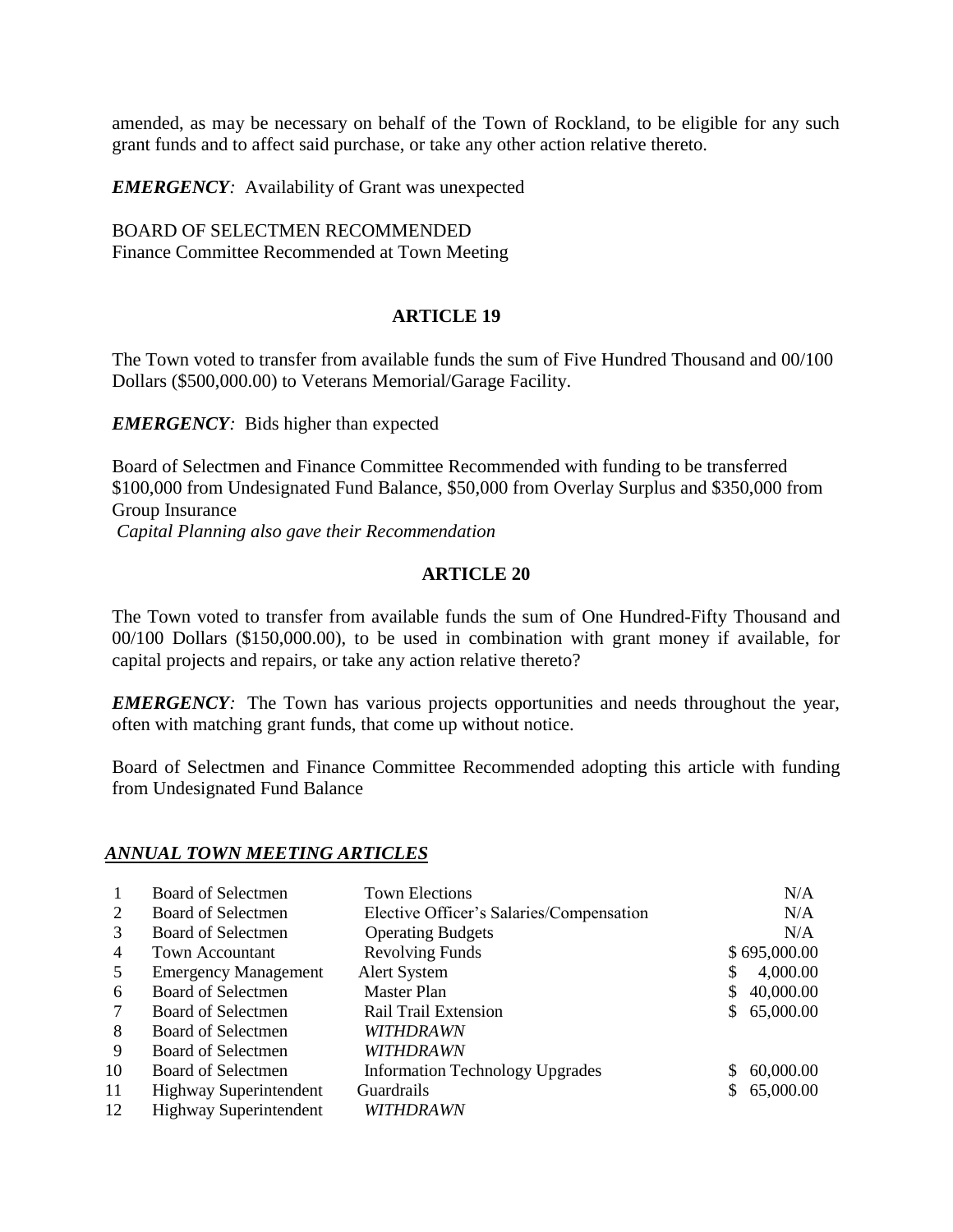| 13 | Highway Superintendent        | <b>Building Repair</b>                       | \$<br>9,500.00   |
|----|-------------------------------|----------------------------------------------|------------------|
| 14 | <b>Highway Superintendent</b> | <b>Union Street Study</b>                    | \$<br>20,000.00  |
| 15 | Highway Superintendent        | Truck with Service Body                      | \$<br>45,000.00  |
| 16 | Fire Department               | <b>Pumper Lease Payment</b>                  | \$49,641.38      |
| 17 | Fire Department               | <b>WITHDRAWN</b>                             |                  |
| 18 | Fire Department               | <b>Bullet Proof Vests</b>                    | \$<br>30,000.00  |
| 19 | <b>Resident Petition</b>      | Zoning By Law 415.89A Article XI             | N/A              |
| 20 | <b>Board of Assessors</b>     | <b>Mandated Revaluation</b>                  | \$52,500.00      |
| 21 | Council on Aging              | Meals on Wheels                              | \$<br>40,000.00  |
| 22 | <b>Sewer Department</b>       | Inflow/Infiltration Mandated Program         | \$100,000.00     |
| 23 | <b>Sewer Department</b>       | Pump Replacement Program                     | \$<br>50,000.00  |
| 24 | <b>Sewer Department</b>       | <b>Operational/Financial Consultant</b>      | \$<br>40,000.00  |
| 25 | <b>Police Department</b>      | Purchase Two (2) Police Cruisers             | \$<br>84,000.00  |
| 26 | Police Department             | <b>WITHDRAWN</b>                             |                  |
| 27 | <b>Police Department</b>      | $2nd$ of 3 Lease Payments – K9 Cruiser       | \$<br>13,666.00  |
| 28 | <b>Youth Commission</b>       | <b>Installation Asphalt Court</b>            | \$<br>36,000.00  |
| 29 | <b>Youth Commission</b>       | <b>WITHDRAWN</b>                             |                  |
| 30 | <b>Youth Commission</b>       | Purchase Furniture                           | \$<br>5,000.00   |
| 31 | Community Center Bldg.        | <b>WITHDRAWN</b>                             |                  |
| 32 | Community Center Bldg.        | WITHDRAWN                                    |                  |
| 33 | Community Center Bldg.        | Replace Vinyl Cover on Stairs                | \$<br>30,000.00  |
| 34 | Community Center Bldg.        | Replace Gym Doors                            | \$<br>12,000.00  |
| 35 | Community Center Bldg.        | <b>McKinley Building Repairs</b>             | \$<br>25,000.00  |
| 36 | Park Department               | Purchase 2018 Dump Truck - PASSOVER          | N/A              |
| 37 | Park Department               | <b>Purchase Field Painting Machine</b>       | \$<br>2,200.00   |
| 38 | Park Department               | Purchase Shed @ Bicentennial Park - PASSOVER | \$<br>11,000.00  |
| 39 | Park Department               | Replace Footbridge @ Hartsuff Park           | \$<br>20,000.00  |
| 40 | Park Department               | Tree Replacement - PASSOVER                  | \$<br>5,000.00   |
| 41 | Park Department               | Replace Fence @Softball Field- PASSOVE       | \$<br>15,000.00  |
| 42 | School Department             | Computer Replace/Upgrade                     | \$<br>100,000.00 |
| 43 | <b>School Department</b>      | Van Lease Payments Qty (8)                   | \$<br>65,700.00  |
| 44 | <b>School Department</b>      | Walk in Cooler/Freezer                       | \$<br>30,592.00  |
| 45 | <b>School Department</b>      | Bus Lease - 15 Passenger                     | \$<br>7,705.00   |
| 46 | <b>School Department</b>      | Dump/Plow Truck Lease                        | \$<br>11,026.00  |
| 47 | <b>School Department</b>      | WITHDRAWN                                    |                  |
| 48 | School Department             | <b>WITHDRAWN</b>                             |                  |
| 49 | School Department             | Ride-On Floor Scrubber                       | \$<br>20,000.00  |
| 50 | <b>School Department</b>      | <b>Night Lock-Down Classroom Devices</b>     | \$<br>16,000.00  |
| 51 | <b>Water Commissioners</b>    | Payment Backhoe/Front Loader 1 of 5          | \$<br>30,000.00  |
| 52 | <b>Water Commissioners</b>    | Phase Two Replace/Install Valves             | \$<br>40,000.00  |
| 53 | <b>Water Commissioners</b>    | <b>Purchase Water Meters</b>                 | \$<br>50,000.00  |
| 54 | <b>Water Commissioners</b>    | Purchase Heavy Duty Pickup                   | \$<br>35,000.00  |
| 55 | <b>Water Commissioners</b>    | Survey/Testing MA Regulations                | \$<br>15,000.00  |
| 56 | <b>Water Commissioners</b>    | Upgrade Heat/Vent @Treatment Plant           | \$<br>30,000.00  |
| 57 | <b>Water Commissioners</b>    | Redevelopment Discharge @Treatment Plant     | \$<br>100,000.00 |
| 58 | <b>Water Commissioners</b>    | Replace/Rebuild Filters @Treatment Plant     | \$<br>130,000.00 |
| 59 | <b>Water Commissioners</b>    | Purchase Water Hydrants                      | \$<br>25,000.00  |
| 60 | <b>Water Commissioners</b>    | Replace Finished Water Pump                  | 85,000.00        |
| 61 | So.Shore Vo.Tech Comm.        | <b>SSVT Regional Agreement</b>               | N/A              |
| 62 | Board of Selectmen            | BOS Authority to Sell Land - Weymouth St.    | N/A              |
| 63 | Board of Selectmen            | Amend Zoning Storm Water Bylaw Article I     | N/A              |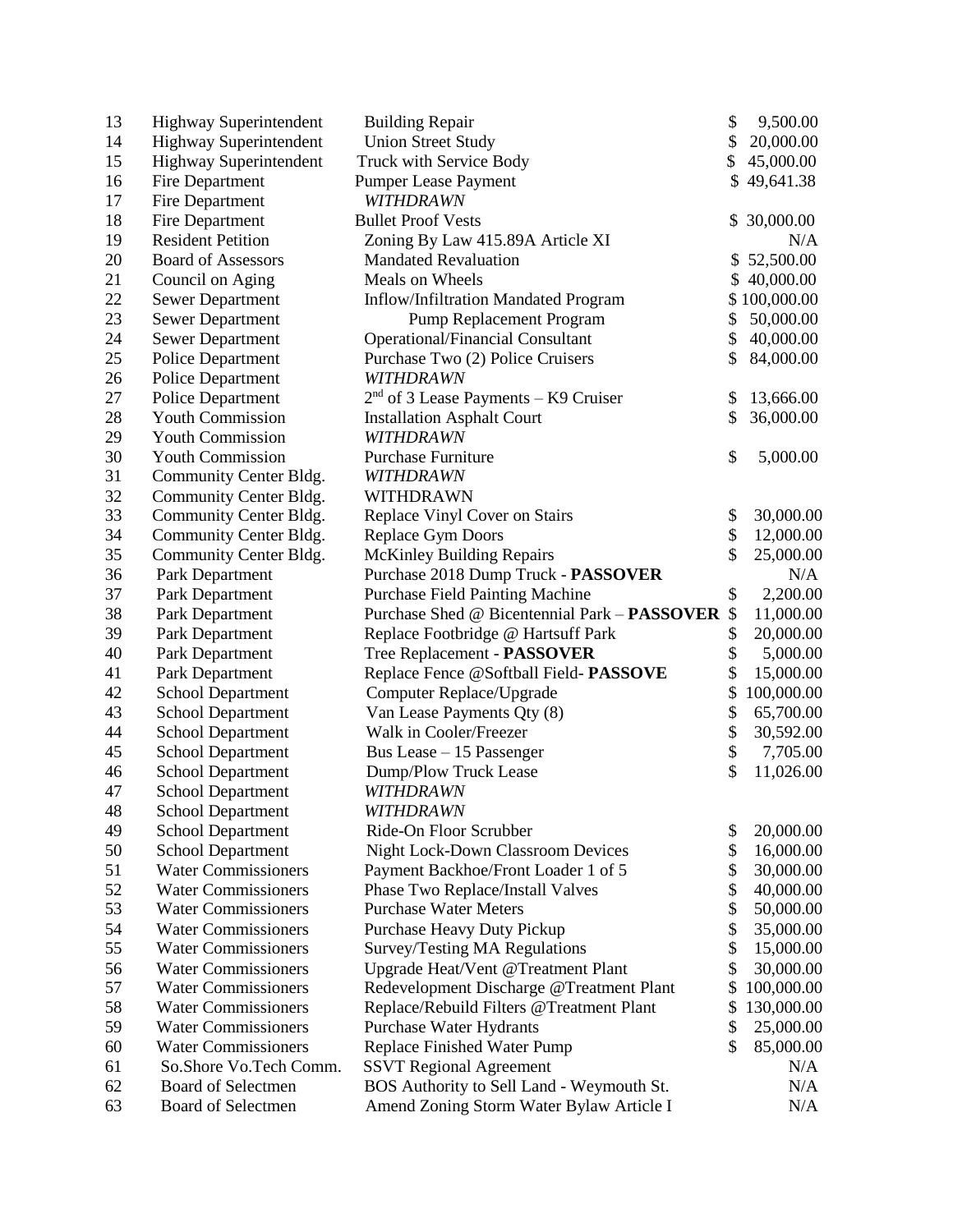| 64 | <b>Board of Selectmen</b>   | <b>WITHDRAWN</b>                         |     |
|----|-----------------------------|------------------------------------------|-----|
| 65 | Board of Selectmen          | Marijuana Zoning Article II 415-2        | N/A |
| 66 | Board of Selectmen          | Marijuana Zoning Article IV 415-19       | N/A |
| 67 | Board of Selectmen          | Marijuana Zoning Article V               | N/A |
| 68 | <b>Board of Selectmen</b>   | Marijuana Sales Tax                      | N/A |
| 69 | Board of Selectmen          | Amend Zoning Bylaw "Accessory Apartment" | N/A |
| 70 | Board of Selectmen          | Amend Zoning Bylaw "Accessory Apartment" | N/A |
| 71 | Board of Selectmen          | Amend Zoning Bylaw "Accessory Apartment" | N/A |
| 72 | Board of Selectmen          | Amend 40R Zoning                         | N/A |
| 73 | Board of Selectmen          | <b>WITHDRAWN</b>                         |     |
| 74 | Board of Selectmen          | <i>WITHDRAWN</i>                         |     |
| 75 | <b>Board of Selectmen</b>   | Gift Map 25, Parcel 16, 17, 18           | N/A |
| 76 | <b>Open Space Committee</b> | Reduce Open Space Membership             | N/A |
| 77 | <b>Resident Petition</b>    | Adopt a Bylaw "25 Buffer to Wetland"     | N/A |
| 78 | <b>Resident Petition</b>    | Amend Zoning Bylaw Section 415.20        | N/A |
|    |                             |                                          |     |

### **ARTICLE 1**

To cast votes in the Annual Town Election for the election of candidates for the following offices:

One Selectmen for three years One Town Clerk for three years One Town Collector for three years One Town Treasurer for three years One Member of the Board of Assessor for three years One Member of the Board of Assessor for one year One Board of Health Member for three years One Housing Authority Member for five years Two Library Trustees for three years One Park Commissioner for three years One Planning Board Member for five years Two School Committee Members for three years One Sewer Commissioner for three years One Water Commissioner for three years

Finance Committee Recommended Deferring to Board of Selectmen Board of Selectmen Recommended

### **ARTICLE 2**

The Town voted to fix the salaries and compensation of all elective officers in the Town in the amounts indicated in the Department Budgets and make such salaries and compensation effective July 1, 2018, in accordance with the provisions of the Massachusetts General Laws, Chapter 41 Section 108, as amended, and to raise and appropriate such sums of money for the ensuing year and that all sums be appropriated for the specific purpose designated; and that the same be expended on for such boards and commissions of the Town as voted.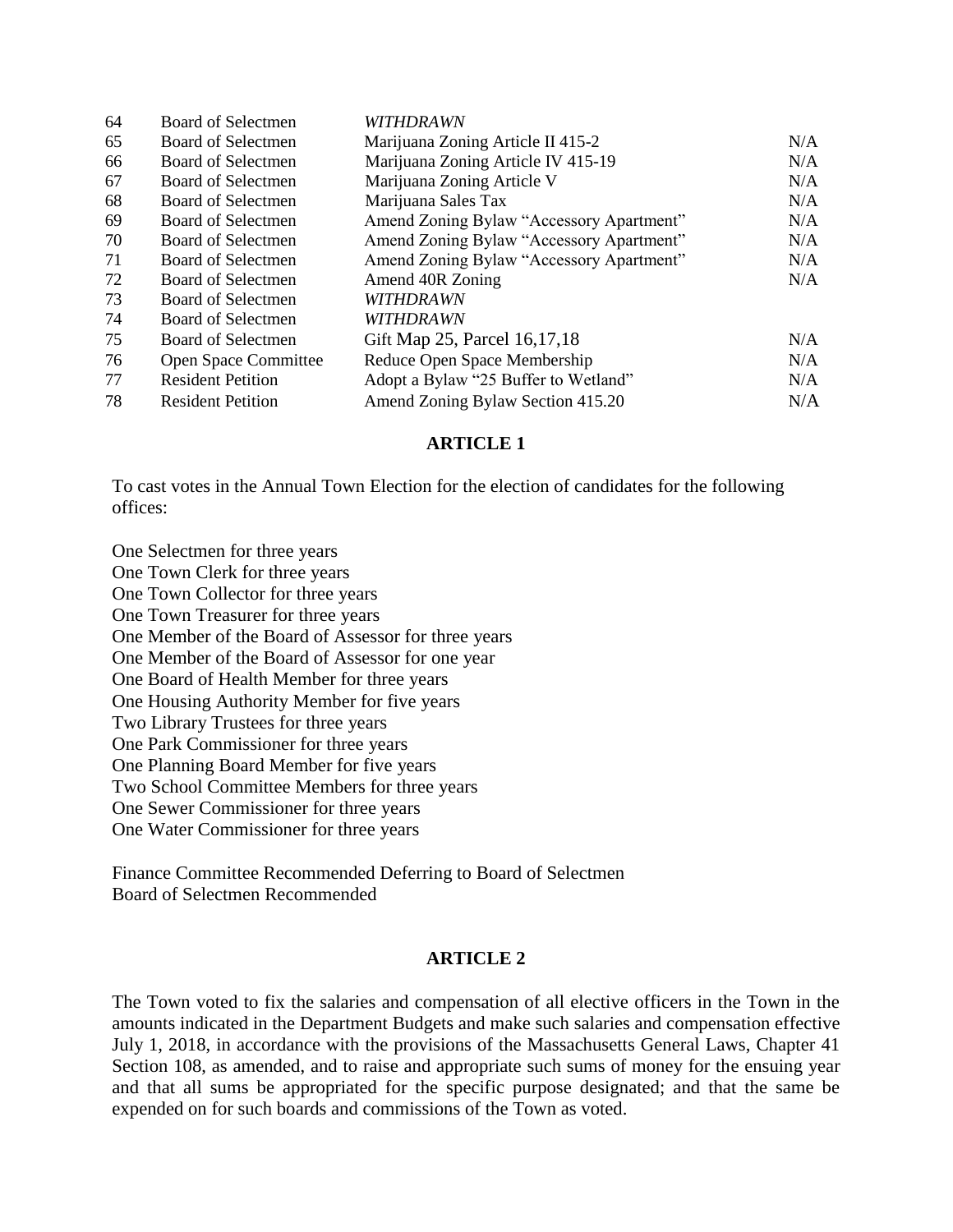Board of Selectmen Recommended Finance Committee Recommended as Presented

## **ARTICLE 3**

5/2/2018 Town of Rockland - Fiscal 2019 Budget

| Department                                        | Vote of Town Meeting |  |
|---------------------------------------------------|----------------------|--|
| <b>Board Of Selectmen - Dept. #122</b>            |                      |  |
| Salary, Town Administrator                        | 155,000              |  |
| Human Resource Assistant                          | 60,000               |  |
| <b>Administrative Asst</b>                        | 55,000               |  |
| <b>Regulatory Secretary</b>                       | 24,000               |  |
| Salary, Executive Assistant                       | 57,500               |  |
| <b>Vacation Coverage</b>                          | 2,000                |  |
| Parking Clerk                                     | 1,200                |  |
| <b>Sundries</b>                                   | 3,000                |  |
| <b>Landfill Maintenance</b>                       | 62,000               |  |
| Advertising                                       | 4,500                |  |
| Conference                                        | 5,000                |  |
| Selectmen - MMA Dues                              | 4,000                |  |
| Total Board Of Selectmen Raise And Appropriate    | 433,200              |  |
| <b>Legal Services - Dept.#151</b>                 |                      |  |
| Town Council - Legal Services                     | 100,000              |  |
| <b>Total Legal Services Raise And Appropriate</b> | 100,000              |  |
| <b>Building Maintenance - Dept. #192</b>          |                      |  |
| <b>Director Facilities</b>                        |                      |  |
| <b>Vacation Coverage</b>                          | 2,000                |  |
| Salary - Custodian                                | $\theta$             |  |
| Utilities/Maint/Supplies                          | 70,000               |  |
| Supplies                                          | 5,000                |  |
| Postage                                           | 2,300                |  |
| <b>Total Building Raise And Appropriate</b>       | 79,300               |  |
| Town Reports - Dept. #195                         |                      |  |
| Other Charges & Expenses                          |                      |  |
| Town Report & Warrant                             | 10,000               |  |
| <b>Total Town Reports Raise And Appropriate</b>   | 10,000               |  |
| <b>Utilities General Government- Dept. #196</b>   |                      |  |
| <b>Electricity School Admin</b>                   | 275,000              |  |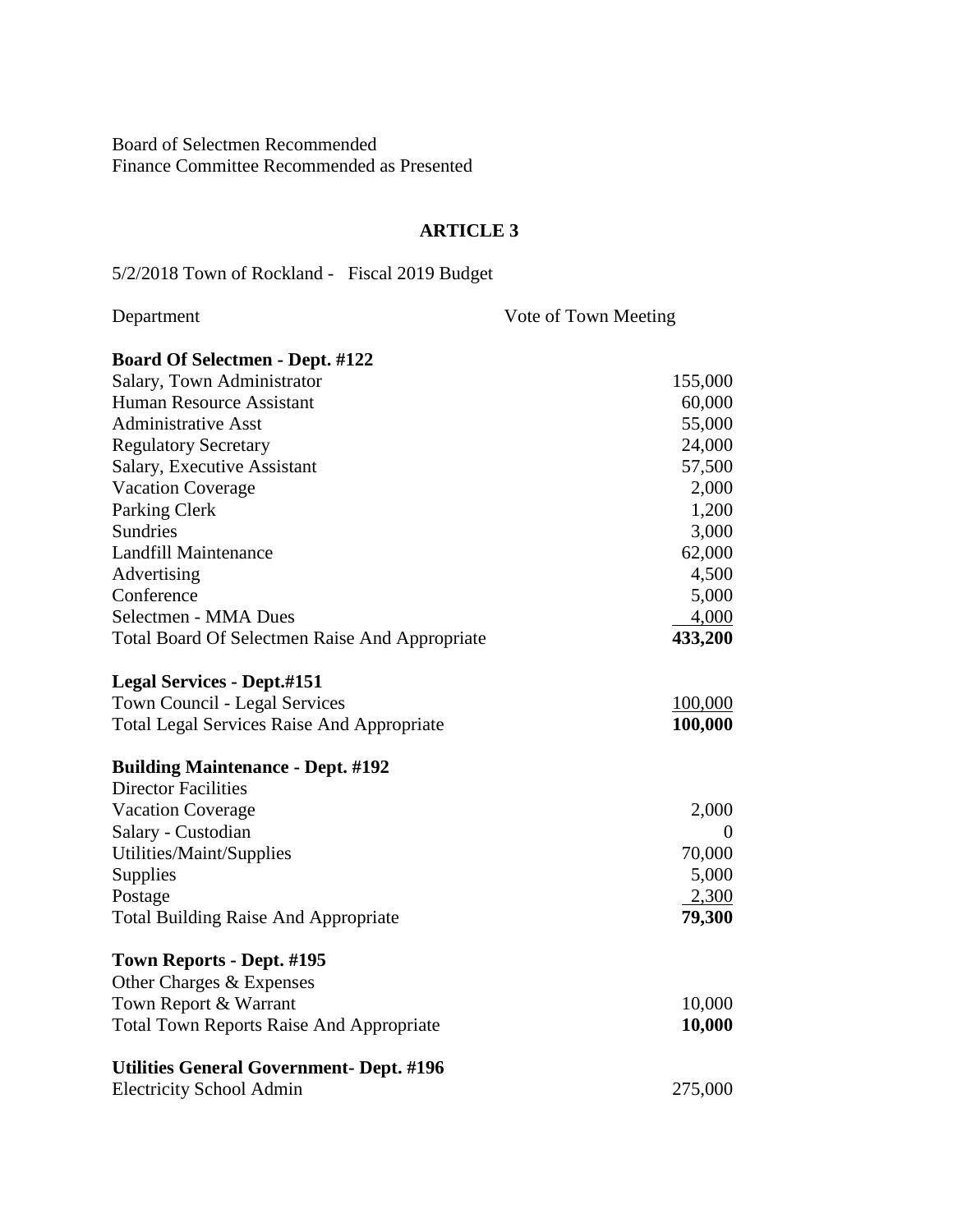| <b>Electricity Town Hall</b>                             | 19,000           |
|----------------------------------------------------------|------------------|
| <b>Electricity Fire Department</b>                       | 16,000           |
| <b>Electricity Police Department</b>                     | 28,000           |
| <b>Electricity Highway Department</b>                    | 4,000            |
| <b>Electricity Park Department</b>                       | 3,000            |
| <b>Electricity Senior Center</b>                         | 28,000           |
| <b>Electricity Library</b>                               | 17,000           |
| <b>Electricity Recycling</b>                             | 2,000            |
| <b>Electricity Street Lighting</b>                       | 68,000           |
| <b>Electricity Traffic Lighting</b>                      | 5,700            |
| Development                                              | $\theta$         |
| Total Utilities General Government Raise and Appropriate | 465,700          |
| <b>Traffic Control - Dept. #293</b>                      |                  |
| <b>Purchase Of Services</b>                              |                  |
| <b>Traffic Lighting</b>                                  | 16,867           |
| Moved Electric Utilities due to Solar Array              |                  |
| <b>Total Traffic Control Raise And Appropriate</b>       | 16,867           |
| <b>Street Lighting - Dept. #424</b>                      |                  |
| <b>Total Street Lighting Raise And Appropriate</b>       | $\boldsymbol{0}$ |
| <b>Finance Committee - Dept. #131</b>                    |                  |
| Personnel                                                |                  |
| Secretary                                                | 2,000            |
| <b>Reserve Fund</b>                                      | 150,000          |
| <b>Total Finance Committee Raise And Appropriate</b>     | 152,000          |
| Town Accountant - Dept. #135                             |                  |
| Personnel                                                |                  |
| Salary - Town Accountant                                 | 110,500          |
| Salary - Clerical                                        | 41,109           |
| <b>Salary - Assistant Town Accountant</b>                | 55,623           |
| Supplies                                                 |                  |
| Dues and Seminars                                        | 3,000            |
| Supplies                                                 | 700              |
| <b>Total Town Accountant Raise And Appropriate</b>       | 210,932          |
| Assessor - Dept. #141                                    |                  |
| Personnel                                                |                  |
| Salary - Appraiser                                       | 87,200           |
| Salary - Clerical                                        | 73,510           |
| <b>Educational Incentive</b>                             | $\theta$         |
| <b>Legal Services</b>                                    | 2,000            |
| Maps / Engineering                                       | 2,700            |
| <b>Computer Software</b>                                 | 10,000           |
| Binding Tax & Deed Books                                 | 400              |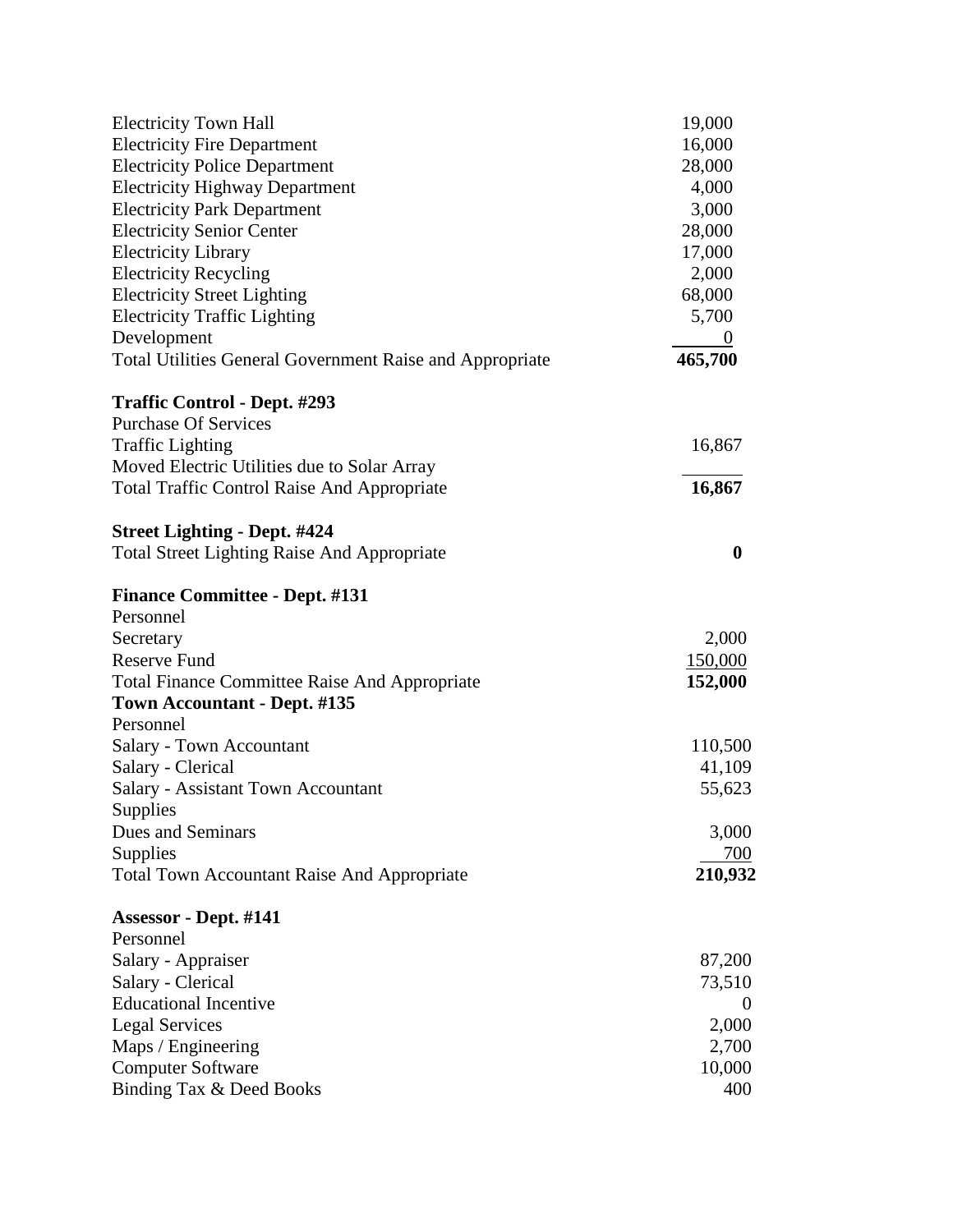| Sundries<br>Postage<br><b>Education/Dues</b><br><b>Auto Allowance</b>       | 1,500<br>1,500<br>2,500 |
|-----------------------------------------------------------------------------|-------------------------|
| <b>Total Assessor Raise And Appropriate</b>                                 | 181,310                 |
| Treasurer - Dept. #145                                                      |                         |
| Personnel                                                                   |                         |
| Salary - Treasurer                                                          | 78,500                  |
| <b>Salary - Assistant Treasurer</b>                                         | 41,351                  |
| Salary - Clerical                                                           | 39,193                  |
| <b>Treasurer - Postage</b>                                                  | 5,500                   |
| Tax Title * (\$5,000 Budget process, \$40,000 from Recap)                   | 5,000                   |
| Legal                                                                       | 1,500                   |
| <b>Payroll Processing Fees</b>                                              | 40,000                  |
| <b>Medicaid Billing Processing Fees</b>                                     | 10,000                  |
| <b>Office Supplies</b><br><b>Travel Reimb</b>                               | 3,500                   |
|                                                                             | $\theta$                |
| Treasurer - Dues / Meetings<br><b>Total Treasurer Raise And Appropriate</b> | 5,000                   |
|                                                                             | 229,544                 |
| Data Processing - Dept. #155                                                |                         |
| <b>Network Manager</b>                                                      | 5,000                   |
| <b>IT Administrator</b>                                                     | 63,750                  |
| <b>Professional Services</b>                                                | 111,448                 |
| Supplies                                                                    | 15,975                  |
| <b>Total Information Technologies Raise And Appropriate</b>                 | 196,173                 |
| <b>Audit - Dept. #430</b>                                                   |                         |
| <b>Total Audit Raise And Appropriate</b>                                    | 49,000                  |
|                                                                             |                         |
| Town Collector - Dept. #146                                                 |                         |
| Personnel                                                                   |                         |
| Salary - Tax Collector                                                      | 78,500                  |
| Salary - Assistant Collector                                                | 41,351                  |
| Salary - Clerical                                                           | 34,875                  |
| Postage/Maintenance Supplies                                                | 15,000                  |
| <b>Sundries</b>                                                             | 3,000                   |
| Dues/Meetings/Travel                                                        | <u>1,500</u>            |
| <b>Total Town Collector Raise And Appropriate</b>                           | 174,226                 |
| Town Clerk - Dept. #161                                                     |                         |
| Personnel                                                                   |                         |
| Salary - Town Clerk                                                         | 78,500                  |
| Salary - Assistant Town Clerk                                               | 43,305                  |
| Salary - Clerical                                                           | 40,040                  |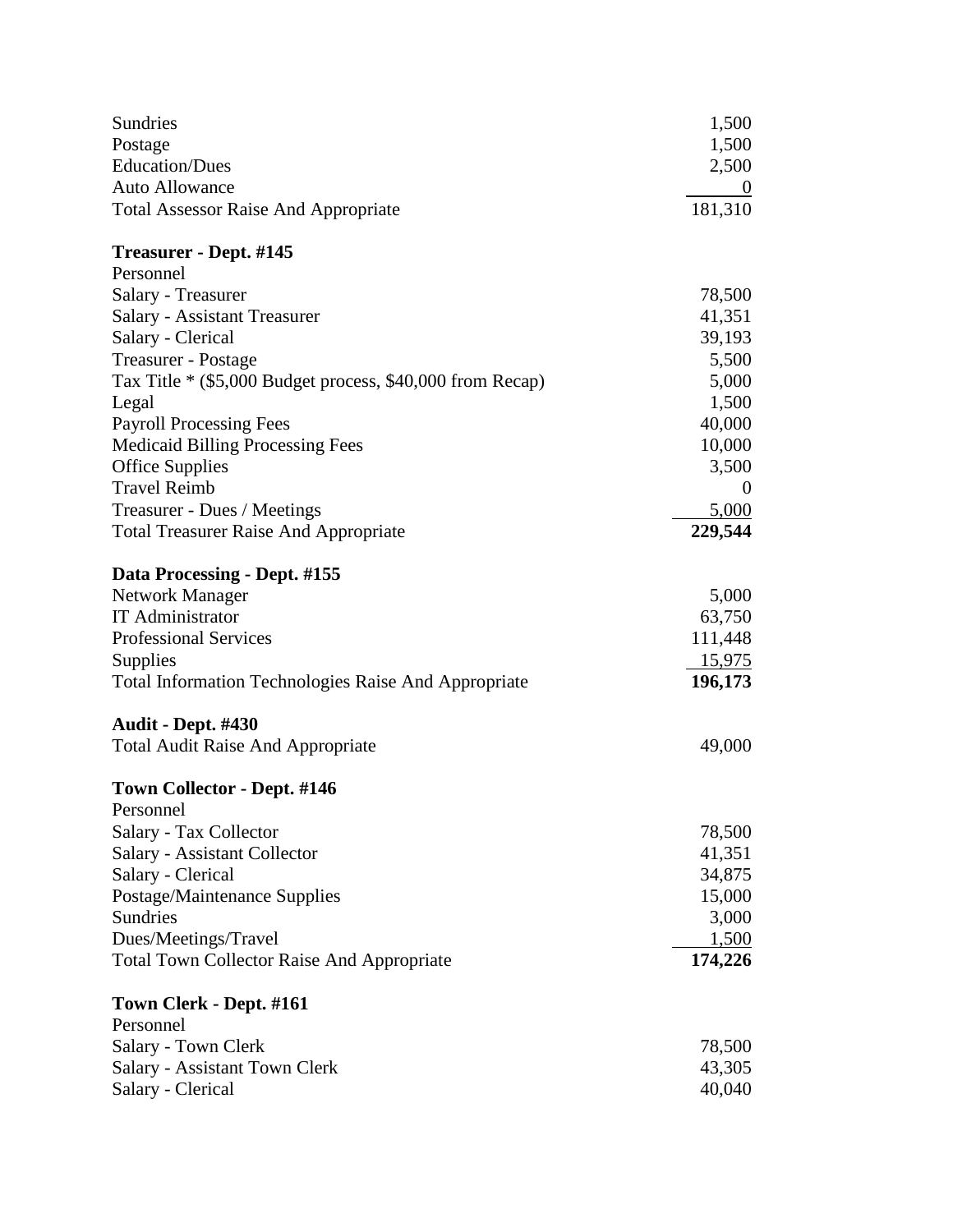| Town Clerk - Bookbinding                               | 670        |
|--------------------------------------------------------|------------|
| Software Licensing                                     | 3,200      |
| By-Law & Charter                                       | 1,200      |
| Supplies                                               |            |
| Sundries                                               | 2,850      |
| Other Charges & Expenses                               |            |
| Dues & Meetings                                        | 2,500      |
| <b>Total Town Clerk</b>                                | 172,265    |
| <b>Transfer in From Dog Receipts Fund</b>              | (5,000)    |
| <b>Total Town Clerk Raise And Appropriate</b>          | 167,265    |
| Town Mtgs / Elections - Dept. #162                     |            |
| Town Mtgs / Elections - Personnel                      | 25,690     |
| Town Mtgs / Elections - Purchase                       | 3,000      |
| Town Mtgs / Elections - Supplies                       | 5,000      |
| Total Town Mtgs / Elections Raise And Appropriate      | 33,690     |
| <b>Registrar Of Voters - Dept. #163</b>                |            |
| <b>Sundries</b>                                        | 9,000      |
| <b>Total Registrar Of Voters Raise And Appropriate</b> | 9,000      |
| <b>Conservation Commission - Dept. #171</b>            |            |
| Personnel                                              |            |
| Salary - Secretary                                     | 500        |
| Total Conservation Comm. Raise And Appropriate         | 500        |
| <b>Planning Board - Dept. #175</b>                     |            |
| Salary - Secretary                                     | 4,500      |
| Sundries & Expenses                                    | 725        |
| <b>Total Planning Board Raise And Appropriate</b>      | 5,225      |
| Zoning Board - Dept. #176                              |            |
| Personnel                                              |            |
| Salary - Recording Secretary                           | 3,800      |
| Advertising                                            | 150        |
| Postage                                                | 75         |
| Expenses                                               | <u>975</u> |
| <b>Total Zoning Board Raise And Appropriate</b>        | 5,000      |
| <b>Police Department - Dept. #210</b>                  |            |
| Personnel                                              |            |
| Salary - Chief                                         | 135,427    |
| Salary - Deputy Chief                                  | 101,845    |
| Salary - Executive Assistant                           | 55,129     |
| Salary - Clerical                                      | 49,878     |
| Salary - Lieutenants                                   | 89,228     |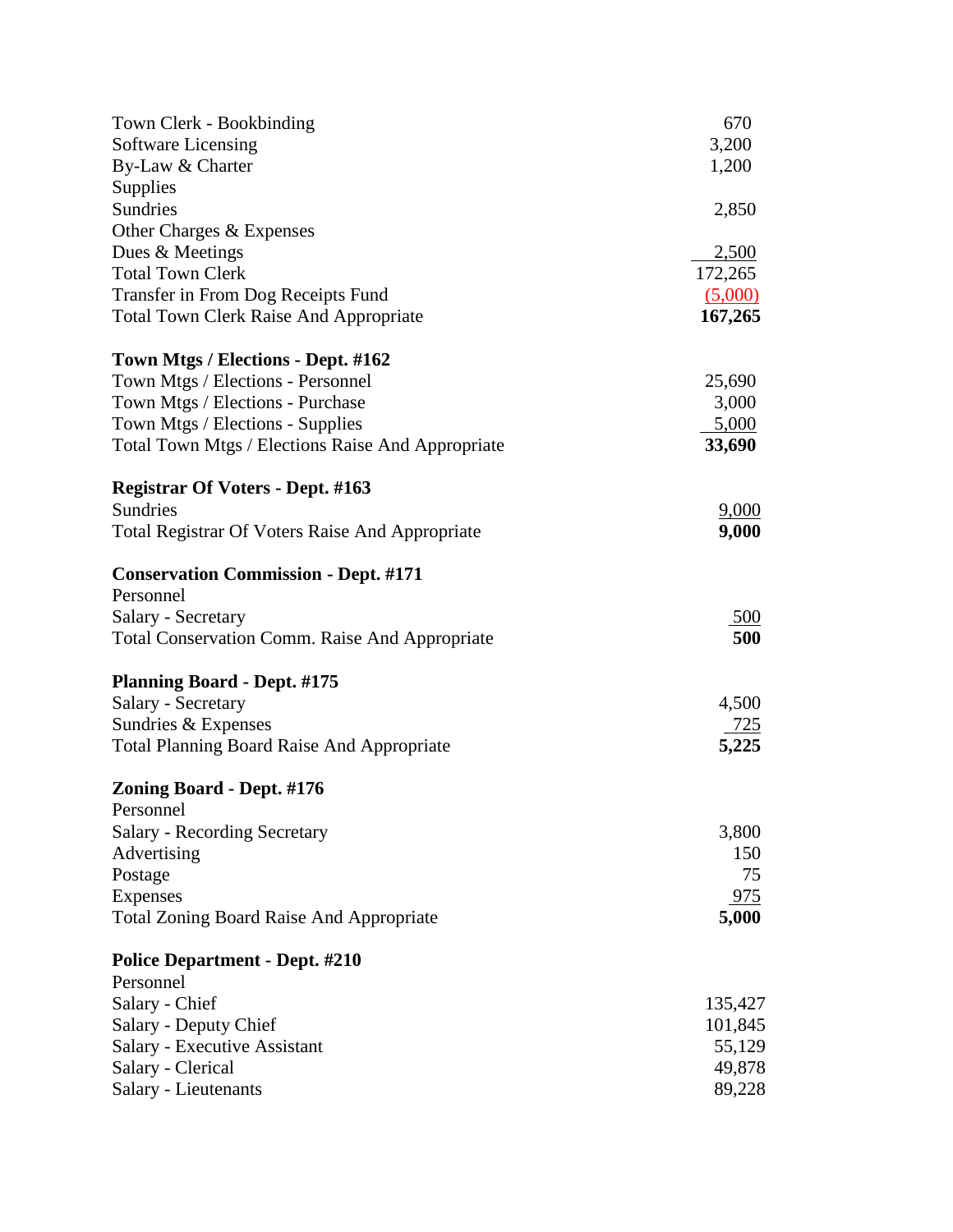| Salary - Officers                                    | 1,653,748        |
|------------------------------------------------------|------------------|
| Salary - Superior Officers                           | 480,764          |
| Salary - E911 Dispatchers                            |                  |
| Salary - Animal Control Officer                      | 46,906           |
| Longevity                                            | 14,600           |
| Proficiency Incentive                                | 500              |
| <b>Holiday Pay</b>                                   | 113,998          |
| Substitute Payroll                                   | 325,401          |
| Salary - Custodian                                   | 44,873           |
| P.I. Training                                        | $\theta$         |
| <b>Clothing Allowance</b>                            | 45,000           |
| <b>Educational Incentive</b>                         | 290,955          |
| <b>Crossing Guards</b>                               | 10,000           |
| <b>Station Maintenance</b>                           | 60,000           |
| <b>Cruiser Maintenance</b>                           | 90,000           |
| Vehicle Expense - ACO                                | 1,500            |
| Teletype                                             | 3,500            |
| Radio & Repeaters                                    | 7,500            |
| Sundries - Police                                    | 80,000           |
| Moved Electric Utilities due to Solar Array          | $\overline{0}$   |
| Sundries - ACO                                       | 1,000            |
| <b>Animal Medical Care</b>                           | 1,500            |
| Aux Radio Repairs                                    | 800              |
| <b>Aux Uniforms</b>                                  | 3,000            |
| <b>Aux Vehicle Maintenance</b>                       | 4,000            |
| Aux Vehicle Fuel                                     | 5,200            |
| Aux Equipment                                        | 3,000            |
| <b>Aux Training Expenses</b>                         | 3,000            |
| Police Other                                         | 7,500            |
| Dog Kennel Expenses - A                              | $\boldsymbol{0}$ |
| <b>Total Police Department</b>                       | 3,729,752        |
| Transfer In - From Dog Fund                          | (10,000)         |
| <b>Total Police Department Raise And Appropriate</b> | 3,719,752        |
|                                                      |                  |

#### **Fire Department - Dept. #220**

| Personnel                           |           |
|-------------------------------------|-----------|
| Salary - Chief                      | 147,000   |
| Salary - Deputy Chief               | 114,803   |
| Salary - Captain                    | 175,736   |
| Salary - Lieutenants                | 234,253   |
| Salary - Permanent Men              | 1,592,421 |
| Salary - Executive Assistant        | 55,085    |
| Fire Alarm Superintendent           |           |
| Overtime Payroll                    | 104,974   |
| Overtime Payroll (Academy Coverage) |           |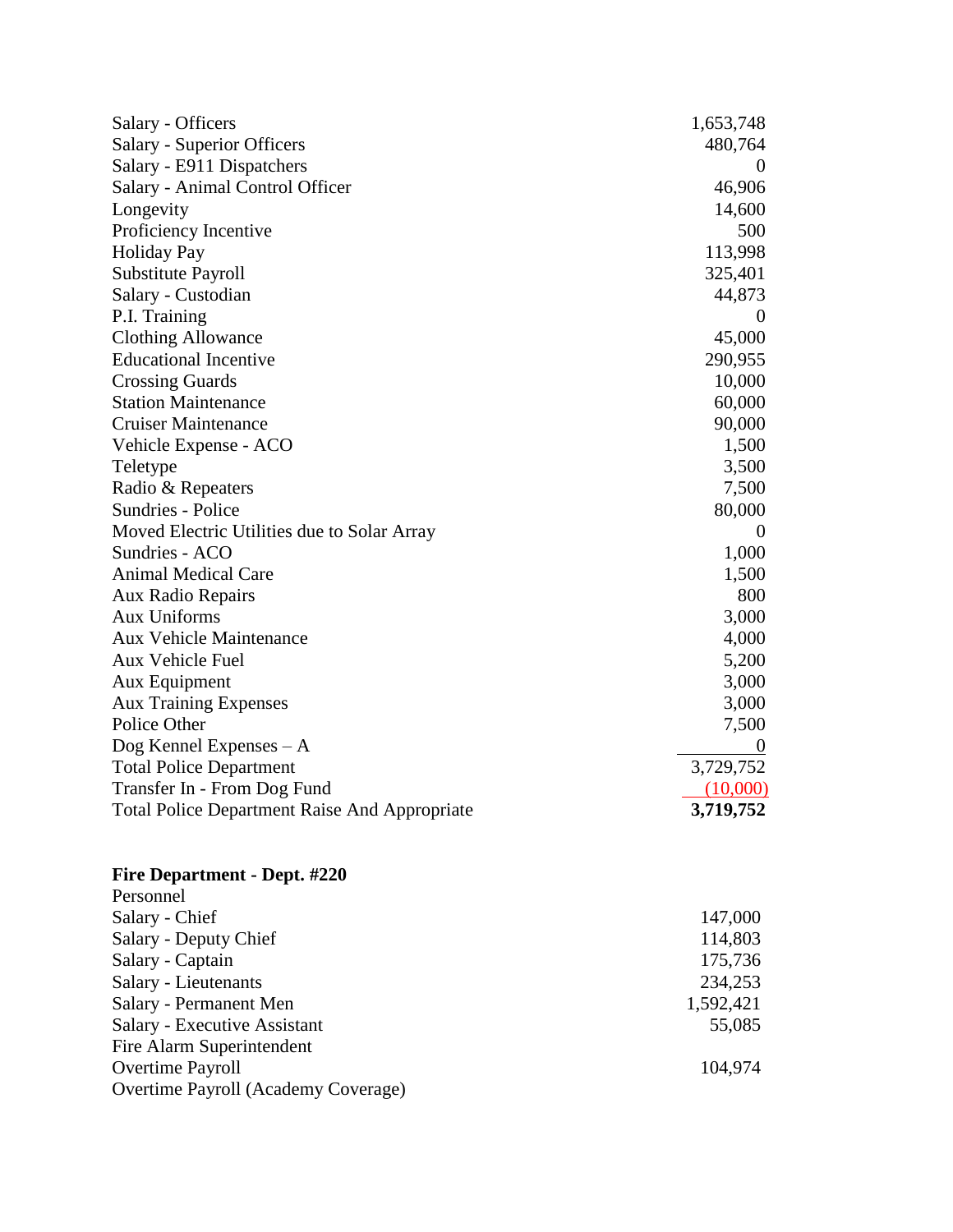| Salary - Call Firefighter                               | 250       |
|---------------------------------------------------------|-----------|
| Payroll - Call Men                                      | 2,600     |
| <b>Longevity Payroll</b>                                | 11,100    |
| Proficiency Incentive                                   | $\Omega$  |
| <b>Holiday Pay</b>                                      | 131,250   |
| Substitute Payroll                                      | 431,428   |
| <b>Clothing Allowance</b>                               | 38,750    |
| Call Men - Clothing                                     | 500       |
| <b>Training Payroll</b>                                 | 91,800    |
| <b>College Credits</b>                                  | 42,374    |
| <b>EMT</b> Incentive                                    | 5,000     |
| Call - EMT                                              | 100       |
| <b>Sick Buy Back</b>                                    | $\theta$  |
| <b>Fire Training Payroll</b>                            | 36,223    |
| Telephone                                               | 8,500     |
| <b>Outsourced Ambulance Billing</b>                     | 30,000    |
| Equipment - Maintenance & Repair                        | 63,700    |
| Moved Electric Utilities due to Solar Array<br>(18,026) | $\theta$  |
| Utilities (Gas & Electric)<br>15,000                    | $\Omega$  |
| Gas & Diesel                                            | 25,000    |
| Dispatch                                                | $\theta$  |
| Building Maintenance & Supplies                         | 15,000    |
| Office Supplies & Advertising                           | 4,500     |
| <b>Educational Materials</b>                            | 10,000    |
| <b>Ambulance Supplies</b>                               | 25,000    |
| Technology                                              | 15,000    |
| <b>Natural Gas</b>                                      | 15,000    |
| Other Charges & Expenses                                |           |
| <b>Fire Other Sundries</b>                              | 1,200     |
| Total Fire Department Raise And Appropriate             | 3,428,547 |
| <b>New Department - Dispatch</b>                        |           |
| Contractual Dispatch                                    | 300,000   |
| Software Maintenance                                    | 50,000    |
| <b>Total Dispatch Raise And Appropriate</b>             | 350,000   |
| <b>Building Department - Dept. #241</b>                 |           |
| Personnel                                               |           |
| Salary - Inspector                                      | 84,500    |
| Local Inspector                                         | 13,728    |
| Salary - Administrative Assistant                       | 38,150    |
| Vacation Coverage/ Mutual Aid                           | 798       |
| Education - Building Inspector                          | 500       |
| Seminars                                                | 1,500     |
| Sundries - Postage / Cert Letters                       | 2,000     |
| <b>Auto Allowance</b>                                   | 1,679     |
| Dues & Meetings                                         | 300       |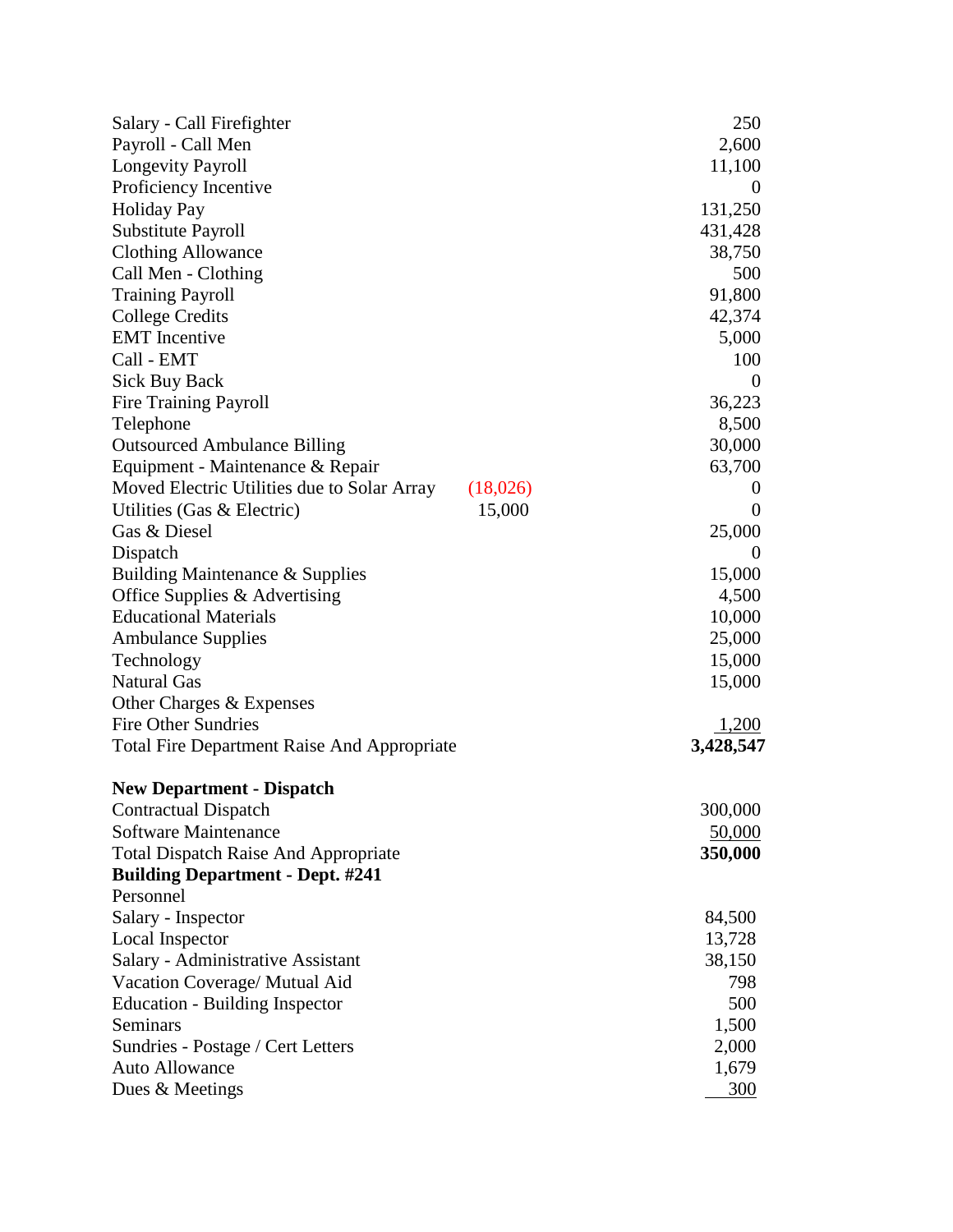| <b>Total Building Department Raise And Appropriate</b>  | 143,155    |
|---------------------------------------------------------|------------|
| Gas Inspector - Dept. #242                              |            |
| Personnel                                               |            |
| Salary - Inspector                                      | 5,215      |
| On Call Coverage                                        | 500        |
| Auto Allowance                                          | 480        |
| <b>Total Gas Inspector Raise And Appropriate</b>        | 6,195      |
| <b>Plumbing Inspector - Dept. #243</b>                  |            |
| Personnel                                               |            |
| Salary - Inspector                                      | 8,812      |
| On Call Coverage                                        | 500        |
| <b>Continuing Education</b>                             | 400        |
| <b>Auto Allowance</b>                                   | 810        |
| <b>Total Plumbing Inspector Raise And Appropriate</b>   | 10,522     |
| <b>Weights / Measures - Dept. #244</b>                  |            |
| Personnel                                               |            |
| Salary - Inspector                                      | 5,000      |
| Sundries                                                | 800        |
| <b>Auto Allowance</b>                                   | 150        |
| Total Weights / Measures Raise And Appropriate          | 5,950      |
| Wiring Inspector - Dept. #245                           |            |
| Personnel                                               |            |
| Salaries - Inspectors (2)                               | 25,083     |
| On Call Coverage                                        | 3,000      |
| <b>Auto Allowance</b><br><b>Bi-Annual Certification</b> | 677<br>400 |
| Total Wiring Inspector Raise And Appropriate            | 29,160     |
|                                                         |            |
| <b>Emergency Management - Dept. #291</b><br>Clerical    | 1,200      |
| Uniforms                                                | $\theta$   |
| Radio Repairs                                           |            |
| Sundries                                                | 500        |
| Gas                                                     | 500        |
| Equipment                                               | 2,000      |
| <b>Vehicle Maintenance</b>                              | $\theta$   |
| <b>Generator Maintenance</b>                            | 1,000      |
| <b>Training Expenses</b>                                | 1,000      |
| Technology                                              | 5,000      |
| Total Emergency Management Raise And Appropriate        | 11,200     |

# **Tree Department - Dept. #294**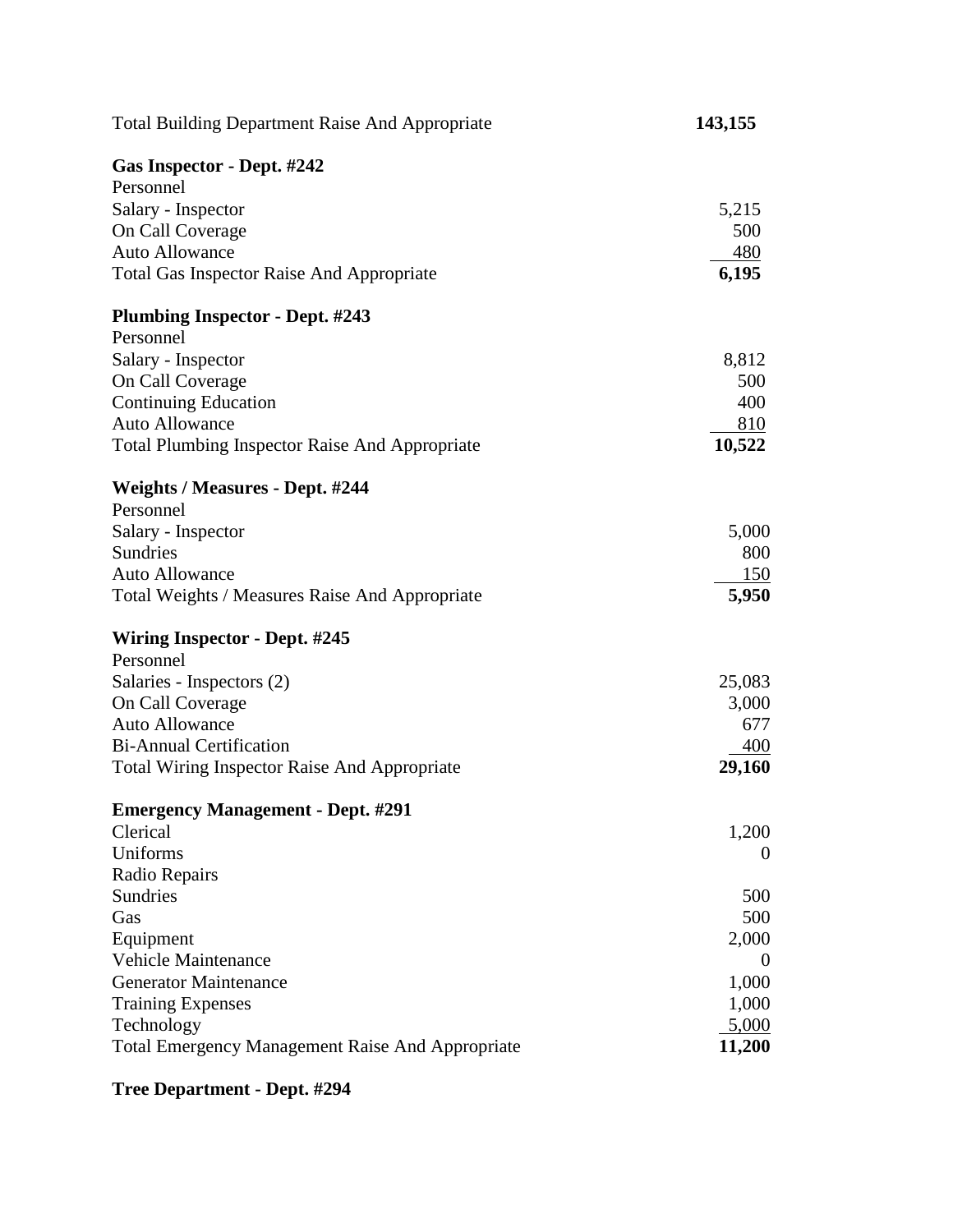| Personnel                                                |             |
|----------------------------------------------------------|-------------|
| Superintendent                                           | 16,915      |
| Labor                                                    | 100,955     |
| Longevity                                                |             |
| Proficiency Incentive                                    | 1,000       |
| Uniforms                                                 | 2,000       |
| Vehicle Maintenance                                      | 5,000       |
| <b>Hired Equipment</b>                                   | 18,000      |
| Supplies/Clothing/Equipment                              | 5,000       |
| <b>Total Tree Department Raise And Appropriate</b>       | 148,870     |
| <b>School Department - Dept. #390</b>                    |             |
| <b>Rockland Public</b>                                   | 24,560,948  |
| <b>WPRS PECRelated Costs</b>                             |             |
| South Shore Regional                                     | 1,936,235   |
| Norfolk County Agricultural High School                  | 205,000     |
| Norfolk County Agricultural High School - Transportation | 15,000      |
| <b>Total School</b>                                      | 26,717,183  |
| Less: Transfer in from PEG Receipts Reserved Fund        | $\mathbf 0$ |
| <b>Total School Raise and Appropriate</b>                | 26,717,183  |
|                                                          |             |
| Highway - Dept. #421                                     |             |
| Personnel                                                |             |
| Salary - Superintendent                                  | 82,774      |
| Labor                                                    | 333,366     |
| Secretary                                                | 41,516      |
| Longevity                                                | 3,000       |
| Proficiency Incentive                                    |             |
| Uniforms                                                 | 7,500       |
| <b>Highway Police Details</b>                            | 10,000      |
| <b>Highway Police Calls</b>                              | 6,000       |
| <b>Utilities</b>                                         | 5,000       |
| Moved Electric Utilities due to Solar Array              |             |
| <b>Machine Maintenance</b>                               | 13,000      |
| Materials & Hired Equipment                              | 350,000     |
| <b>Other Projects Costs</b>                              |             |
| Radio Repair                                             | 2,000       |
| <b>Street Striping</b>                                   | 25,000      |
| <b>Building Maintenance</b>                              | 2,500       |
| Gas/Oil/Diesel. Etc.                                     | 30,000      |
| Misc. Tools & Supplies                                   | 4,000       |
| <b>Hoisting License</b>                                  | 2,000       |
| Fuel system maintenance                                  | 3,000       |
| <b>Auto Allowance</b>                                    | 100         |
| <b>Total Highway</b>                                     | 920,756     |
| From Free Cash                                           |             |
| <b>Total Highway Raise And Appropriate</b>               | 920,756     |
|                                                          |             |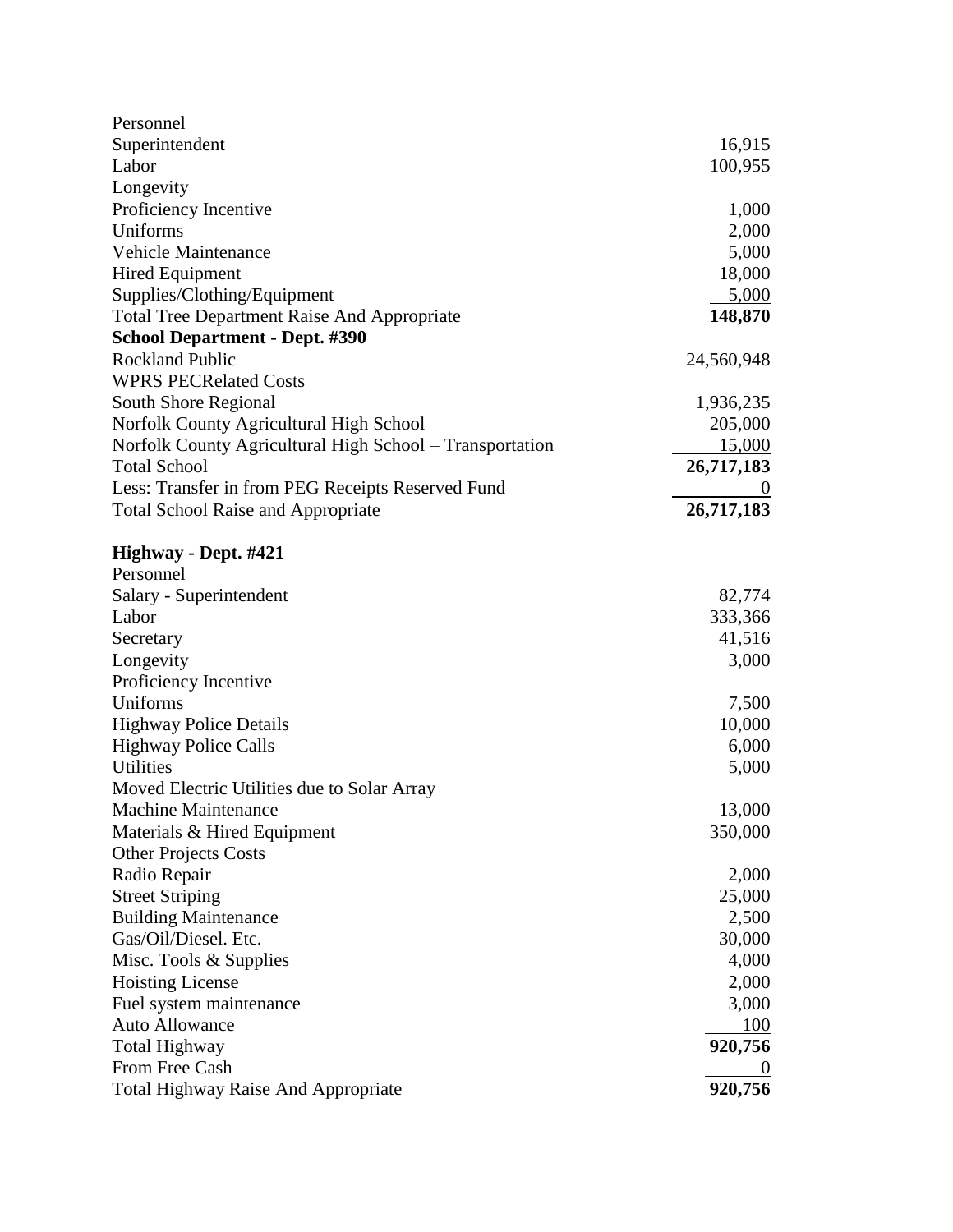| <b>New Department - Storm Water</b>                     |                  |
|---------------------------------------------------------|------------------|
| Drainage Repair                                         | 50,000           |
| <b>Total Storm Water</b>                                | 50,000           |
| <b>Snow /Ice Control - Dept. #423</b>                   |                  |
| <b>Total Snow/Ice Control Raise And Appropriate</b>     | 150,000          |
| <b>Waste Collection/Disposal - Dept. #433</b>           |                  |
| Personnel                                               |                  |
| Salary - Landfill Attendant                             | 34,875           |
| Salary - Part Time Landfill Attendant                   | 18,710           |
| <b>Purchase Of Services</b>                             |                  |
| Data Processing                                         | 10,500           |
| <b>South Shore Recycling Cooperative</b>                | 4,850            |
| <b>Pleasant Street Compliance Fee</b>                   | 40,000           |
| <b>Landfill Maintenance</b>                             | 7,500            |
| Moved Electric Utilities due to Solar Array             |                  |
| <b>Refuse Collection</b>                                | 986,664          |
| Disposal Fee (SEMASS)                                   | 275,000          |
| <b>Bulky Rubbish Pick-Up</b>                            | 30,000           |
| <b>Hazardous Waste Collection</b>                       | 5,500            |
| Sub-Total Waste Collection / Disposal                   | 1,413,599        |
| 10% Landfill Attendant direct from RevolvingFund        | (3,488)          |
| Part Time Attendant direct from Revolving Fund          | (18,710)         |
| Total Waste Collection / Disposal Raise And Appropriate | 1,391,401        |
| Water Department - Dept. #480                           |                  |
| <b>Police Details</b>                                   | 10,000           |
| Water - Insurance & Retirement                          | $\boldsymbol{0}$ |
| Engineering                                             | 5,000            |
| Field Support & Overhead                                | 25,000           |
| Office Supplies & Overhead                              | 25,000           |
| <b>Systems Maint./Development</b>                       | 100,000          |
| Intergovernmental                                       |                  |
| Joint Expenses (1/2)                                    | 2,205,898        |
| Freight & Miscellaneous Expenses                        | 500              |
| Debt Service                                            |                  |
| Debt                                                    | 491,981          |
| Interest                                                | 141,885          |
| Admin Debt Exp                                          | 3,640            |
| Total Water Department R/A                              | 3,008,904        |
| <b>Internal Service Charges</b>                         |                  |
| 70,000                                                  |                  |
| <b>Total Water Department</b>                           | 3,078,904        |
| From Water Unreserved Fund Balance                      | (125,000)        |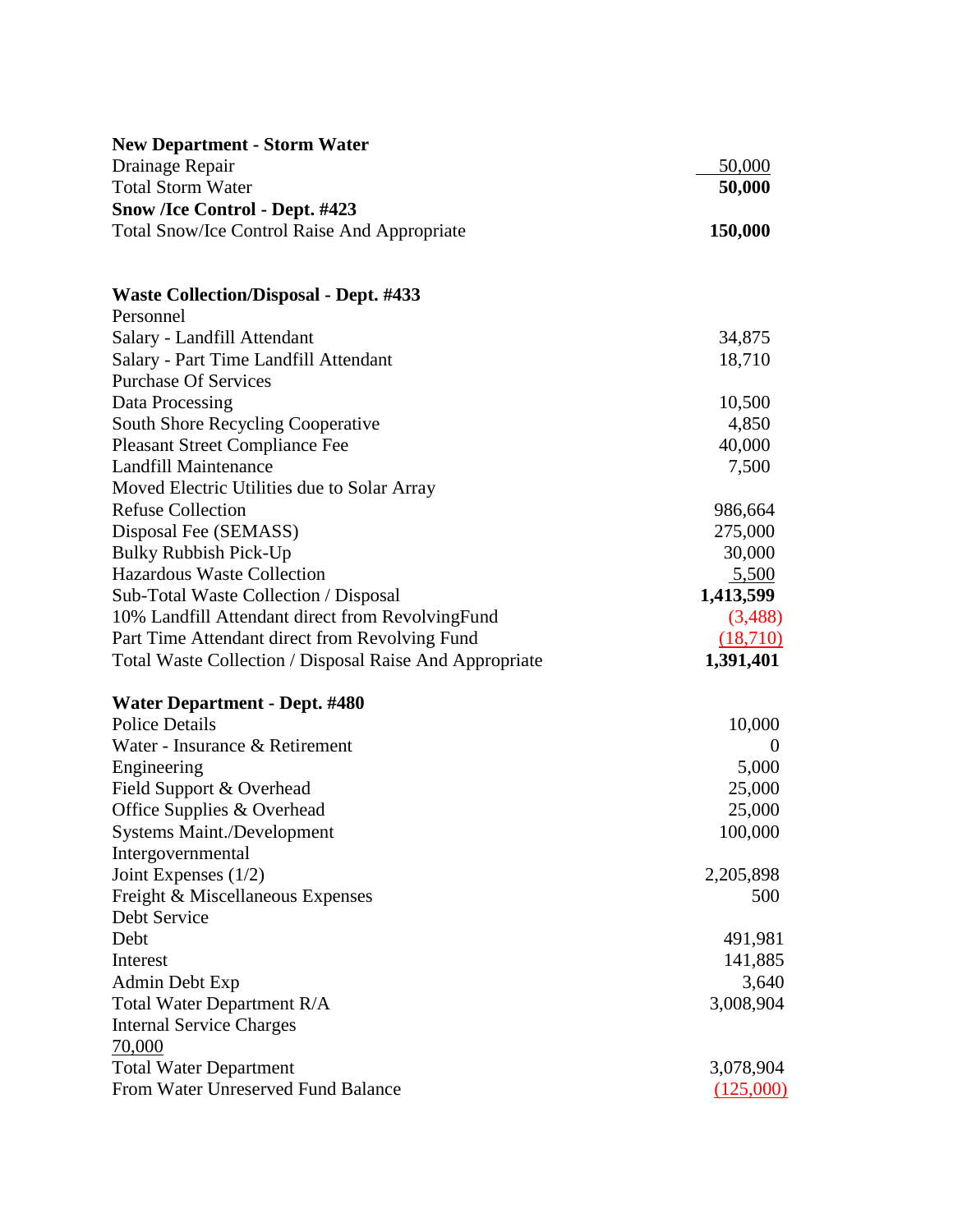| Total Water Department Raise And Appropriate From Water Receipts | 2,953,904    |
|------------------------------------------------------------------|--------------|
| <b>Sewer Department - Dept. #449</b>                             |              |
| Personnel                                                        |              |
| Superintendent                                                   | 100,000      |
| Salary - Administrative Assistant                                | 53,747       |
| Retirement/Insurance/Compensation                                | 50,000       |
| Sewer health ins reimbursement                                   | 2,500        |
| <b>Purchase Of Services</b>                                      |              |
| <b>Computer Services</b>                                         | 10,000       |
| Sewer Emergency Fund                                             | 15,000       |
| Contract Operations Exp.                                         | 1,757,610    |
| Flow/Loads Adjustment                                            |              |
| <b>Industrial Pre-Treatment</b>                                  | 5,000        |
| <b>Sewer Drainage</b>                                            | 80,000       |
| <b>Legal Services</b>                                            | 3,000        |
| Sundries / Printing / Misc                                       | 20,000       |
| Repairs & Maintenance                                            | 140,000      |
| <b>Auto Allowance</b>                                            | 675          |
| Debt & Interest Payments                                         | 85,000       |
| <b>Temporary Interest</b>                                        |              |
| Facility/Vehicle Insurance                                       | 50,000       |
| <b>Retirement Contribution</b>                                   |              |
| <b>Internal Service Charges</b>                                  | 40,000       |
| <b>Total Sewer Department</b>                                    | 2,412,532    |
| From Sewer Unreserved Fund Balance                               | (40,000)     |
| Total Sewer Dept. Raise And Appropriate From Sewer Receipts      | 2,372,532    |
| <b>Board Of Health - Dept. #510</b>                              |              |
| Personnel                                                        |              |
| Salary - Health Agent                                            | 75,627       |
| Salary - Administrative Assistant                                | 47,790       |
| Salary - Secretary/Clerical                                      | 13,950       |
| Vacation                                                         |              |
| Fill in Re-inspec/pt clerical                                    | 3,354        |
| Longevity                                                        | 600          |
| Health & Hospitals                                               | 1,300        |
| <b>Tobacco Patrol</b>                                            | 2,500        |
| Sundries - Health Agent                                          | 500          |
| <b>Office Supplies</b>                                           | 700          |
| <b>Commissioners' Auto Allowance</b>                             | 600          |
| Auto Allowance - Health Agent                                    | <u>3,000</u> |
| Sub-Total Board of Health                                        | 147,421      |
| 10% direct from BOH Revolving Account for Health                 |              |
| Agent/Admin Asst./Clerical                                       | (13,737)     |
| <b>Total Board Of Health Raise And Appropriate</b>               | 133,684      |
|                                                                  |              |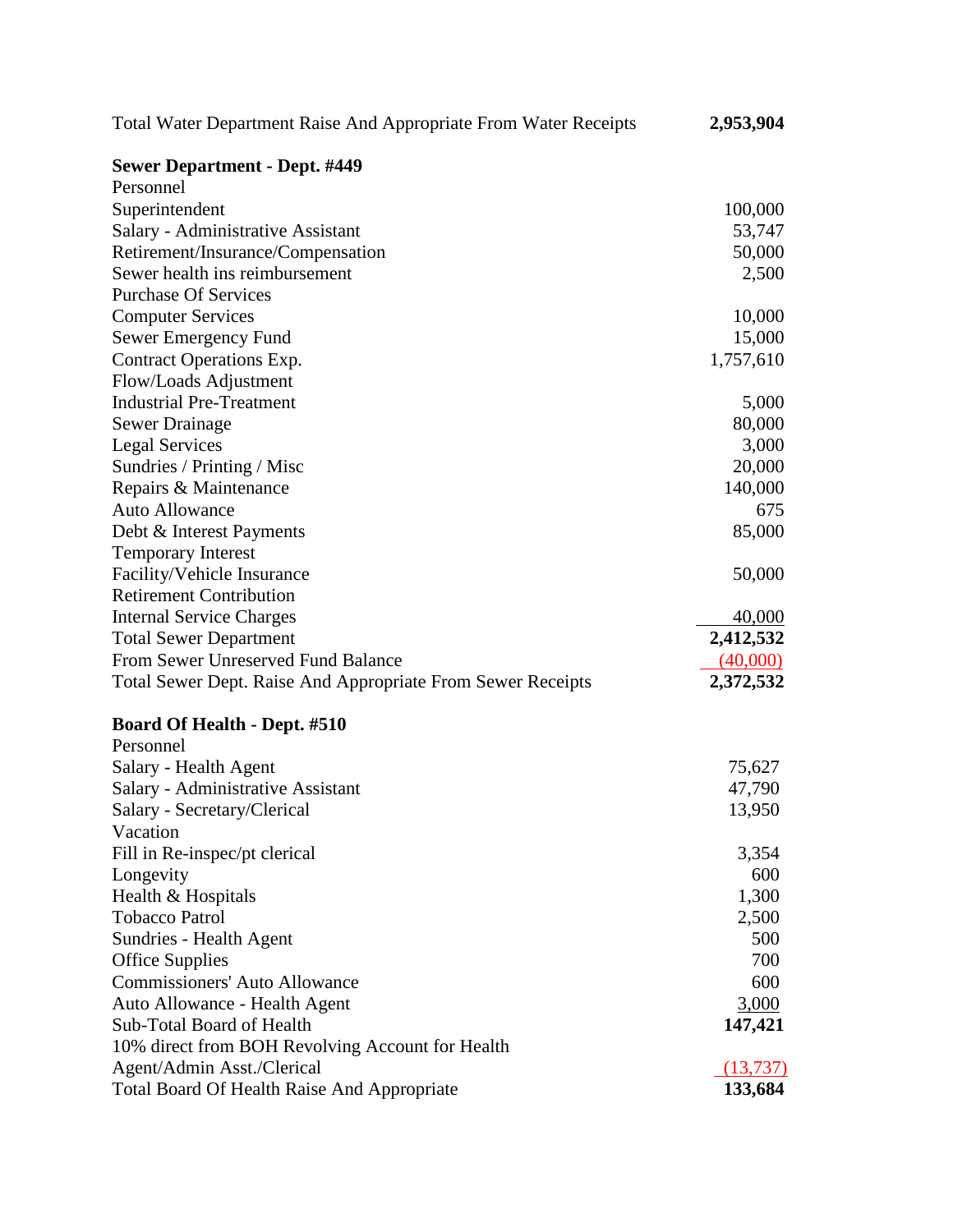| <b>Visiting Nurses - Dept. #522</b>                  |                |
|------------------------------------------------------|----------------|
| <b>Total Visiting Nurses Raise And Appropriate</b>   | 10,342         |
| <b>Council On Aging - Dept. #541</b>                 |                |
| Personnel                                            |                |
| Salary - Director                                    | 65,000         |
| Salary - Van Driver 0                                |                |
| Salary - Bus/Van Drivers                             | 34,489         |
| Salary - Custodian                                   | 36,606         |
| Salary - Receptionists                               | 37,807         |
| <b>Salary Outreach</b>                               | 27,500         |
| Formula Grant                                        | (25,000)       |
| <b>Purchase Of Service</b>                           |                |
| service contracts/maintenance                        | 15,000         |
| <b>Vehicle Maintenance</b>                           | 1,600          |
| <b>Utilities</b>                                     | 5,000          |
| Moved Electric Utilities due to Solar Array          | $\theta$       |
| Sundries                                             | 4,000          |
| <b>Supplies</b>                                      | 6,500          |
| <b>Total Council On Aging Raise And Appropriate</b>  | 208,502        |
| <b>Youth Commission - Dept. #542</b>                 |                |
| Personnel                                            |                |
| Salary - Director                                    | 54,000         |
| Salary - Part Time Secretary                         |                |
| Secretary                                            |                |
| <b>Salaries - Hartstuff Park Staff</b>               | 33,000         |
| Longevity                                            |                |
| <b>Teen Center</b>                                   | 6,500          |
| From Youth Commission Revolving Acct                 |                |
| Stipend/Building Monitoring                          |                |
| Sundries<br><b>Supplies Hartsuff Park</b>            | 5,400<br>9,000 |
| <b>Supplies</b>                                      | 7,000          |
| <b>Total Youth Commission Raise And Appropriate</b>  | 114,900        |
|                                                      |                |
| Veteran's Services - Dept. #543                      |                |
| Salary - Agent                                       | 50,000         |
| Longevity                                            | 300            |
| Postage                                              | 450            |
| <b>Sundries</b>                                      | 200            |
| <b>Auto Allowance</b>                                | 450            |
| <b>Veteran Benefits</b>                              | 350,000        |
| Dues / Meetings                                      | 625            |
| <b>Total Veterans Services Raise And Appropriate</b> | 402,025        |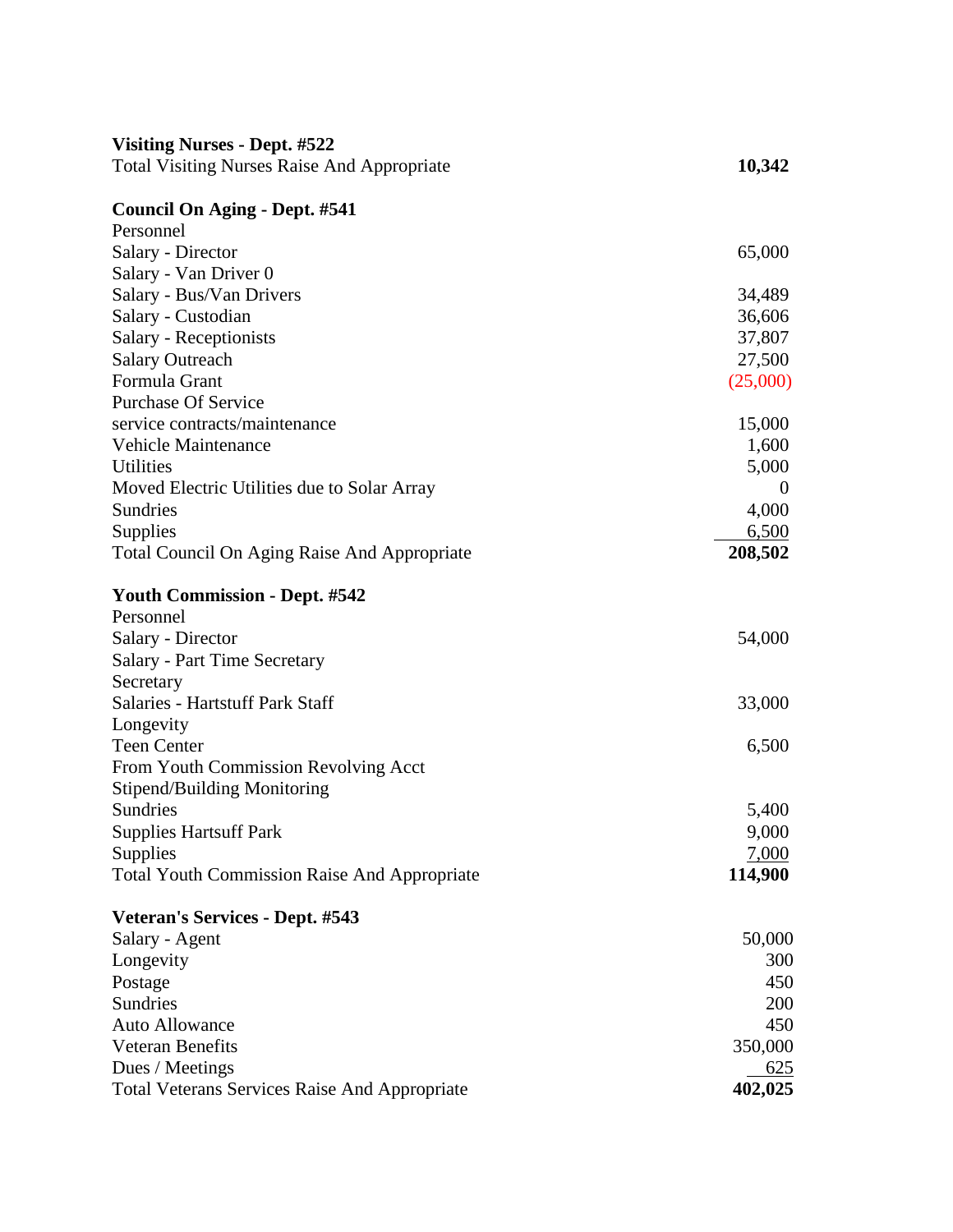| <b>Celebrations - Dept. #692</b>                        |                  |
|---------------------------------------------------------|------------------|
| Secretary - Memorial Day                                | 150              |
| <b>Memorial Day Observances</b>                         | 3,000            |
| <b>Tri-Town Parade Celebration</b>                      |                  |
| <b>Total Celebrations Raise And Appropriate</b>         | 3,150            |
| Library Dept. #610                                      |                  |
| Salary - Director                                       | 79,345           |
| Salaries - Staff                                        | 368,826          |
| <b>Operating Expenses</b>                               | 59,393           |
| Moved Electric Utilities due to Solar Array             |                  |
| Books & Related Materials                               | 78,240           |
| <b>Library Supplies</b>                                 | 10,250           |
| <b>Total Library From Raise And Appropriate</b>         | 596,054          |
| Park Department - Dept. #630                            |                  |
| Personnel                                               |                  |
| Salary - Park Superintendent                            | 77,000           |
| Salaries - Commissioners (3)                            |                  |
| Salaries - Labor                                        | 152,448          |
| Part-time Labor                                         | 11,200           |
| Overtime                                                | 11,000           |
| Longevity                                               | 2,400            |
| Licensing                                               | 1,250            |
| Uniforms                                                | 4,000            |
| Sundries                                                | 6,000            |
| Moved Electric Utilities due to Solar Array<br>Material |                  |
| <b>General Maintenance</b>                              | 18,000<br>25,000 |
| <b>Vehicle Maintenance</b>                              | 10,000           |
| Heat                                                    |                  |
| Moved Electric Utilities due to Solar Array             |                  |
| Rail Trail Maintenance                                  | 5,000            |
| <b>Total Park Dept Raise And Appropriate</b>            | 333,298          |
|                                                         |                  |
| <b>Historical Commission- Dept. #691</b>                | 400              |
| <b>Int. &amp; Mat. Debt - Dept. #710</b>                |                  |
| Debt Service                                            |                  |
| Principal Long Term Debt                                | 2,568,000        |
| Principal Non-Excluded                                  | 287,000          |
| <b>Interest Long Term Debt</b>                          | 1,700,998        |
| <b>Interest LT Non Excluded</b>                         | 60,500           |
| <b>Short Term Principal</b>                             | $\theta$         |
| <b>Short Term Interest</b>                              | 25,000           |
| Special Adjustment                                      | $\theta$         |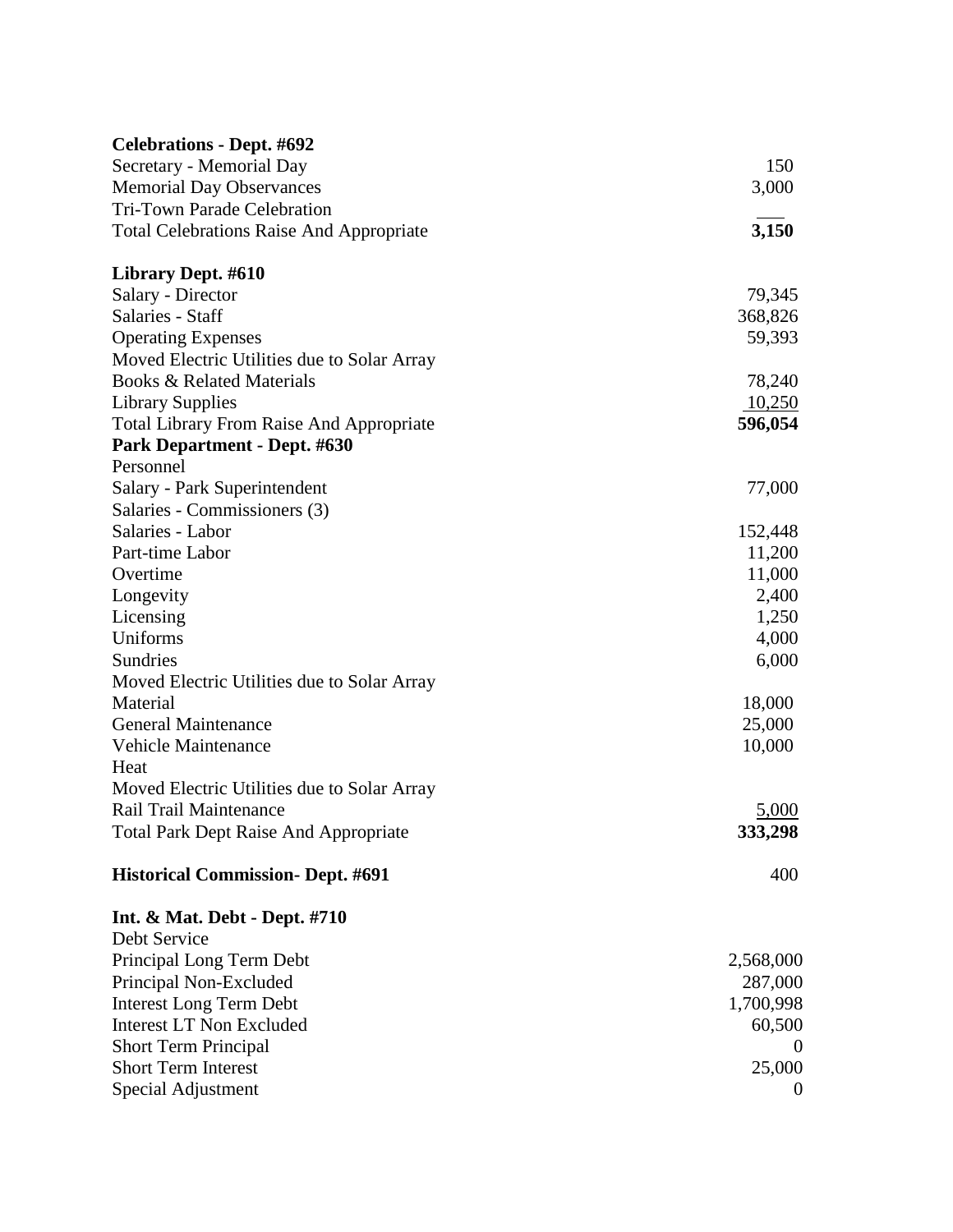| Southfield Bond Assessment                                             | 8,100      |
|------------------------------------------------------------------------|------------|
| Total Int. & Mat. Debt                                                 | 4,649,598  |
| Less: FB Reserve for Bond Premiums                                     | (130, 527) |
| Total Int. & Mat. Debt Raise and Appropriate                           | 4,519,071  |
| <b>Retirement Contribution - Dept.#911</b>                             |            |
| Plymouth County*                                                       | 3,521,906  |
| Contributory Retirement (School)                                       |            |
| Pensions                                                               | 3,000      |
| <b>Total Retirement Contributions Raise And Appropriate</b>            | 3,524,906  |
| Group Insurance - Dept. #914                                           |            |
| Group Insurance/Other Employee Benefits                                |            |
| <b>Active Employees</b>                                                | 6,164,224  |
| Health Insurance - Retiree OPEB Transfer to Trust Fund **              | 1,327,164  |
| ** Transfer to Other Post Employment Benefits Trust Fund Massachusetts |            |
| General Law 32B Section 20                                             |            |
| <b>Total Health Insurance Raise And Appropriate</b>                    | 7,491,388  |
| <b>Medicare Expense - Dept. #916</b>                                   |            |
| <b>Total Medicare Expense Raise And Appropriate</b>                    | 456,750    |
| <b>Liability Insurance - Dept. #945</b>                                |            |
| <b>Town Insurance</b>                                                  | 900,000    |
| <b>School Insurance</b>                                                |            |
| <b>Unemployment Insurance</b>                                          | 30,000     |
| <b>Total Liability Insurance Raise And Appropriate</b>                 | 930,000    |
| <b>Grand Total</b>                                                     | 63,963,056 |
| Less: Other Funds                                                      | (310,527)  |
| Total Raise and Appropriate General, Water, and Sewer                  | 63,652,529 |

## **ARTICLE 4**

The Town voted to authorize and/or reauthorize revolving funds for Fiscal 2019, pursuant to M.G.L. Chapter 44, Section 53 E 1/2 as amended for the following purposes:

| Department                                                     | Receipt Type               | Use of Fund                   | Spending Limit |  |
|----------------------------------------------------------------|----------------------------|-------------------------------|----------------|--|
| New Authorization-Currently Approved by the Board of Selectmen |                            |                               |                |  |
| Road Work Revolving                                            | Road Repair Fees           | Repair of Roads               | \$100,000.00   |  |
| <b>Rockland Day</b>                                            | Sponsorship                | Celebrations                  | \$50,000.00    |  |
| Reauthorizations                                               |                            |                               |                |  |
| <b>Community Center</b>                                        | <b>Building Use Fees</b>   | <b>Building Operations</b>    | \$175,000.00   |  |
| <b>School Committee</b>                                        | <b>Transportation Fees</b> | <b>Student Transportation</b> | \$80,000.00    |  |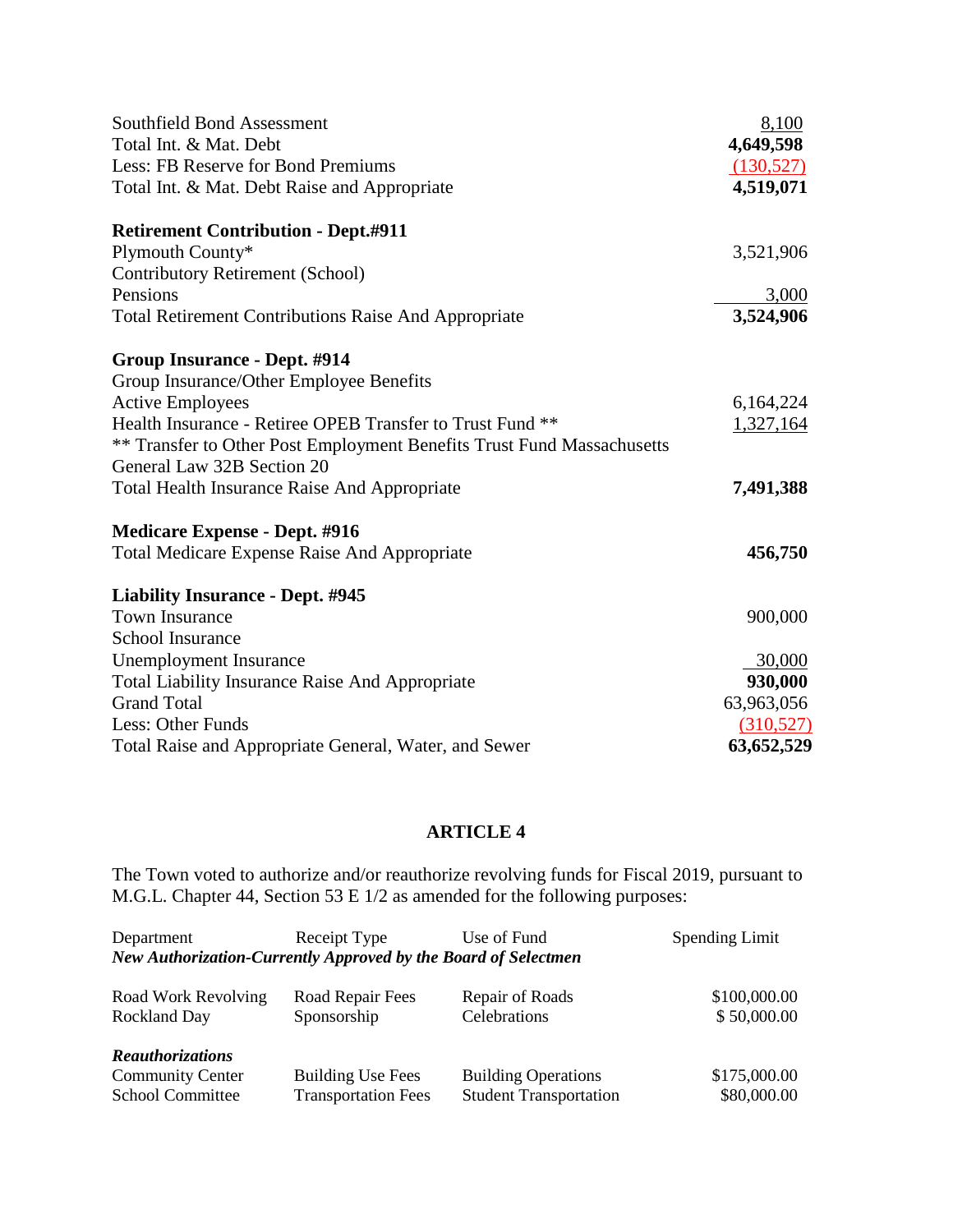| Board of Health           | Recycling Fees              | <b>Recycle Ctr Operations</b> | \$60,000.00  |
|---------------------------|-----------------------------|-------------------------------|--------------|
| <b>Youth Commission</b>   | Program Fees                | <b>Youth Activities</b>       | \$100,000.00 |
| Fire Department           | Permit Fees                 | Town Wide Alarm System        | \$60,000.00  |
| Police Department         | <b>Red Light Violations</b> | <b>Cruiser Maintenance</b>    | \$5,000.00   |
| <b>Rent Control Board</b> | <b>Rent Control Fees</b>    | Legal Fees                    | \$15,000.00  |
| <b>Police Department</b>  | <b>Cruiser Detail Fees</b>  | Cruiser Maintenance           | \$25,000.00  |
| Council on Aging          | Program Fees                | <b>Senior Activities</b>      | \$25,000.00  |
|                           |                             | <b>TOTAL</b>                  | \$695,000.00 |

Town Accountant Finance Committee Recommended as Presented

#### **ARTICLE 5**

The Town voted to raise and appropriate, or take from available funds, the sum of Four Thousand and 00/100 Dollars (\$4,000.00) for the annual cost of the Community Emergency Alerting System.

Emergency Management Finance Committee Recommended funding from Undesignated Fund Balance

#### **ARTICLE 6**

The Town voted to transfer from available funds the sum of Forty Thousand and 00/100 Dollars (\$40,000.00), in combination with any matching grant funding, for the Master Plan Development including any related work.

Board of Selectmen Recommended Finance Committee Recommended funding from Undesignated Fund Balance

#### **ARTICLE 7**

The Town voted to transfer from available funds the sum of Forty-Nine Thousand and 00/100 Dollars (\$49,000.00), in combination with any matching grant funding, for the Expansion of the Rail Trail including any related work.

Board of Selectmen Recommended Finance Committee Recommended funding from Undesignated Fund Balance

#### **ARTICLE 8**

Article 8 was *withdrawn* before Town Meeting **ARTICLE 9**

Article 9 was *withdrawn* before Town Meeting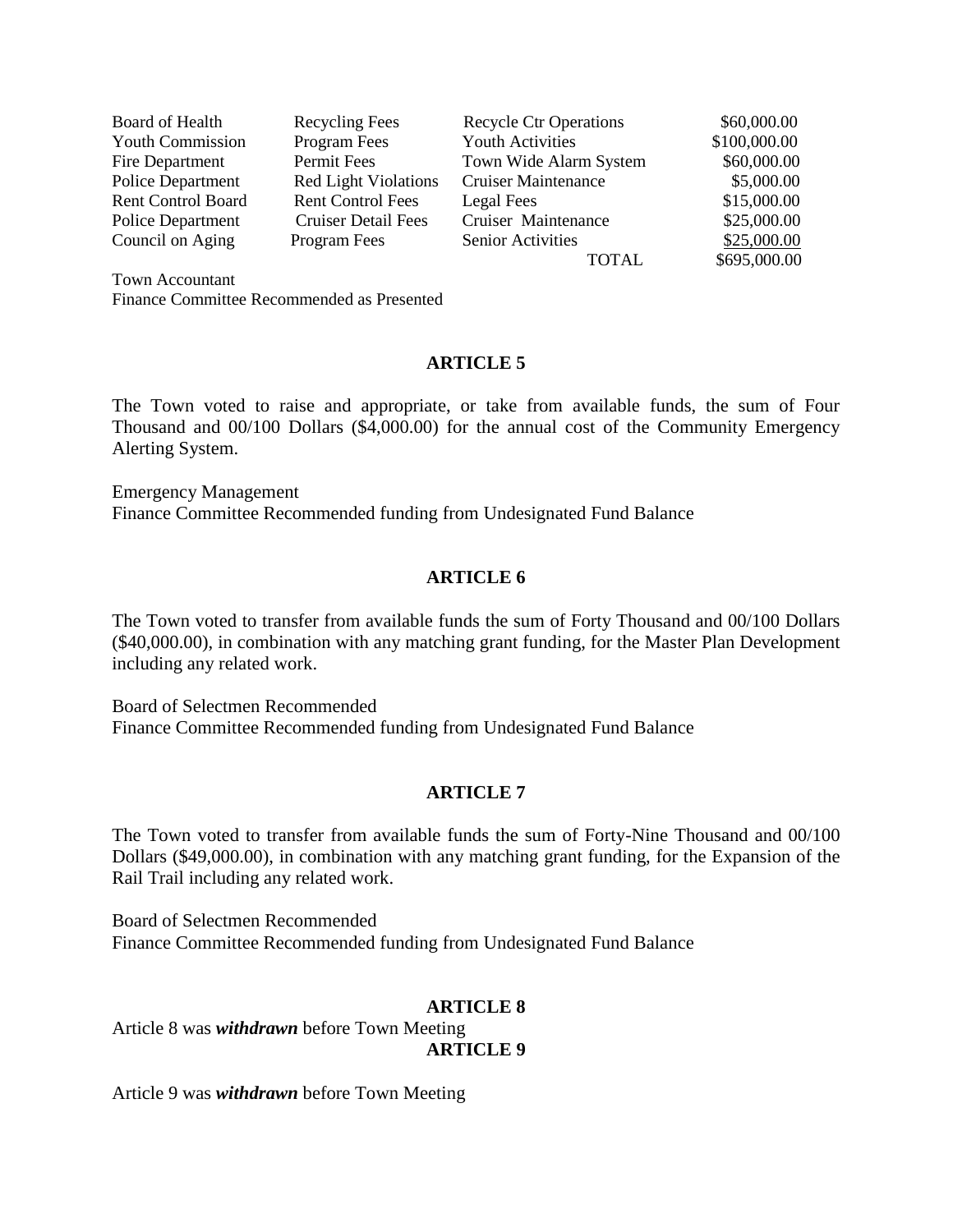#### **ARTICLE 10**

The Town voted to transfer from available funds the sum of Sixty Thousand and 00/100 Dollars (\$60,000.00), in combination with any matching grant funding, for the Information Technology Equipment and upgrades including any related work.

Board of Selectmen Recommended

Finance Committee Recommended funding from Undesignated Fund Balance

## **ARTICLE 11**

The Town voted to take from available funds, the sum of Sixty-Five Thousand and 00/100 Dollars (\$65,000.00) to purchase Guardrails to be installed on the inbound side of VFW by the Highway Department.

Highway Superintendent Finance Committee Recommended funding from Undesignated Fund Balance Capital Planning Committee Recommended per Capital Plan

#### **ARTICLE 12**

Article 12 was *withdrawn* before Town Meeting

#### **ARTICLE 13**

The Town voted to take from available funds, the sum Nine Thousand Five Hundred and 00/100 Dollars (\$9,500.00) to repair the roof and three (3) exterior doors and trim for the Highway Department.

Highway Superintendent Finance Committee Recommended funding from Undesignated Fund Balance

### **ARTICLE 14**

The Town voted to take from available funds the sum of Twenty Thousand and 00/100 Dollars (\$20,000.00) to fund the study and design of underground and above ground infrastructure for Union Street center.

Highway Superintendent Finance Committee Recommended funding from Undesignated Fund Balance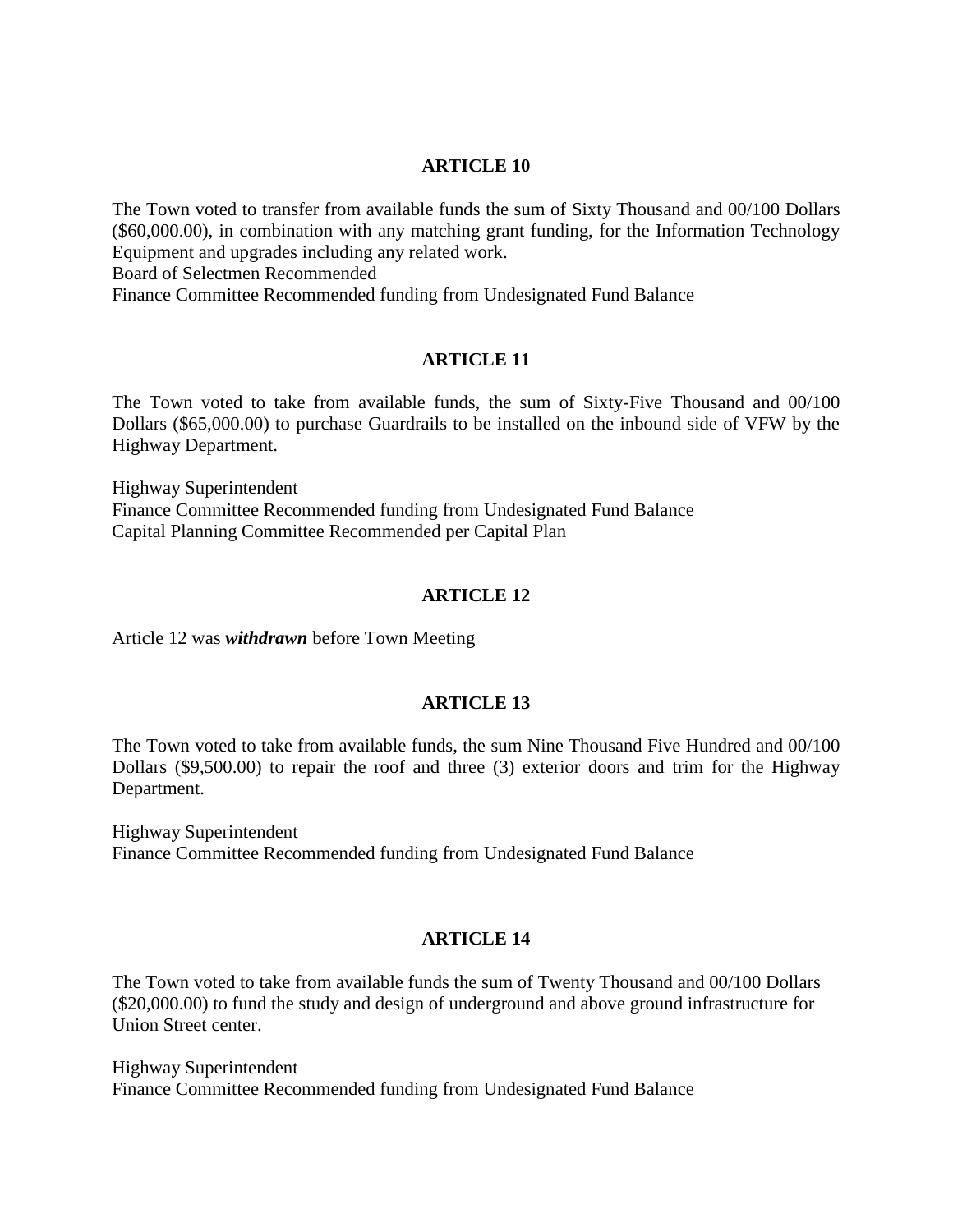### **ARTICLE 15**

The Town voted to take from available funds the sum Forty-Five Thousand and 00/100 Dollars (\$45,000.00) to purchase a Tree Service Truck (4x4) 9900 GVW regular cab with 8' body V8 for the Tree Department Tree Warden Finance Committee Recommended funding from Undesignated Fund Balance

## **ARTICLE 16**

The Town voted to take from available funds, the sum of Forty-Nine Thousand Six Hundred Forty-One and 38/100 Dollars (\$49,641.38) for an eighth payment (of ten) of the lease purchase for the 2011 1500 GPM Pumper, with said lease completed in 2021.

Fire Department Finance Committee Recommended funding from Undesignated Fund Balance

## **ARTICLE 17**

Article 17 was *withdrawn* before Town Meeting

### **ARTICLE 18**

The Town voted to take from available funds, the sum of Thirty Thousand and 00/100 Dollars (\$30,000.00) to purchase bullet-proof vests and protective equipment for each member of the Fire Department.

Fire Department Finance Committee Recommended funding from Undesignated Fund Balance

#### **ARTICLE 19** *Passed Over*

The Town voted to *PASS OVER* the article which would delete the 2016 amendment 415.89.A. Zoning Variances to Article XI of the Rockland General Code Zoning By-Laws?

415-89. A. Zoning Variances [Added ATM 5-2-16, Art. 32]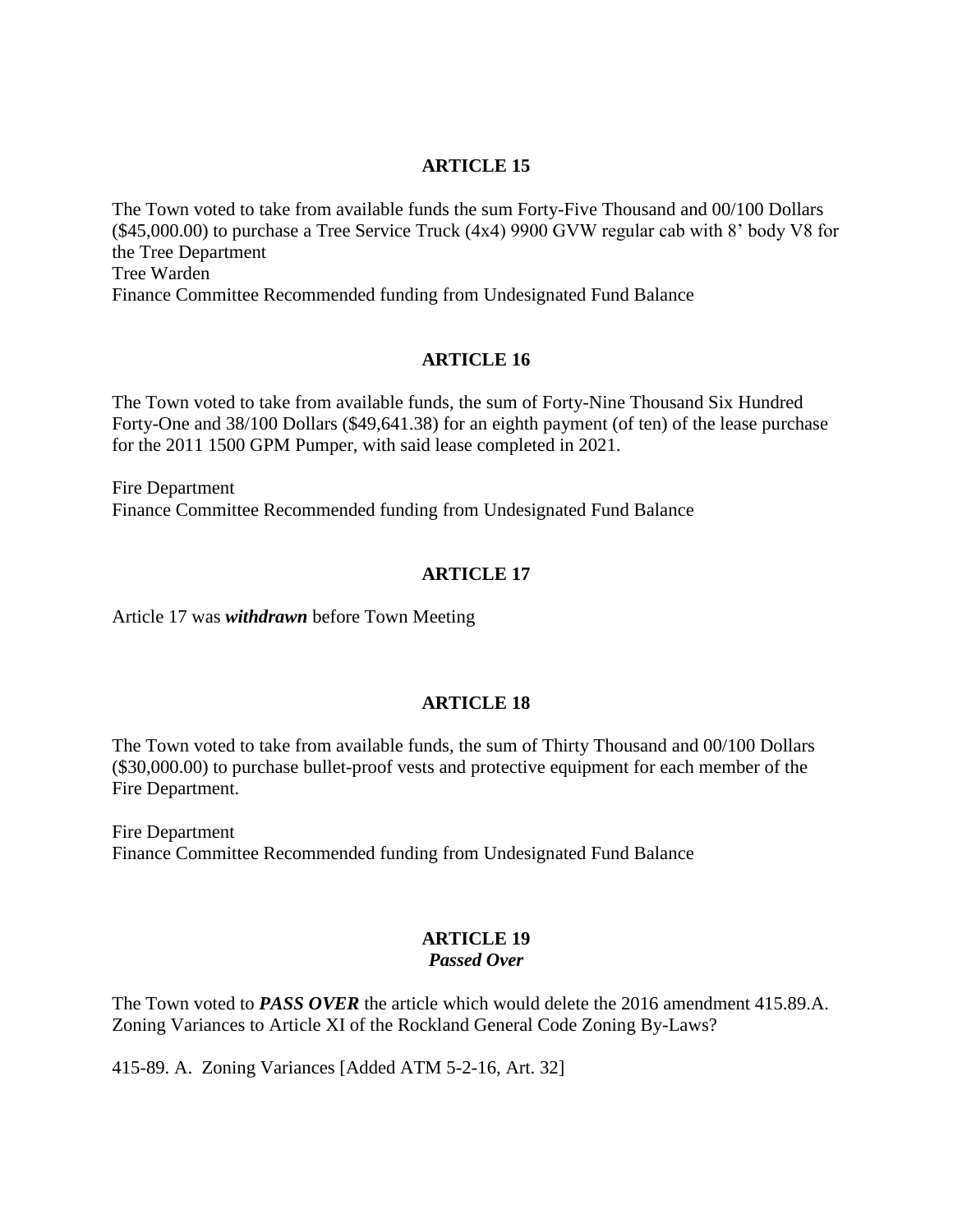The Zoning Board of Appeals may authorize a variance for a particular use of a parcel of land or to an existing building thereon from the terms of this bylaw where, owing to circumstances relating to the soil conditions, shape, or topography of such land or structures and especially affecting such parcel of such building but not affecting generally the district in which it is located, a literal enforcement of the provisions of this bylaw would involve substantial hardship, financial or otherwise, to the applicant, and where desirable relief may be granted without substantial detriment to the public good and without nullifying or substantially derogating from the intent or purpose of this Bylaw. The Board may impose conditions, safeguards and limitations both of time and of use, including the continued existence of any particular structures but excluding any condition, safeguards or limitations based upon the continued ownership of the land or structures to which the variance pertains by the applicant, petitioner or any owner. If the rights authorized by a variance are not exercised within one year of the date of the grant of such variance they shall lapse, and may be reestablished only after notice and a new hearing pursuant to this section.

Before any variance is granted, the Board must find all of the following conditions to be present:

- (1) Conditions and circumstances are unique to the applicant's lot, structure or building and do not apply to the neighboring lands, structures or buildings in the same district.
- (2) Strict application of the provisions of this bylaw would deprive the applicant of reasonable use of the lot, structure or building in a manner equivalent to the use permitted to be made by other owners of their neighborhood lands, structures or buildings in the same district
- (3) The unique conditions and circumstances are not the result of actions of the applicant taken subsequent to the adoption of this bylaw.
- (4) Relief, if approved, will not cause substantial detriment to the public good or impair the purposes and intent of this bylaw.
- (5) Relief, if approved, will not constitute a grant of special privilege inconsistent with the limitations upon other properties in the district.

Resident Petitioned Article

Finance Committee Recommends Deferring to the Planning Board

## **ARTICLE 20**

The Town voted to transfer Fifty-Two Thousand Five Hundred and 00/100 Dollars (\$52,500.00) from the Overlay Surplus to the Assessors' Revaluation Account for the purposes of completing the Fiscal Year 2019 Revaluation as mandated by the Massachusetts Department of Revenue. Board of Assessors

Finance Committee Recommended funding from Overlay Surplus

## **ARTICLE 21**

The Town voted to transfer from available funds, the sum of Thirty Five Thousand and 00/100 Dollars (\$35,000.00) for the purposes of funding the regular (noontime) lunch program.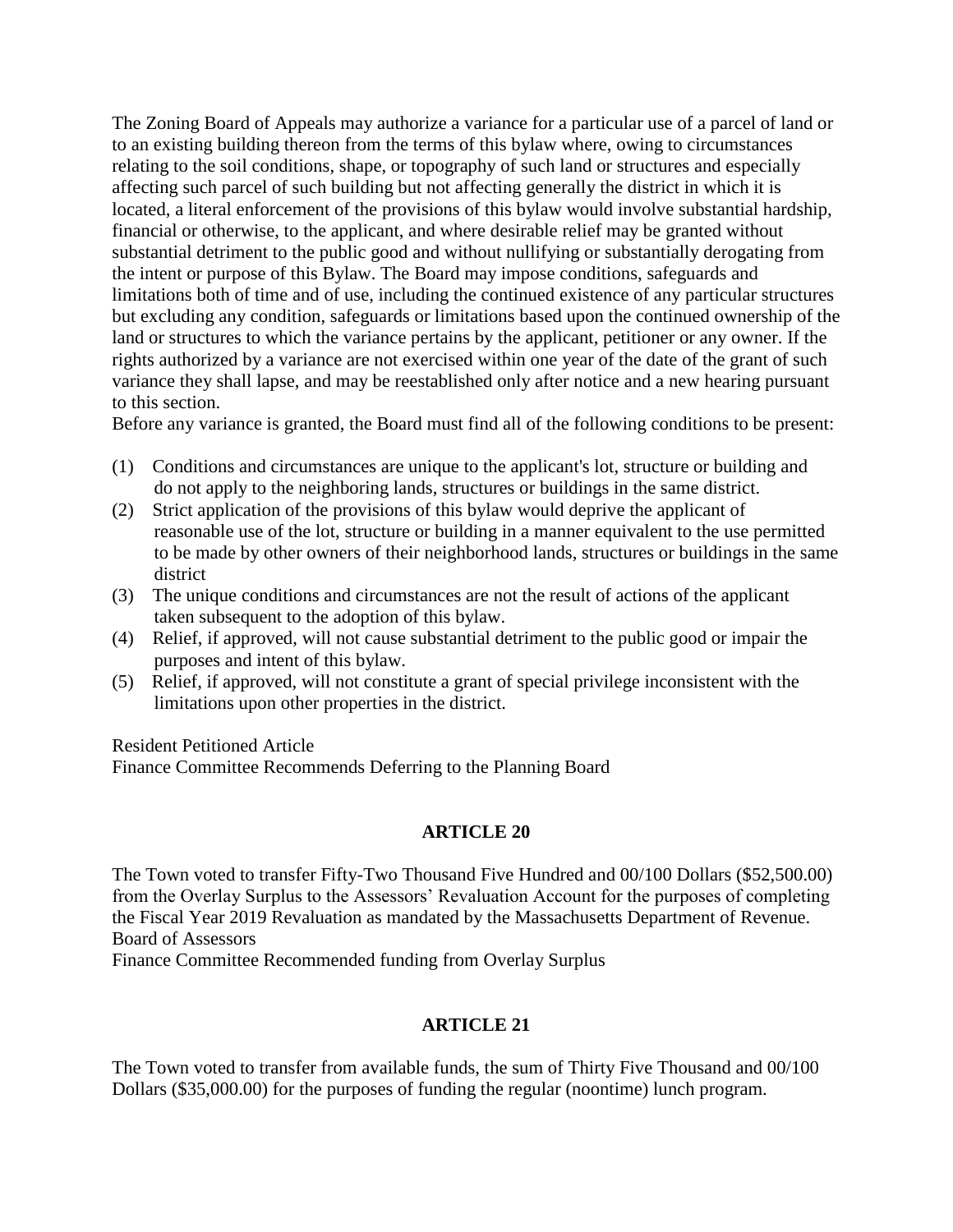As amended from the floor, by Director Peg Bryant. Council on Aging Finance Committee Recommended funding from Undesignated Fund Balance

### **ARTICLE 22**

The Town voted to authorize the Sewer Commissioners to take from the Sewer Department Unreserved Fund Balance Account the sum of One Hundred Thousand and 00/100 Dollars (\$100,000.00) to be expended by the Sewer Commission as part of the Town's ongoing program to identify and remove sources of inflow and infiltration as required under the terms of the NPDES Permit issued to the Town by the United States EPA and Massachusetts DEP.

Purpose/Reason: The Town is mandated by an EPA Administrative Order to have an ongoing Inflow and Infiltration Program.

Sewer Department Finance Committee Recommended funding from Sewer Fund Balance Capital Planning Committee Recommended per Capital Plan

## **ARTICLE 23**

The Town vote to authorize the Sewer Commissioners to take from the Sewer Department Unreserved Fund Balance Account the sum of Fifty Thousand and 00/100 Dollars (\$50,000.00) to be expended by the Sewer Commission as part of its pump replacement program at the Wastewater Treatment Plant.

Purpose/Reason: Many of the pumps are original equipment from 1964 and are non-repairable.

Sewer Department Finance Committee Recommended funding from Sewer Fund Balance Capital Planning Committee Recommended per Capital Plan

### **ARTICLE 24**

The Town voted to authorize the Sewer Commissioners to take from the Sewer Department Unreserved Fund Balance Account the sum of Forty Thousand and 00/100 Dollars (\$40,000.00) to be expended by the Sewer Commission for a consultant whose duties will include operational and financial analysis of the Sewer Department as well as the preparation and implementation of a ("RFP") Request for Proposal for the long-term operation of the Sewer Plant.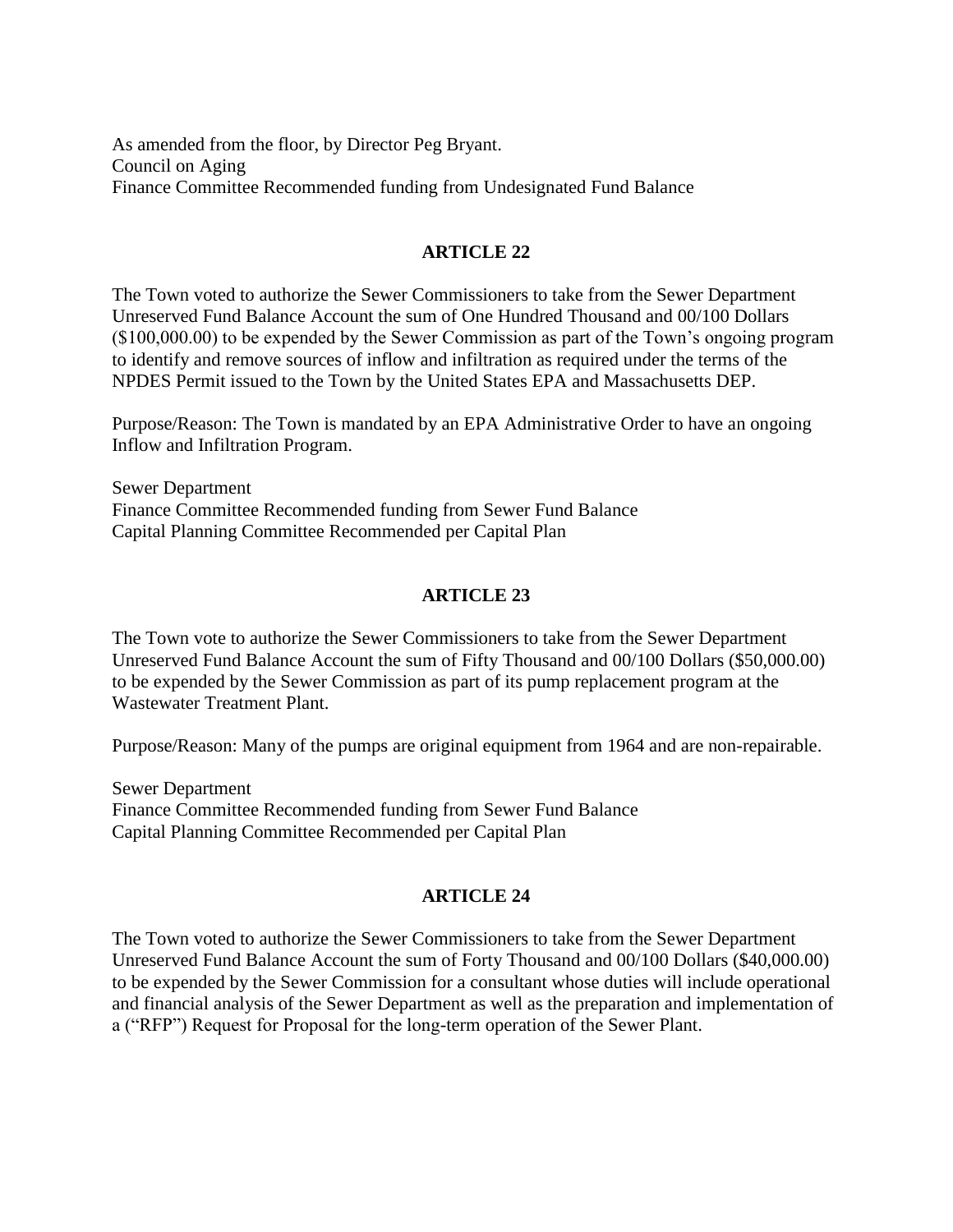Purpose/Reason: The current long-term (15 year) contract with Suez Environmental Services expires June 30, 2019. The Massachusetts State Procurement Laws mandate that this expiring contract must be re-bid.

Sewer Department Finance Committee Recommended funding from Sewer Fund Balance

#### **ARTICLE 25**

The Town voted to take from available funds, the sum of Eighty-Four Thousand and 00/100 Dollars (\$84,000.00) to purchase and equip two (2) Police Cruisers.

Police Department Finance Committee Recommended funding from Undesignated Fund Balance

### **ARTICLE 26**

This article was *withdrawn* before Town Meeting

#### **ARTICLE 27**

The Town voted to take from available funds, the sum of Thirteen Thousand Six Hundred Sixty-Six and 00/100 Dollars (\$13,666.00) to pay the second of three (3) lease payments for the Police K-9 Cruiser.

Purpose/Reason: The K9 vehicle needed to be replaced mid-year in FY 2018.

Police Department Finance Committee Recommended funding from Undesignated Fund Balance

#### **ARTICLE 28**

The Town voted to transfer from available funds, the sum of Thirty-Six Thousand and 00/100 Dollars (\$36,000.00) to pay for the installation of an asphalt basketball court that would include the hoops, poles, and fencing, to be located at Hartsuff Park. Youth Commission Finance Committee Recommended funding from Undesignated Fund

#### **ARTICLE 29**

This article was *withdrawn* before Town Meeting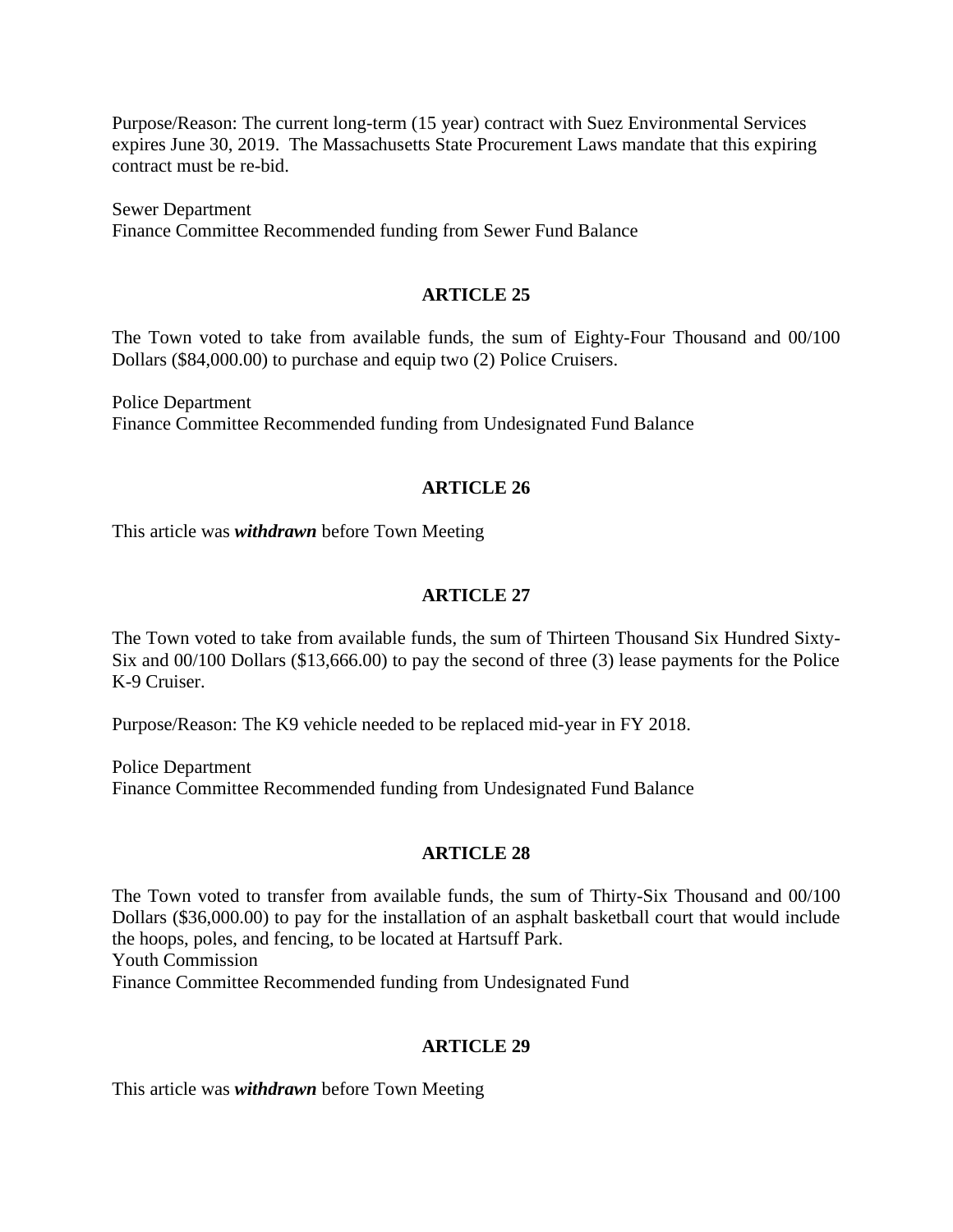#### **ARTICLE 30**

The Town voted to transfer from available funds, the sum of Five Thousand and 00/100 Dollars (\$5,000.00) to purchase Tables, Chairs, and Sensory tables for the classrooms.

Youth Commission Finance Committee Recommended funding from Undesignated Fund Balance

#### **ARTICLE 31**

This article was *withdrawn* before Town Meeting

#### **ARTICLE 32**

This article was *withdrawn* before Town Meeting

#### **ARTICLE 33**

The Town voted to transfer from available funds, the sum of Thirty Thousand and 00/100 Dollars (\$30,000.00) to replace the vinyl covering on the interior stairs of the Rockland Community Center.

Community Center Building Committee Finance Committee Recommended funding from Undesignated Fund Balance

#### **ARTICLE 34**

The Town voted to transfer from available funds, the sum of Twelve Thousand and 00/100 Dollars (\$12,000.00) to replace two sets of doors located in the gymnasium of the Rockland Community Center.

Community Center Building Committee Finance Committee Recommended funding from Undesignated Fund Balance

#### **ARTICLE 35**

The Town voted to take from available funds, the sum of Twenty Five Thousand and 00/100 Dollars (\$25,000.00) for repairs at the McKinley Community Center Building.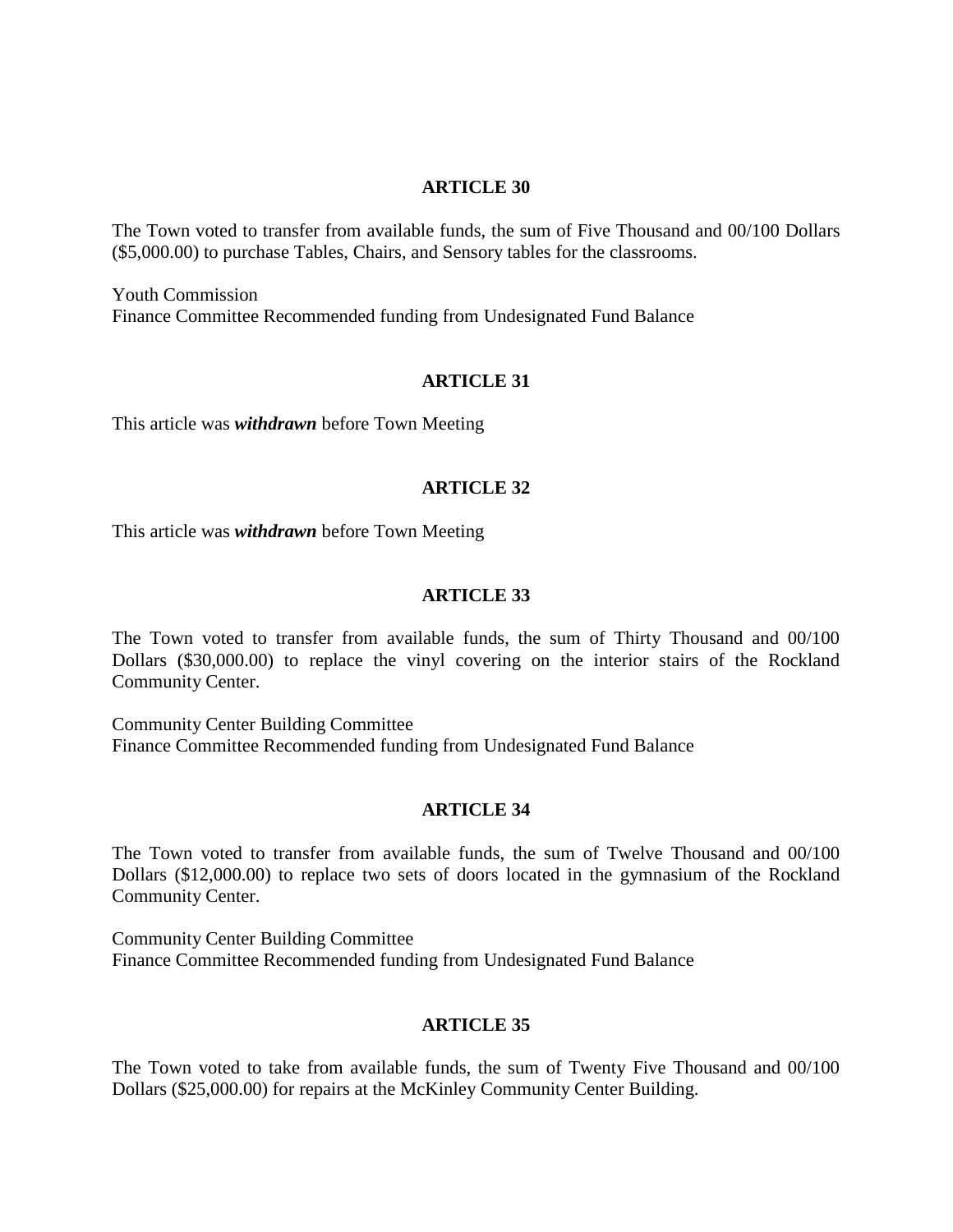#### Community Center Building Committee Finance Committee Recommended funding from Undesignated Fund Balance **ARTICLE 36**

The Town voted to *PASS OVER* the article to take from available funds, the sum of Sixty-One Thousand and 00/100 Dollars (\$61,000.00) for a new 2018 Dump Truck w/ Plow.

Park Department Finance Committee Recommended *PASSING OVER*

## **ARTICLE 37**

The Town voted to take from available funds, the sum of Two Thousand Two Hundred and 00/100 Dollars (\$2,200.00) for new field painting machine or take any other action relative thereto?

## **PARK DEPARTMENT**

## **Finance Committee Recommended funding from Undesignated Fund Balance**

## **ARTICLE 38**

The Town vote to *PASS OVER* the article to raise and appropriate, or take from available funds, the sum of Eleven Thousand and 00/100 Dollars (\$11,000.00) to replace block building at Bicentennial Park with new wooden shed or take any other action relative thereto?

Park Department Finance Committee Recommends *PASSING OVER*

## **ARTICLE 39**

The Town voted to take from available funds, the sum of Twenty Thousand and 00/100 Dollars (\$20,000.00) to replace Foot Bridge at Hartsuff Park.

Park Department Finance Committee Recommended funding from Undesignated Fund Balance

## **ARTICLE 40**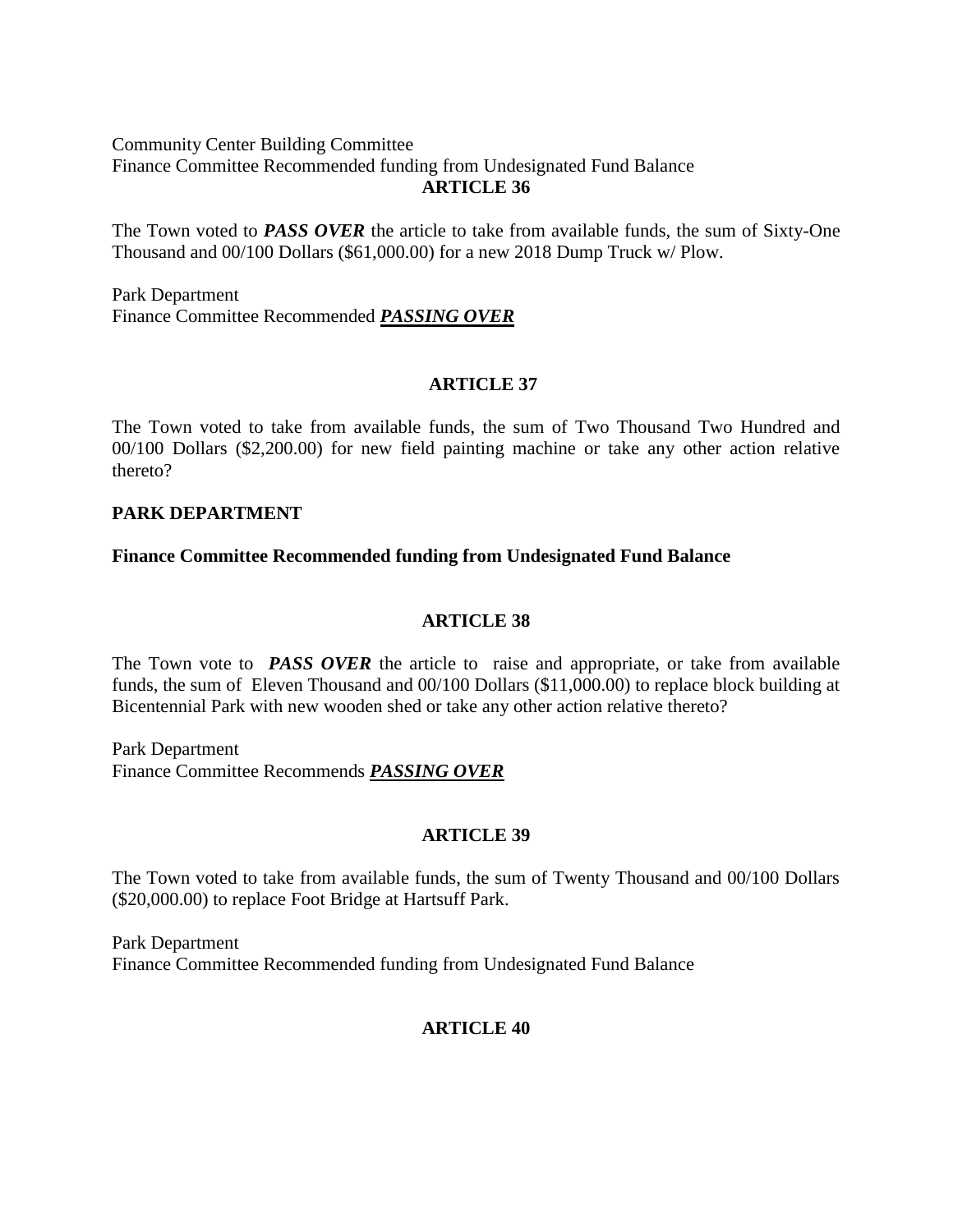The Town voted to *PASS OVER* the article to raise and appropriate, or take from available funds, the sum of Five Thousand and 00/100 Dollars (\$5,000.00) for tree replacement or take any other action relative thereto?

Park Department Finance Committee Recommended *PASSING OVER*

#### **ARTICLE 41**

The Town voted to *PASS OVER* the article to raise and appropriate, or take from available funds, the sum of Fifteen Thousand and 00/100 Dollars (\$15,000.00) for replacement of fence at softball field or take any other action relative thereto?

Park Department Finance Committee Recommended *PASSING OVER*

### **ARTICLE 42**

The Town voted to take from available funds, the sum of One Hundred Thousand and 00/100 Dollars (\$100,000.00) to fund the replacement and upgrading of computers and any technology related expenses.

School Department Finance Committee Recommended funding from Undesignated Fund Balance

#### **ARTICLE 43**

The Town voted to take from available funds, the sum of Sixty-Five Thousand Seven Hundred and 00/100 Dollars (\$65,700.00 ) to fund the fourth year of a five year combined lease purchase agreement for 2-2015 Ford Transit Special Education Vans and the third year of a five year combined lease purchase for 4-2016 Ford Transit Special Education Vans, and the second year of a five year combined lease purchase agreement for 1-2017 Ford Transit Wheel Chair Accessible Special Education Van and 1-2017 Ford Transit Special Education Van. School Department

Finance Committee Recommended funding from Undesignated Fund Balance

#### **ARTICLE 44**

The Town voted to take from available funds, the sum of Thirty Thousand Five Hundred Ninety-Two and 00/100 Dollars (\$30,592.00) to fund the purchase and installation of a Walk-In Combination Cooler Freezer for the cafeteria kitchen at the Esten School.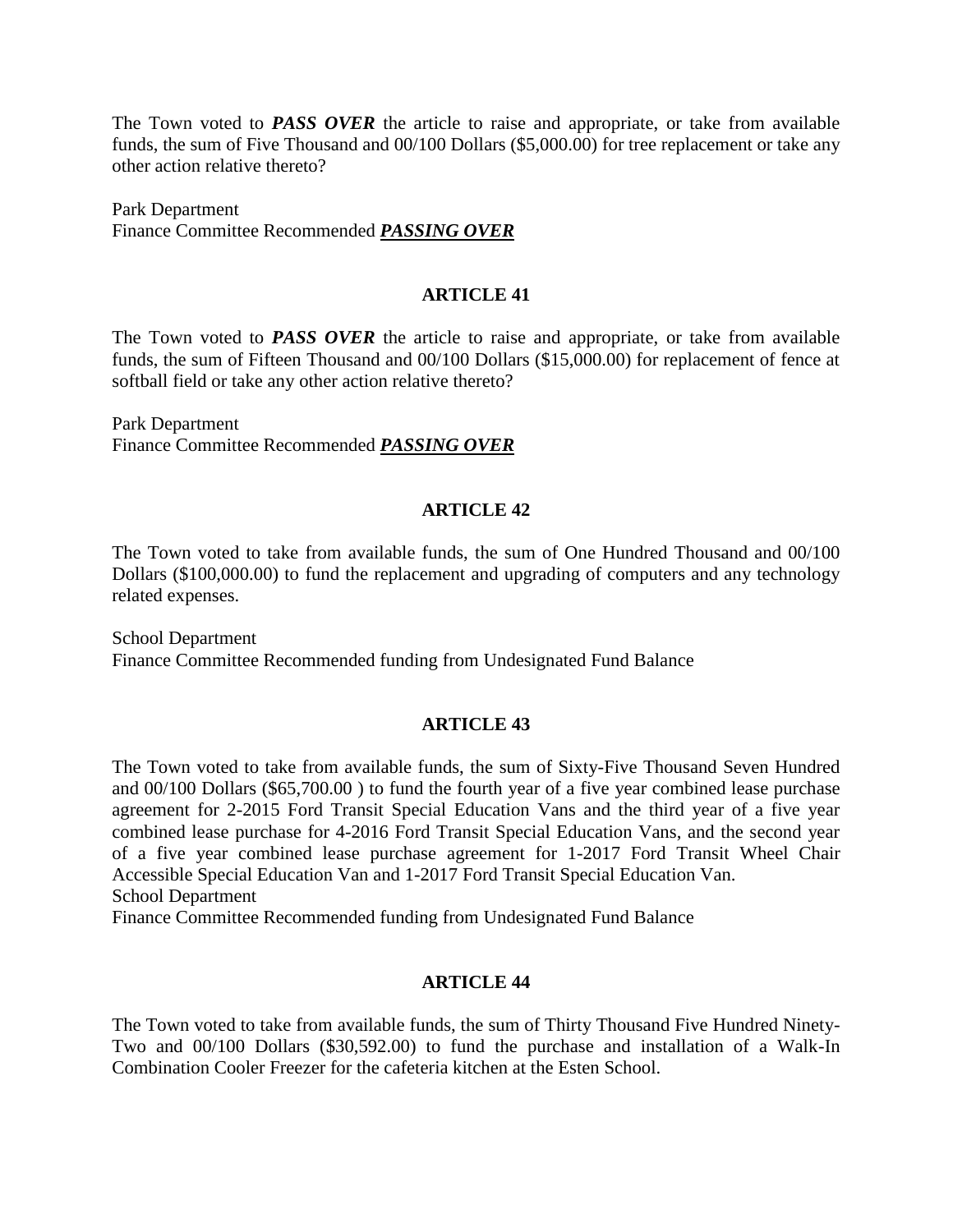School Department Finance Committee Recommended funding from Undesignated Fund Balance

#### **ARTICLE 45**

The Town voted to take from available funds, the sum of Seven Thousand Seven Hundred Five and 00/100 Dollars (\$7,705.00) to fund the third year of a five year lease purchase agreement for a 2016 Fifteen Passenger, Multi-Function School Activity Bus.

School Department Finance Committee Recommended funding from Undesignated Fund Balance

#### **ARTICLE 46**

The Town voted to take from available funds, the sum of Eleven Thousand Twenty-Six and 00/100 Dollars (\$11,026.00) to fund the second year of a five-year lease purchase agreement for a 2017 F350 Dump/Plow Truck.

School Department Finance Committee Recommended funding from Undesignated Fund Balance

### **ARTICLE 47**

The Town voted to *PASS OVER* the article that would raise and appropriate, or take from available funds, the sum of Two Hundred Thousand and 00/100 Dollars (\$200,000.00) to fund the re-paving of the Esten School driveway and parking lots.

SCHOOL DEPARTMENT *ARTICLE WITHDRAWN BY SCHOOL TOWN VOTED TO PASSOVER*

#### **ARTICLE 48**

The Town voted *PASS OVER* the article that would raise and appropriate, or take from available funds, the sum of Forty-Two Thousand and 00/100 Dollars (\$42,000.00) to fund the purchase of a new marked police vehicle with Town of Rockland specifications for the Rockland Public School Security Resource Officer.

SCHOOL DEPARTMENT *ARTICLE WITHDRAWN BY SCHOOL TOWN VOTED TO PASSOVER*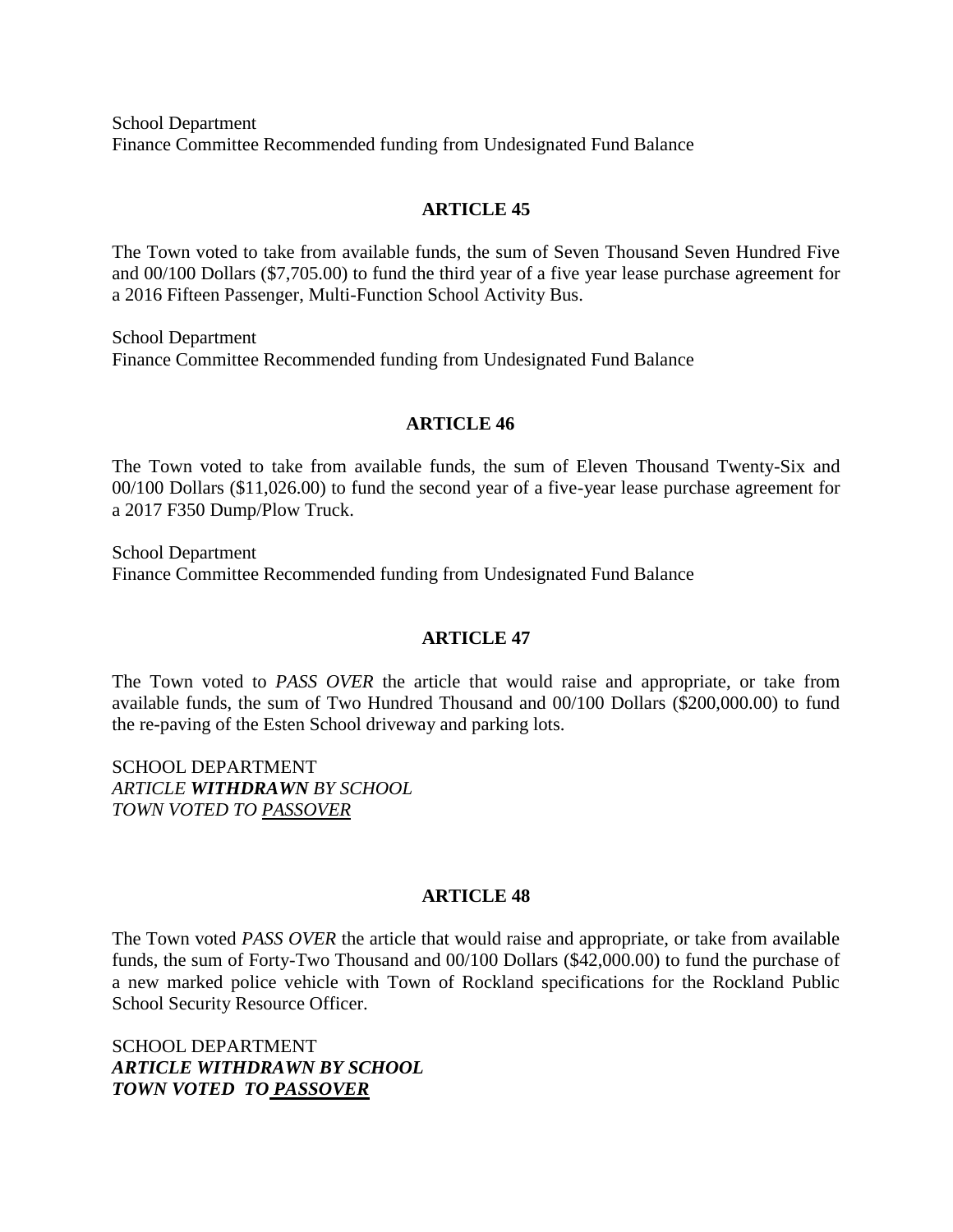#### **ARTICLE 49**

The Town voted to take from available funds, the sum of Twenty Thousand and 00/100 Dollars (\$20,000.00) to fund the purchase of a Ride-On Floor Scrubber Machine for the High School.

#### SCHOOL DEPARTMENT

Finance Committee Recommended funding from Undesignated Fund Balance

#### **ARTICLE 50**

The Town voted to take from available funds, the sum of Sixteen Thousand and 00/100 Dollars (\$16,000.00) to fund the purchase of Night Lock-Down Devices for classroom doors throughout the district, including Rockland Day Care at McKinley School, as security for an active shooter attack.

SCHOOL DEPARTMENT Finance Committee Recommends funding from Undesignated Fund Balance

### **ARTICLE 51**

The Town voted to authorize the Water Commissioners to take from the Water Fund Balance the sum of Thirty Thousand and 00/100 Dollars (\$30,000.00) for the purpose of making the initial payment on the on a five year lease to purchase Agreement for a Backhoe/Front End Loader

Purpose/Reason - To replace the 1999 Backhoe.

WATER COMMISIONERS

Finance Committee Recommends funding from Water Fund Balance

#### **ARTICLE 52**

The Town voted to authorize the Water Commissioners to take from the Water Fund Balance the sum of Forty Thousand and 00/100 Dollars (\$40,000.00) for the purpose of continuing Phase Two of replacing and installing water main gate valves throughout the Distribution System.

Purpose/Reason - Distribution System Upgrades.

Water Commissioners Finance Committee Recommended funding from Water Fund Balance **ARTICLE 53**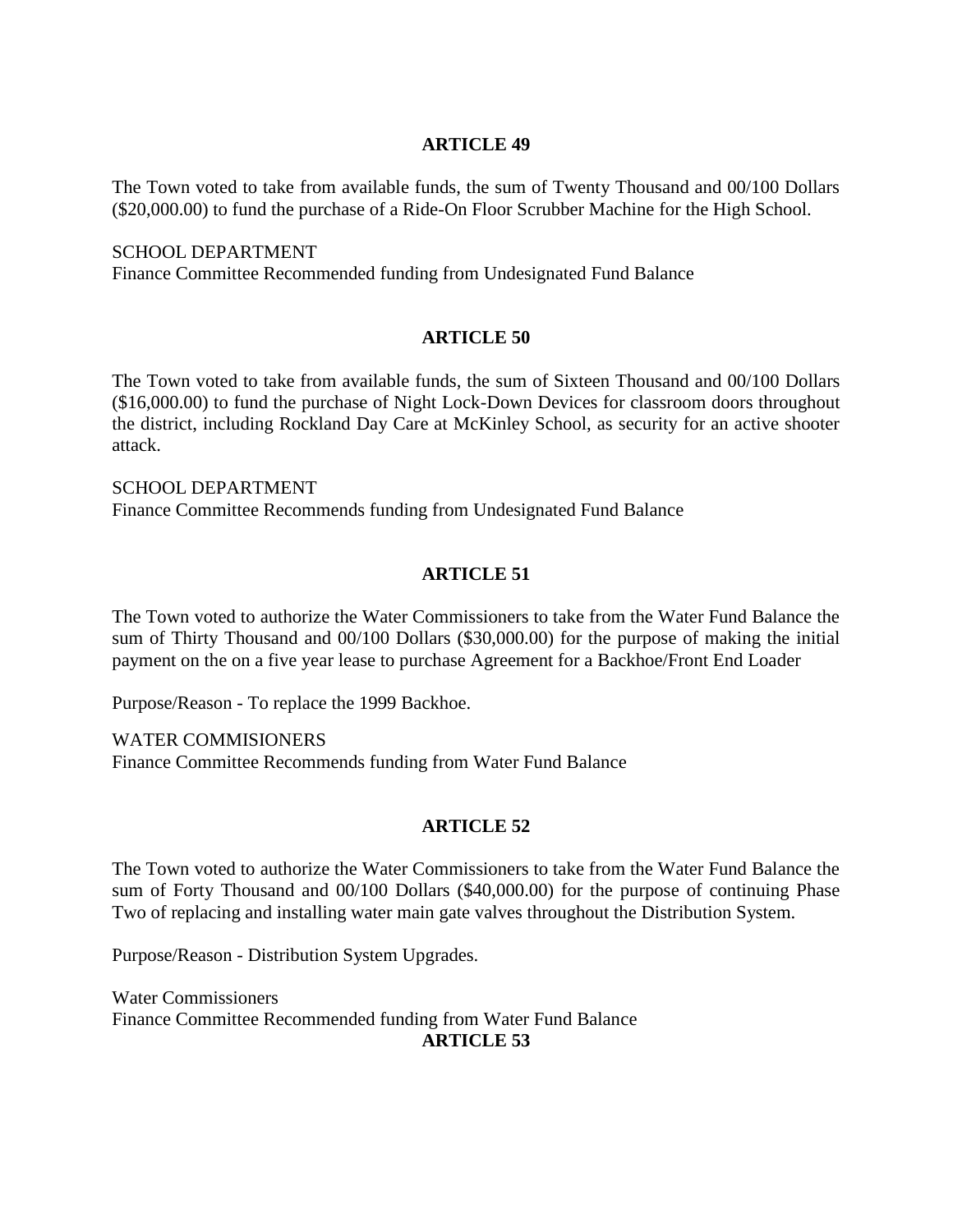The Town voted to authorize the Water Commissioners to take from the Water Undesignated Balance the sum of Fifty Thousand and 00/100 Dollars (\$50,000.00), for the purpose of purchasing water meters.

Purpose/Reason - The ongoing meter program.

Water Commissioners Finance Committee Recommended funding from Water Fund Balance

## **ARTICLE 54**

The Town voted to authorize the Water Commissioners to take from the Water Fund Balance the sum of Thirty-Five Thousand and 00/100 Dollars (\$35,000.00), for the purpose of purchasing a heavy duty pick- up truck.

Purpose/Reason - To replace a 2006 F250.

Water Commissioners Finance Committee Recommended funding from Water Fund Balance

### **ARTICLE 55**

The Town voted to authorize the Water Commissioners to take from the Water Fund Balance the sum of Fifteen Thousand and 00/100 Dollars (\$15,000.00) for the purpose of continuing the survey and testing in accordance with the Commonwealth of Massachusetts Drinking Water Regulations governing cross connections to our water system (310 CMR 22.22).

Purpose/Reason -Under the Massachusetts Drinking Water Regulations we are required to perform these surveys and test annually.

Water Commissioners Finance Committee Recommended funding from Water Fund Balance

### **ARTICLE 56**

The Town voted to authorize the Water Commissioners to take from the Water Fund Balance the sum of Thirty Thousand and 00/100 Dollars (\$30,000.00), with a like amount from the Town of Abington, for the purpose of heating and ventilation upgrades to the Hannigan Water Treatment Plant.

Purpose/Reason - The roof top heating units have aged and need replacement.

Water Commissioners Finance Committee Recommended funding from Water Fund Balance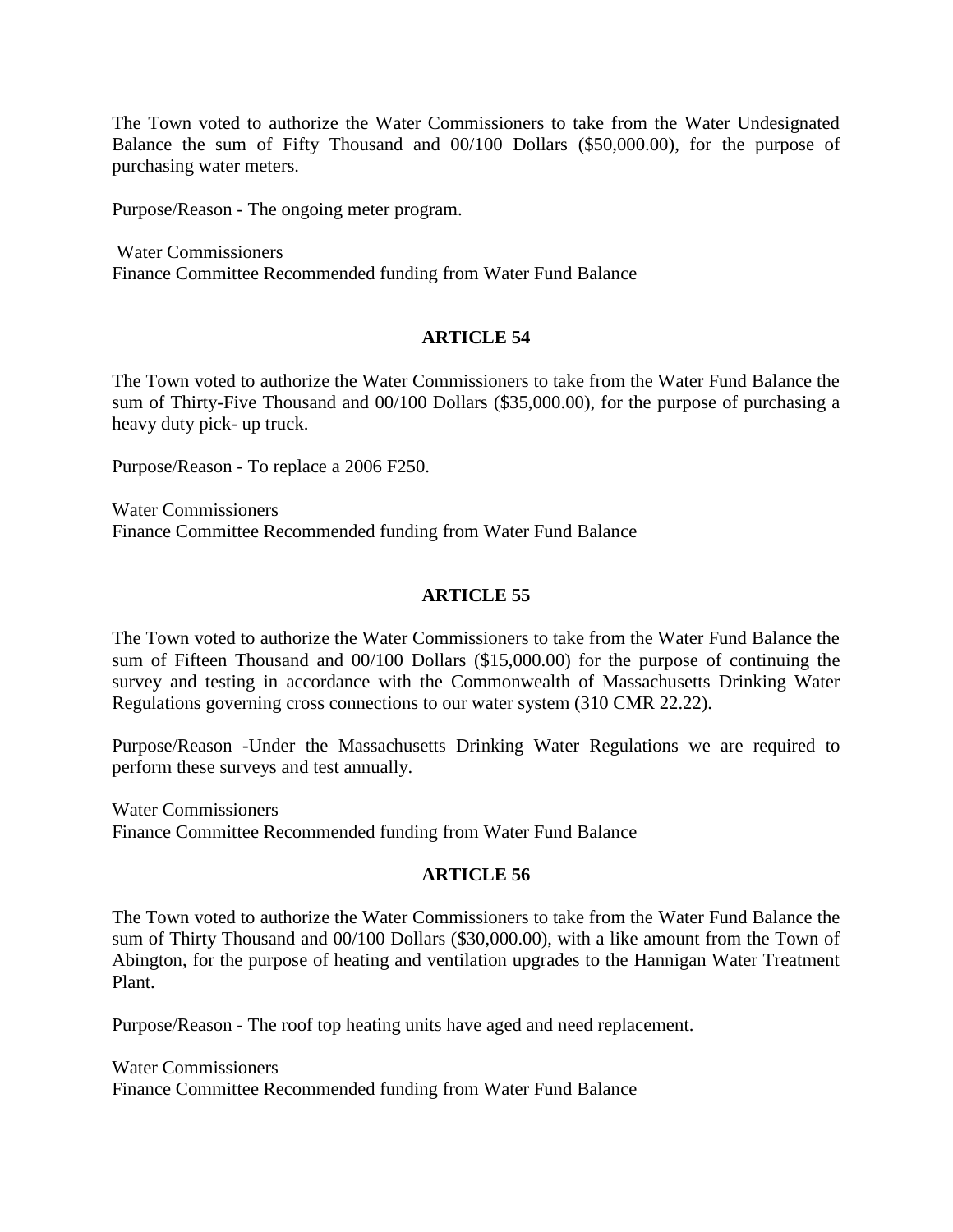### **ARTICLE 57**

The Town voted to authorize the Water Commissioners to take from the Water Fund Balance the sum of One Hundred Thousand and 00/100 Dollars (\$100,000.00), with a like amount from the Town of Abington, for the purpose of redeveloping the effluent discharge at the Great Sandy Bottom and Hannigan Water Treatment Plants.

Purpose/Reason - Changes will reduce our sludge production.

Water Commissioners Finance Committee Recommended funding from Water Fund Balance Capital Planning Committee Recommended per Capital Plan

#### **ARTICLE 58**

The Town voted to authorize the Water Commissioners to take from the Water Fund Balance the sum of One Hundred Thirty Thousand and 00/100 Dollars (\$130,000.00), with a like amount from the Town of Abington, for the purpose of replacing the filter media and rebuilding the filters at the Hannigan, Great Sandy Bottom and Myers Avenue Water Treatment Plants.

Purpose/Reason - The media has aged and the filter needs an overhaul. This will complete the filter upgrades at all the treatment plants.

Water Commissioners Finance Committee Recommended funding from Water Fund Balance Capital Planning Committee Recommended per Capital Plan

#### **ARTICLE 59**

The Town voted to authorize the Water Commissioners to take from the Water Undesignated Balance the sum of Twenty-Five Thousand and 00/100 Dollars (\$25,000.00), for the purpose of purchasing water hydrants.

Purpose/Reason- Annual replacement program to bring the system up to date for the safety of the residents.

Water Commissioners Finance Committee Recommended funding from Water Fund Balance

### **ARTICLE 60**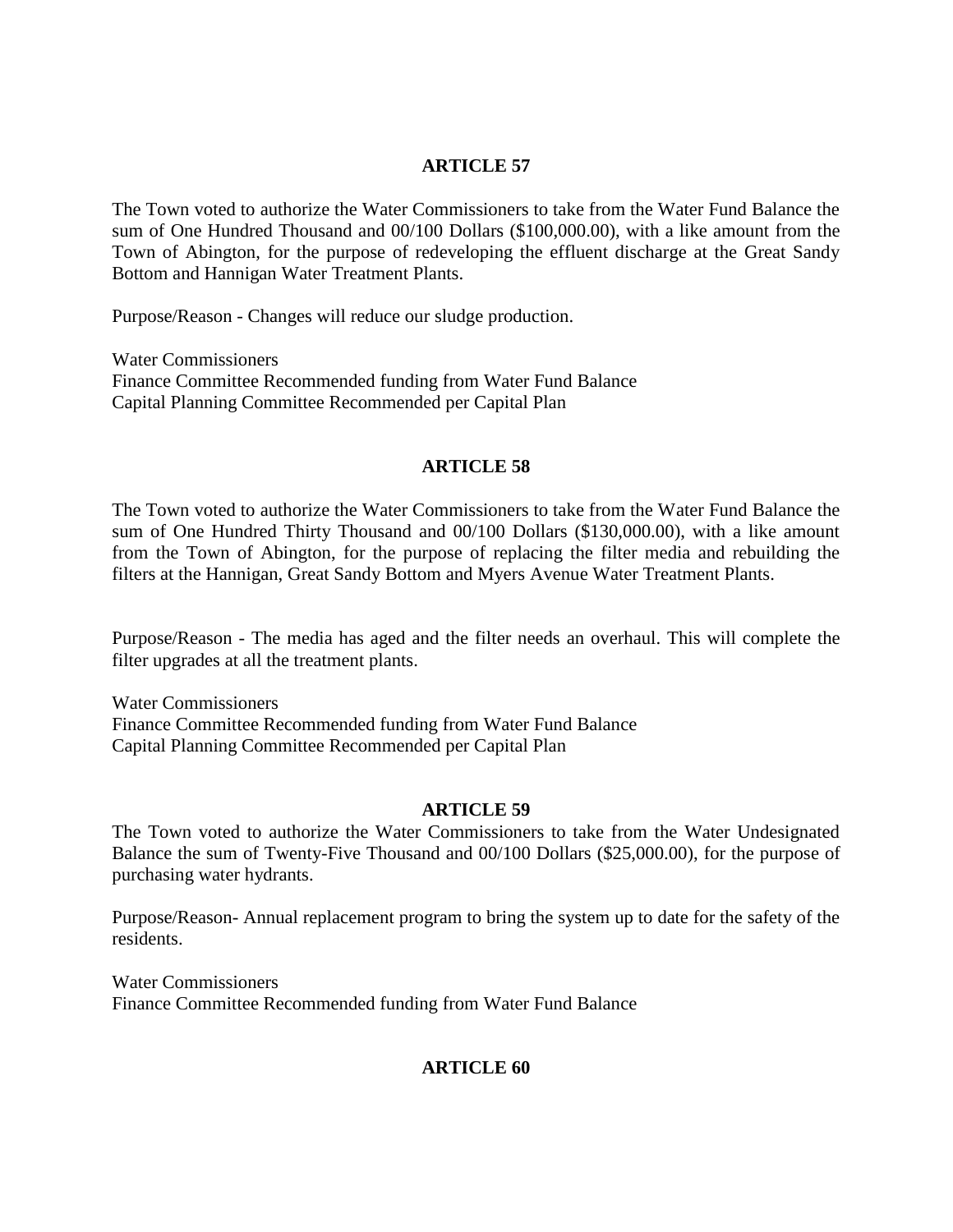The Town voted to authorize the Water Commissioners to take from the Water Fund Balance the sum of Eighty-Five Thousand and 00/100 Dollars (\$85,000.00), with a like amount from the Town of Abington, for the purpose of replacing the Finished Water Pump at the Hannigan Water Treatment Plant and the Chemical Feed Pumps at both the Great Sandy Bottom and Hannigan Water Treatment Plants.

Purpose/Reason - The pump is in need of replacement.

Water Commissioners Finance Committee Recommended funding from Water Fund Balance Capital Planning Committee Recommended per Capital Plan

## **ARTICLE 61**

The Town voted to enter into the agreement with the South Shore Regional School District.

This Regional Agreement is entered into pursuant to Chapter 71 of the General Laws of Massachusetts, as amended, by and among the Towns of Abington, Cohasset, Hanover, Hanson, Norwell, Rockland, Scituate, and Whitman (hereinafter sometimes known as "member towns"). The District shall be called the South Shore Regional Vocational School District (hereinafter sometimes known as the "District").

In consideration of the mutual promises herein contained, it is hereby agreed as follows:

### SECTION I – THE REGIONAL VOCATIONAL DISTRICT SCHOOL COMMITTEE

- (A) Composition: The Regional District School Committee (hereinafter sometimes known as the "Committee") shall consist of one member from each member town each with one vote. Each member shall be appointed by the Boards of Selectmen (hereinafter sometimes known as the "Selectmen") of the member towns.
- (B) Appointed Members: Not later than June 15 in each year in which the term of a member of the Committee expires, the Selectmen of the member town concerned shall appoint one member to serve for a term of three years. The term of each such appointed member shall commence on July 1 of the year in which he or she is appointed.
- (C) Vacancies: If a vacancy occurs among the members of the Committee, the Selectmen of the member town concerned shall appoint a member to serve for the balance of the unexpired term.
- (D) Organization: At the first scheduled meeting after July 1, the Committee shall organize and choose by ballot a chair and a vice chair from among its own membership. At the same meeting, or at any other meeting, the Committee shall appoint a treasurer and secretary, who may be the same person but who need not be members of the Committee, choose such other officers as it deems advisable, determine the terms of office of its officers (except the chair who shall be elected annually as provided above) and prescribe the powers and duties of any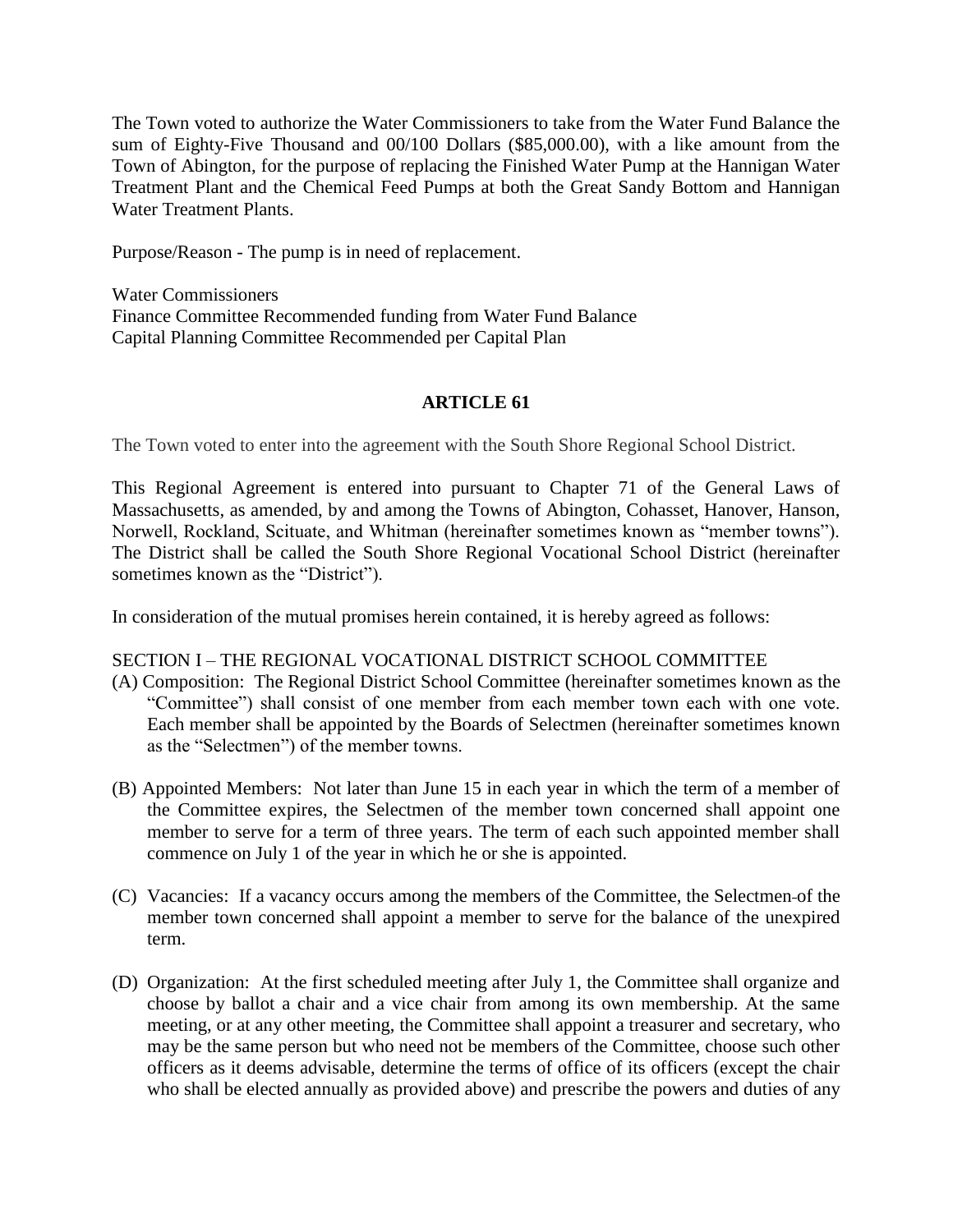of its officers, fix the time and place for its regular meetings, and provide for the calling of special meetings.

- (E) Powers and Duties: The Committee shall have all the powers and duties conferred and imposed upon it by this Agreement and such other additional powers and duties as are specified in Sections 16 to 16I, inclusive, of Chapter 71 of the General Laws and any amendments thereof or additions thereto now or hereafter enacted, or as may be specified in any other applicable general or special law. In the event that provisions of this Regional Agreement conflict with any Massachusetts General Laws (MGL), the MGL shall prevail.
- (F) Quorum: Unless otherwise specified by law, the quorum for the transaction of business shall be a majority of the Committee, but a number less than the majority may adjourn.

## SECTION II – LOCATION OF REGIONAL DISTRICT SCHOOL

The Regional District School (South Shore Regional Vocational Technical High School) shall be located in the Town of Hanover, or any other member town, provided, however, that the Committee may establish and locate satellite regional school facilities in any member town.

### SECTION III – TYPE OF REGIONAL DISTRICT SCHOOL

The Regional District School shall be a Vocational High School consisting of grades nine through twelve  $(9 - 12)$ , inclusive. The Committee is hereby authorized to establish and maintain such kinds of education as may be provided by towns under provisions of Chapter 74 of the Massachusetts General Laws (hereinafter sometimes known as "MGL") and acts amendatory thereof, in addition thereto or dependent thereon. The Committee may also provide self-funding programs beyond the secondary level, either alone or in cooperation with other institutions in accordance with the provisions of MGL, Chapter 74, Section 37A, as amended.

### SECTION IV – BUDGET

- (A) Budget: The Committee shall annually determine the District's budget consistent with the timelines, terms and requirements of MGL, Chapter 71, Section 16B, as amended, and other pertinent provisions of law and consistent with regulations promulgated by the Department of Elementary and Secondary Education (hereinafter sometimes known as "DESE").
- (B) Public Budget Hearing and Budget Approval: After conducting a public hearing consistent with MGL, Chapter 71, Section 38N, as amended, the Committee by a minimum two-thirds (2/3) vote of all its members, shall annually approve an operating budget for the next fiscal year to maintain and operate the District during the next fiscal year. After deducting the amount of aid the District is to receive, the balance shall be apportioned among the several member towns in accordance with Section V.

The budget will be itemized in such detail as the Committee may deem advisable. Such budget shall be adopted not later than forty-five (45) days prior to the earliest date on which the business session of the annual town meeting of any member town is to be held,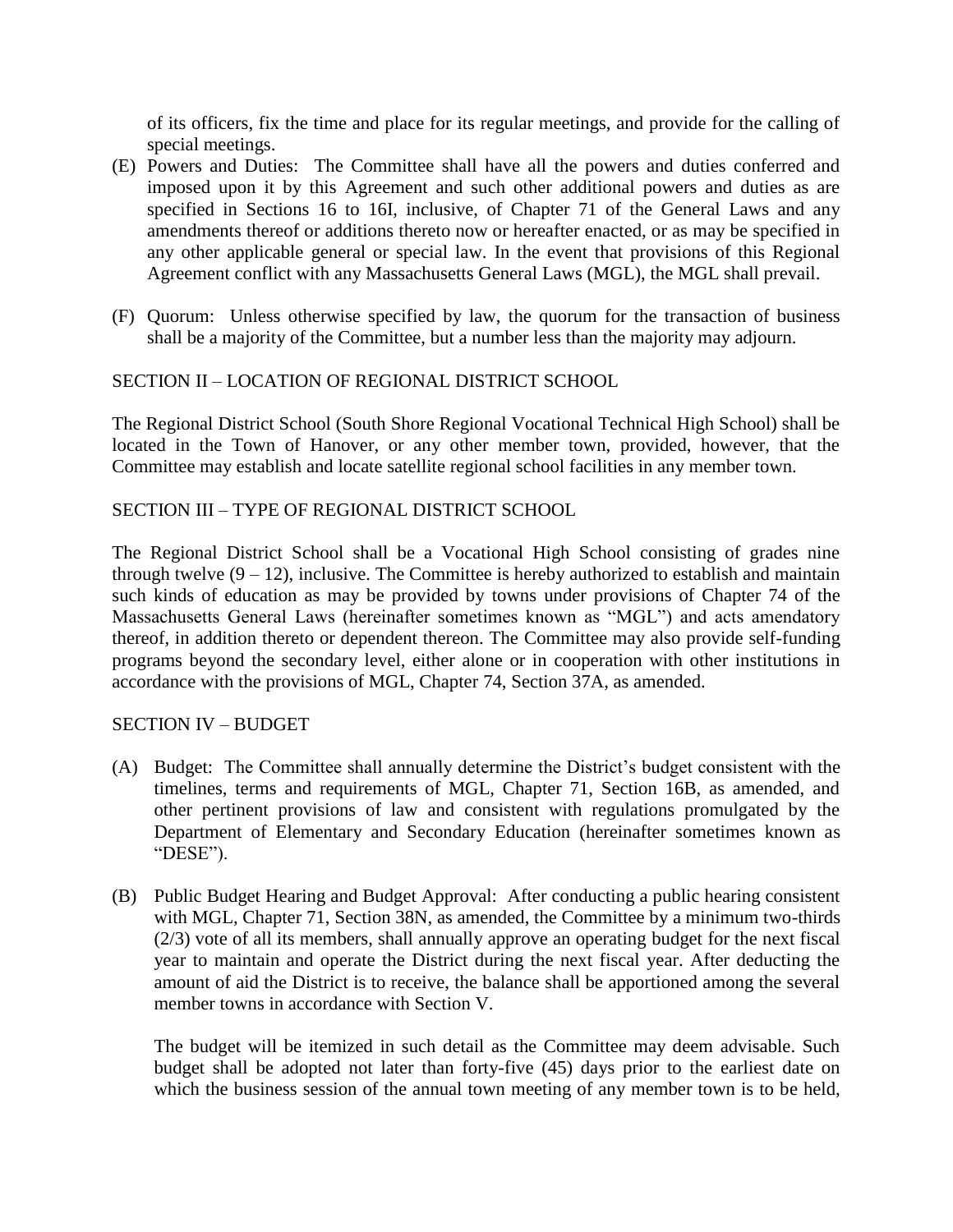but in no event later than March 31, provided that said budget need not be adopted earlier than February 1. The amounts so apportioned for each member town shall be certified by the District treasurer to the treasurers of the member towns within thirty (30) days from the date on which the annual operating budget is adopted by the Committee. The annual budget as adopted by a two-thirds (2/3) vote of the Committee, shall require the approval of twothirds (2/3) of the local appropriating authorities of the member towns.

## SECTION V – APPORTIONMENT AND PAYMENT OF COSTS INCURRED BY THE **DISTRICT**

(A) Classification of Costs

For the purpose of apportioning assessments by the District to the member towns, costs shall be divided into four (4) categories: operating costs, capital costs, debt, and transportation costs. The Committee shall determine the amount necessary to meet the annual operating, capital, debt, and transportation budgets and shall allocate such amount among the member towns.

- (B) Operating Costs
	- 1. Operating costs shall include all costs not included in capital, debt, and transportation costs as defined in Sections V (C), (D), and (E), but shall include interest on temporary notes issued by the District in anticipation of revenue.
	- 2. Apportionment of Operating Costs: The operating costs to a member town will equal the Minimum Local Contribution and any other operating costs above the Minimum Local Contributions, referred to in this section as "Above Minimum Contribution." All operating costs not considered part of Net School Spending shall be apportioned using the same formula as Net School Spending operating costs and will be included in a member town's operating cost assessment.

The aggregate Above Minimum Contribution is arrived at by subtracting from the Net School Spending Operating Budget the following: Chapter 70 aid, the Minimum Required Combined Local Contributions of all member towns, and other general revenue sources to the District.

This formula is illustrated below:

Net School Spending Operating Budget (which excludes capital, debt and transportation)

- Chapter 70 aid (as calculated by DESE)
- Minimum Required Combined Local Contributions of all member towns (as calculated by DESE)
- Other general revenue sources to the District
- $=$  Total Above Minimum Contribution for all member towns

To determine each member town's proportionate share of the aggregate Above Minimum Contribution, it shall be determined based on the number of pupils in grades nine through twelve  $(9 - 12)$ , inclusive, residing in each member town and receiving education in the South Shore Regional Vocational School District at such town's expense.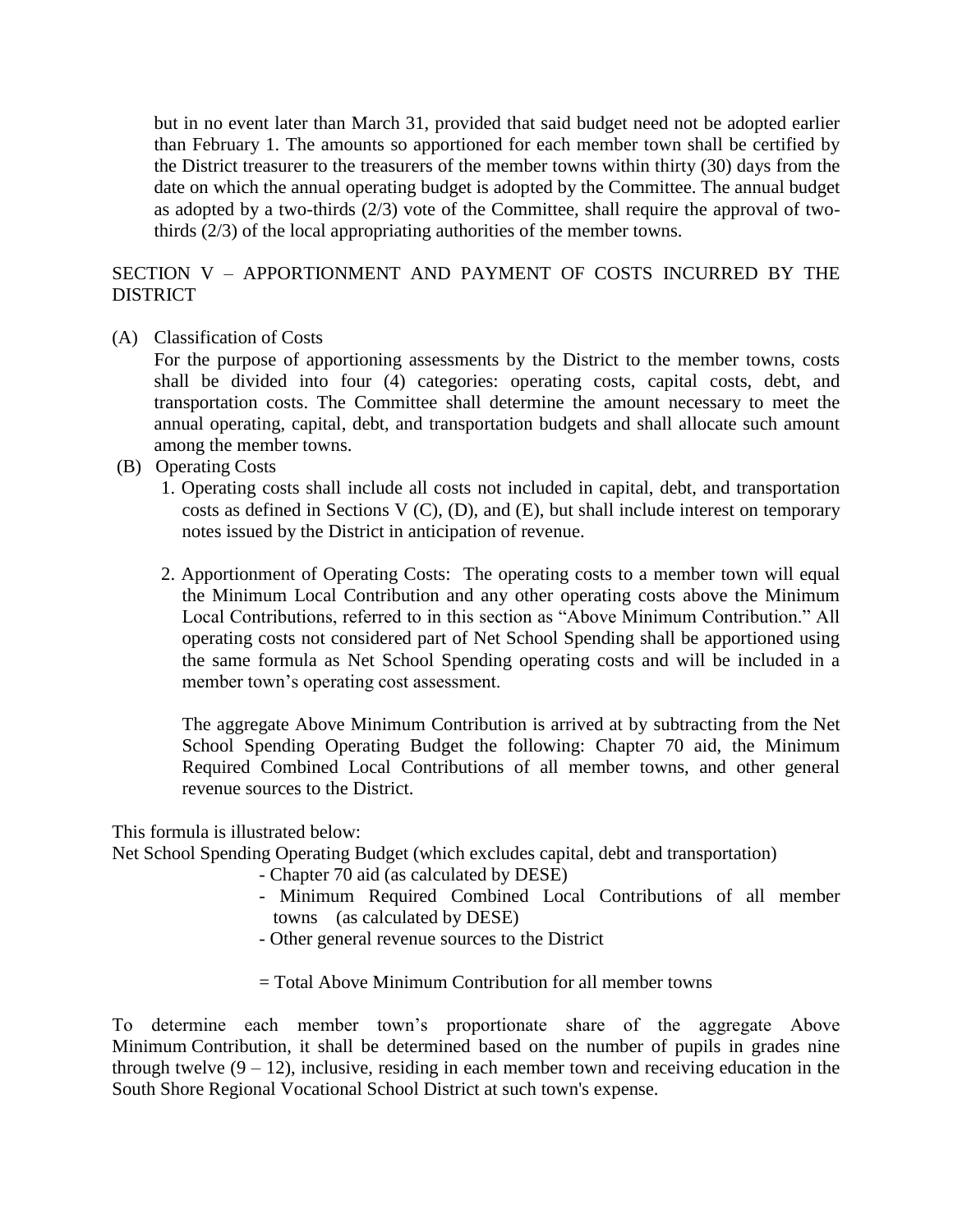- 3. The total operating costs assessed to each member town will consist of the member town's Minimum Local Contribution and the town's share of Above Minimum Local Contribution and operating costs that do not meet the definition of Net School Spending as defined in Chapter 70, as amended, apportioned to each town in accordance with the formula noted above.
- (C) Capital Costs
	- (1) Capital costs shall include all expenses described in DESE's Chart of Accounts in the 7000-function code.
	- (2) Apportionment of Capital Costs: Capital costs will be apportioned for the ensuing fiscal year as follows:

 Each member town's share of the capital costs shall be determined by computing the ratio which the sum of its enrollments on October 1 of the three fiscal years immediately preceding the year in which the Committee votes to include capital cost in the budget bears to the sum of the pupil enrollments of all the member towns on October 1 of the same three fiscal years. For the purpose of this clause, pupil enrollments shall be defined as the number of pupils in grades nine through twelve (9 – 12), inclusive, residing in each member town and receiving education in the South Shore Regional Vocational School District at such town's expense.

- (D) Debt
	- (1) Debt shall include the payment of principal of and interest on bonds, notes or other obligations of the District to finance such debt.
	- (2) Each member town's share of the debt incurred, including the payment of principal of and interest on bonds, notes or other obligations of the District to finance such debt, shall be determined by computing the ratio which the sum of its pupil enrollments in the District on October 1 of the three fiscal years immediately preceding the year in which the member towns vote to authorize the incurring of the debt bears to the sum of the pupil enrollments of all the member towns in the District on October 1 of the same three fiscal years, and the ratio shall not be changed during the period in which such bonds, notes or other obligations are outstanding, except as provided in Section VIII.

For the purpose of this clause, pupil enrollments shall be defined as the number of pupils in grades nine through twelve  $(9 - 12)$ , inclusive, residing in each member town and receiving education in the South Shore Regional Vocational School District at such town's expense.

(3) In the event the debt is incurred in any year before a new member town which has been admitted to the District pursuant to Section VIII has been a member town for at least three full years, such town's pupil enrollment on the most recent October 1 of the fiscal year in which the debt is incurred will be used for the purpose of apportioning such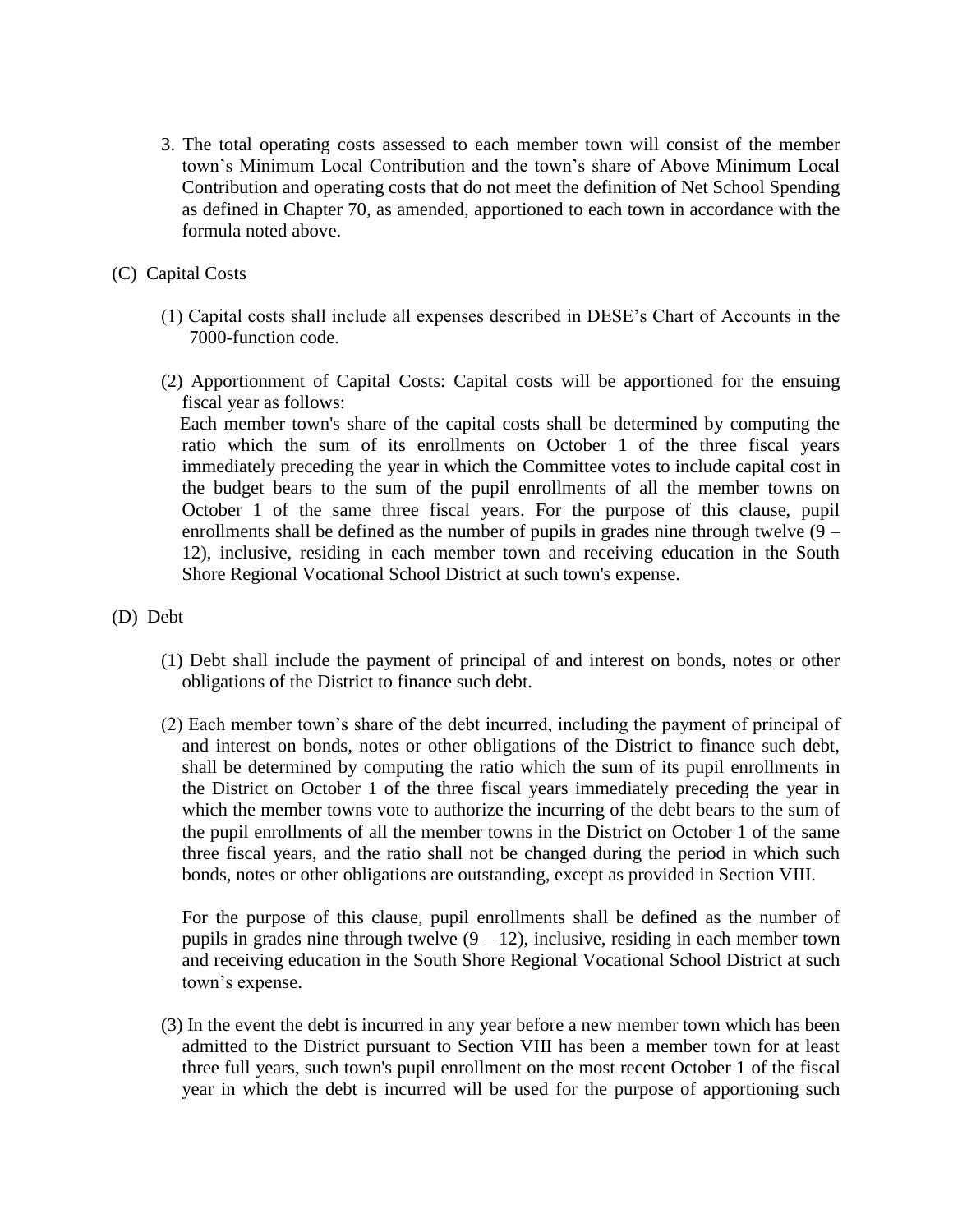debt pursuant to clause (2) of this Section. In the event that the Committee votes to incur debt prior to October 1 in the first year of a new member town's admission to the District, the enrollment for that new member town will be the enrollment on the day of the School Committee vote to incur such debt.

- (a) if the Committee votes to incur such debt (according to Section VI) in the first year of membership, the new member town's pupil enrollment in such first year is multiplied by three;
- (b) if the Committee votes to incur such debt (according to Section VI) in the second year of membership, the sum of the new member town's pupil enrollments for the first two years of membership is multiplied by one-and-one-half  $(1 \frac{1}{2})$ ; and
- (c) if the Committee votes to incur debt (according to Section VI) in the third year of membership, the sum of the new member town's pupil enrollments for the first three years of membership will be used.
- (E) Transportation

School transportation shall be provided by the District. and To determine each member town's proportionate share of pupil transportation, it shall be determined based on the total cost of transportation minus the estimated Chapter 71 transportation reimbursement of the number of pupils in grades nine through twelve  $(9 - 12)$ , inclusive, residing in each member town and receiving education in the South Shore Regional Vocational School District at such town's expense.

(F) Times of Payment of Apportioned Costs

(1) The Total Assessment to a member town will equal the total of the Operating Assessment, Transportation, Capital and Debt.

- (2) Each member town shall pay to the District in each year its proportionate share, certified as provided in subsection  $V$  (B), (C), (D) and (E) of the operating, capital, debt, and transportation costs. The annual share of each member town shall be paid in equal installments not later than the first days of August, December, April and June of each fiscal year.
- (G) Apportionment of Costs to New Member Towns

In the first fiscal year in which the admission of a new member town is effective, the town shall pay as its share of the operating costs for such fiscal year, an amount equal to that which the town would pay if the pupils from the town enrolled in the District were tuition pupils. During the first fiscal year, such town shall be responsible for providing school transportation for pupils enrolled in the District and for paying the costs of such transportation. After the first fiscal year in which the admission of a new member town is effective, the town's share of operating costs, capital costs, debt and transportation costs shall be determined in accordance with Section V. If on October 1, there is an enrollment of less than five pupils from such town in the District, such new member town shall be deemed to have an enrollment of five pupils in the District.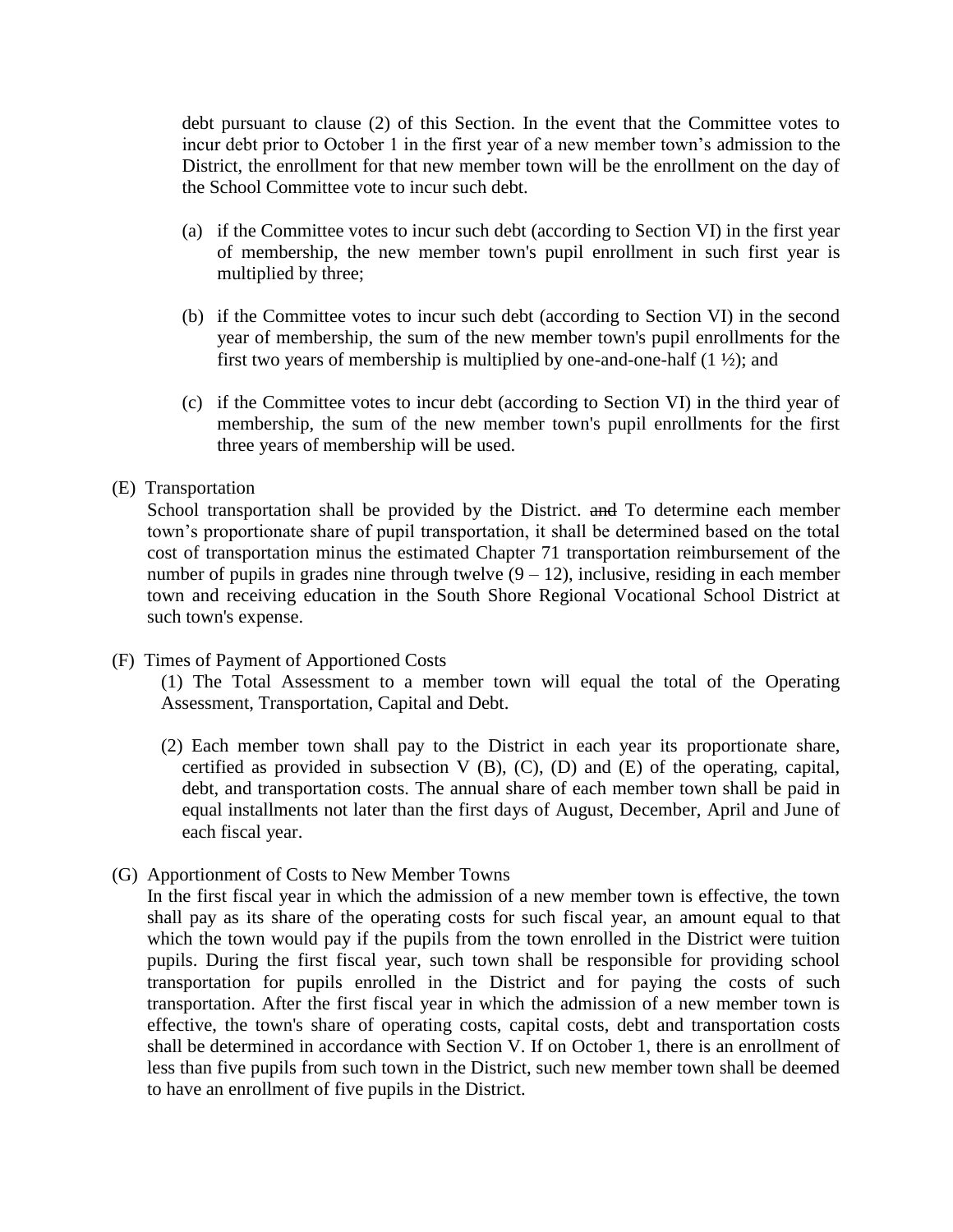#### SECTION VI – INCURRING OF DEBT

Not later than seven days after the date on which the Committee authorizes the incurring of debt, other than temporary debt in anticipation of revenue to be received from member towns, written notice of the date of said authorization, the sum authorized, and the general purpose or purposes for authorizing such debt shall be given to the Selectmen in each member town.

The Committee may vote to incur debt consistent with the terms and conditions of MGL, Chapter 71, Section 16 (d) paragraph 1, Chapter 71, Section (d) paragraph 2, or Chapter 71, Section (n), as amended. At the time of taking action to incur debt, and except for the incurring of temporary debt in anticipation of revenue, the Committee, by two-thirds (2/3) vote, will choose one of the three aforementioned processes that appear in MGL, Chapter 71, Section (d) or Section (n), as amended.

#### SECTION VII – AMENDMENTS

- (A) Limitations: This Agreement may be amended from time to time in the manner hereinafter provided, but no such amendment shall be made which shall substantially impair the rights of the holders of any bonds, notes or other obligations of the District then outstanding, or the rights of the District to procure the means for payment thereof, provided that nothing in this section shall prevent the admission of a new town or towns to the District and the reapportionment accordingly of debt of the District represented by bonds or notes of the District then outstanding and of interest thereon.
- (B) Procedure: Any proposal for amendment, except a proposal for amendment providing for the withdrawal of a member town (which shall be acted upon as provided in Section X), may be initiated by a minimum vote of two-thirds (2/3) members of the Committee or by a separate petition from at least two-thirds (2/3) of the member towns. Such petitions shall be signed by at least one hundred (100) registered voters from each of these two-thirds  $(2/3)$ member towns. In the case of a proposal for amendment by petition, the said petition shall also contain, at the end thereof, a certification by the clerk of each member town voting as to the number of signatures in the petition which appear to be the names of registered voters (according to the most recent voting list) from that town; and the said petition shall be presented to the secretary of the Committee. In either case, the secretary of the Committee shall mail or deliver a notice in writing to the Selectmen of each of the member towns that a proposal to amend this Agreement has been made and shall enclose a copy of such amendment (without the signatures in the case of a proposal by petition). The Selectmen of each member town shall include in the warrant for the next annual town meeting, or a special town meeting called for the purpose, an article stating the amendment. Such amendment shall take effect upon its acceptance by a minimum of two-thirds (2/3) of the member towns, acceptance by each member town to be by a majority vote at a town meeting as aforesaid. All amendments must be approved by the Commissioner of Elementary and Secondary Education (hereinafter sometimes referred to as the "Commissioner"). An amendment involving a change in the way that the operating and/or capital budgets are assessed may not take effect until the July 1 after a minimum of two-thirds (2/3) of the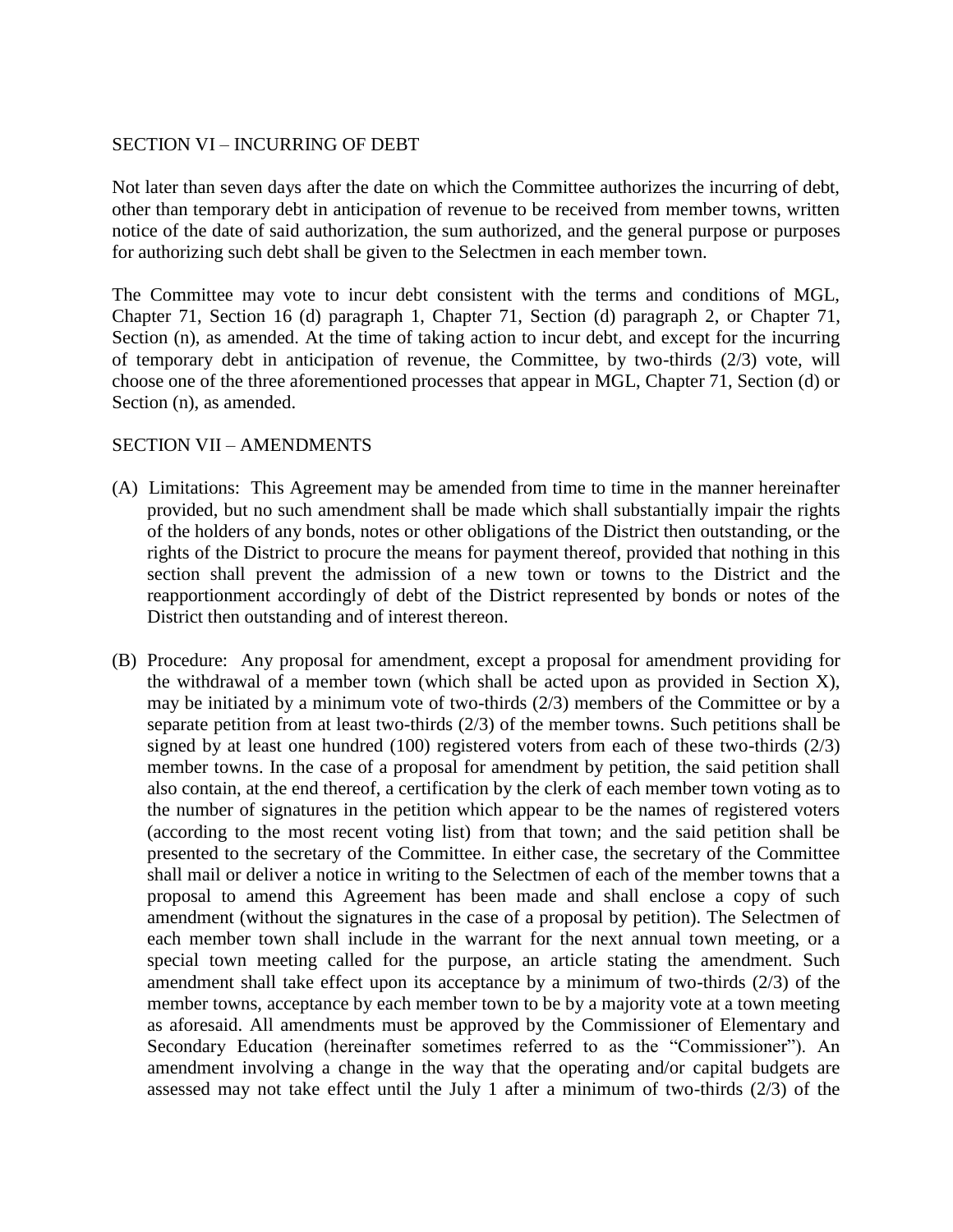member towns and the Commissioner have approved acceptance by the previous December 31.

## SECTION VIII – ADMISSION PROCESS FOR NEW MEMBER TOWNS TO THE DISTRICT

- (A) By an amendment of this Agreement adopted under and in accordance with Section VII above, any other town may be admitted to the District upon adoption as therein provided of such amendment and upon acceptance at a special or annual town meeting by a majority vote by the town seeking admission of the Agreement as so amended, acceptance by a minimum of two-thirds (2/3) of the member towns, each by majority vote, and also upon compliance with such provisions of law and regulations [for example, Code of Massachusetts Regulations; that is, CMR 603 41.05 (6)] as may be applicable and such terms as may be set forth in such an amendment.
- (B) The Committee, prior to the admittance of a new member town, will have the option establishing the amount of any costs additional to costs referenced in Section V (G) to that new member town to be included in the District. These additional costs will be clearly articulated to the Regional Planning Committee of the potential new member town and will be made clear to voters prior to that new member town's vote on admission to the District.
- (C) A new member town may be admitted to the District as of July 1 of any fiscal year, provided that all requisite approvals for such admission, including the Commissioner's approval, shall be obtained no later than the preceding December 31.

### SECTION IX – WITHDRAWAL PROCESS OF MEMBER TOWNS FROM THE DISTRICT

- (A) Vote Expressing Desire to Withdraw: Any member town seeking to withdraw from the District shall, by majority vote at an annual or special town meeting, request the Committee to formulate an amendment to this Agreement setting forth the terms by which such town may withdraw from the District. No withdrawal will take effect on other than July 1 of a given year. The vote stated in the preceding sentence, as well as the notification to the District consistent with paragraph B below, must all occur no less than two (2) years prior to the desired date of withdrawal.
- (B) Notice: The clerk of the town seeking to withdraw shall, within seven (7) days of the vote, notify the Committee chair as well as the District's superintendent in writing that such town has voted to request the Committee to formulate an amendment to the Agreement (enclosing a certified copy of such vote) setting forth the terms for withdrawal.

 Thereupon, the Committee shall formulate an amendment to the Agreement setting forth such terms of withdrawal as it deems advisable, subject to the limitation contained in Section VIII (A). The secretary of the Committee shall mail or deliver a notice in writing to the Selectmen of each member town that the Committee has formulated an amendment to the Agreement providing for the withdrawal of a member town (enclosing a copy of such amendment). The Selectmen of each member town shall include in the warrant for the next annual or a special town meeting called for the purpose an article stating the amendment.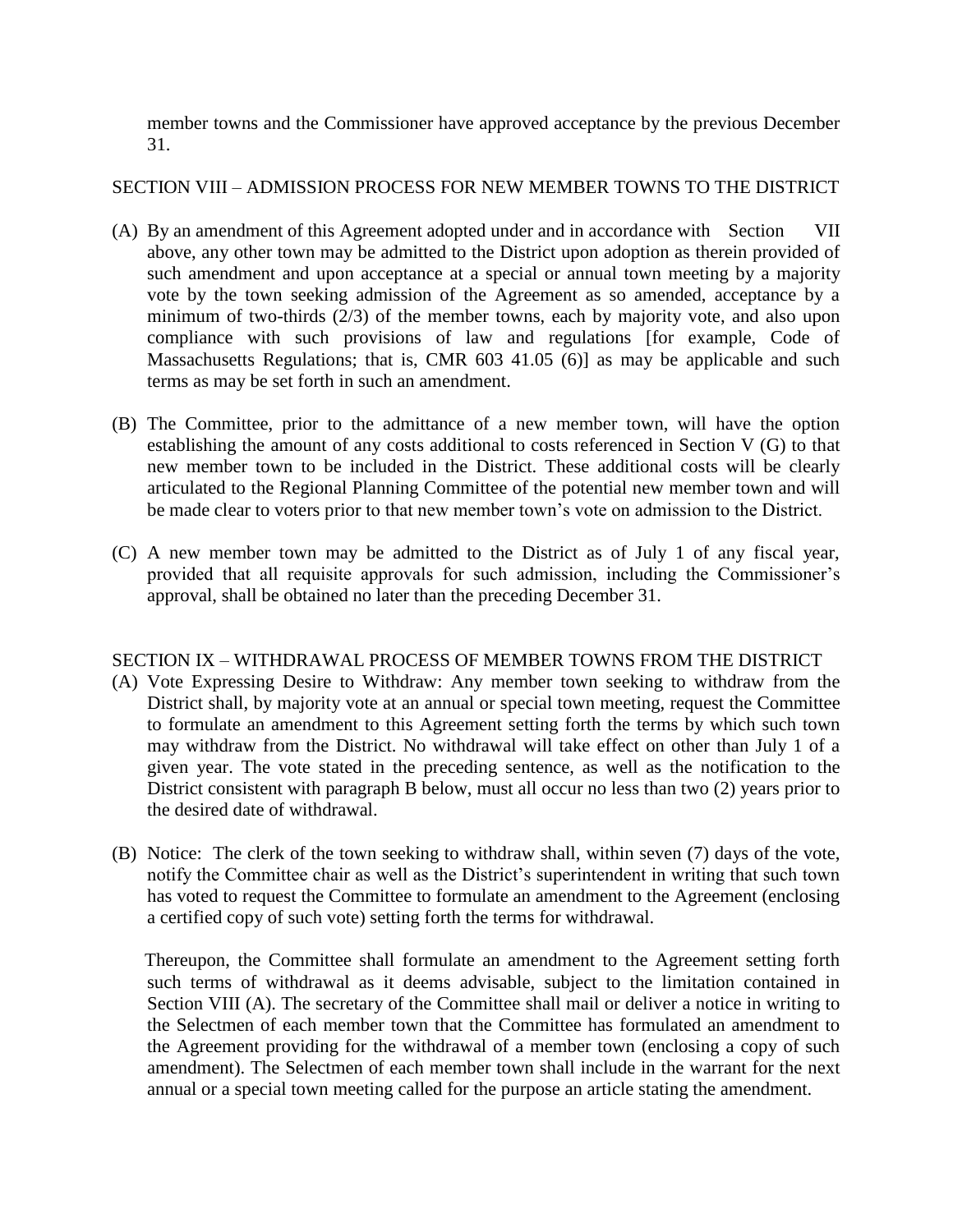- (C) Obligations of Withdrawing Member Towns: In addition to other terms and requirements which the Committee shall include in the amendment, the member town seeking to withdraw will be responsible for the following: (1) payment of all operating costs for which it is liable as a member of the District; (2) continuing payments beyond the time of withdrawal to the District for the member town's share of the indebtedness of the District which is outstanding at the time of such withdrawal, and for interest thereon, to the same extent and in the same manner as though the town had not withdrawn from the District; (3) other liabilities incurred during all times that the town was a member of the District (e.g., OPEB – Other Post-Employment Benefits); and (4) for the costs, including legal fees, that accrue to the District as a result of the withdrawal process.
- (D) Approval of Withdrawal: A request to withdraw shall become effective only if the amendment to the Agreement is approved by a majority vote of the Committee, is approved by majority vote at an annual or special town meeting in a minimum of two-thirds (2/3) of the member towns, is approved by the Commissioner, and the withdrawal can become effective no less than one full year after the completion of these requirements.
- (E) Cessation of Terms of Office of Members of Withdrawing Town: Upon the effective date of withdrawal, the terms of office of all members serving on the Committee from the withdrawing town shall terminate and the total membership of the Committee shall be decreased accordingly.

### SECTION X – TUITION STUDENTS

The Committee may accept for enrollment in the District pupils from towns other than the member towns on a tuition basis. Income received by the District from tuition pupils will be treated by the Committee according to MGL, Chapter 71, Section 16D1/2.

SECTION XI – ANNUAL REPORT

The Committee shall submit in January an annual report to each of the member towns containing information to publish in the annual town reports that highlights District events and activities,

South Shore VoTech Committee

Finance Committee Recommendation at Town Meeting

### **ARTICLE 62**

The Town unanimously voted to authorize the Board of Selectmen to sell land of low value as shown on Addendum B, 0 Weymouth Street. Parcel ID 3-1-A.

Board of Selectmen Finance Committee Recommended Deferring to the Board of Selectmen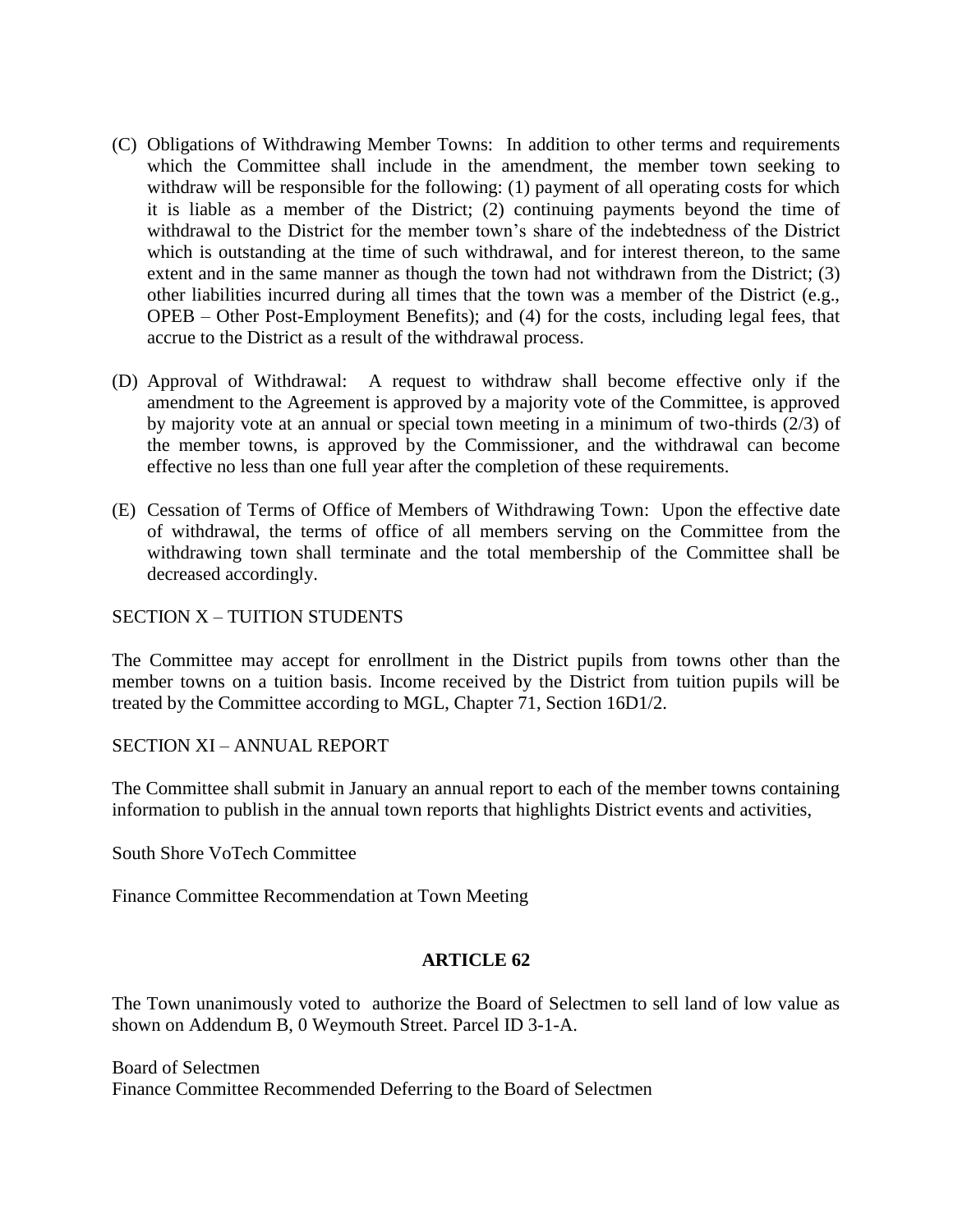Board of Selectmen Recommended Accepting this Article

## **ARTICLE 63**

The Town voted to amend Part II, General Legislation, of the Rockland General By-laws by adding a new §\_\_\_\_\_\_ entitled "Stormwater Management" as follows:

Table of Contents

- ARTICLE I GENERAL PROVISIONS
- Section 1. Purpose and Objective
- Section 2. Definitions
- Section 3. Authority
- Section 4. Responsibility for administration
- Section 5. Waiver
- Section 6. Regulation
- Section 7. Severability

### ARTICLE II – DISCHARGES TO THE MUNICIPAL SEPARATE STORM SEWER SYSTEM AND TO WATERCOURSES OR WATERS OF THE COMMONWEALTH

- Section 1. Applicability
- Section 2. Prohibited activities; exemptions.
- Section 3. Additional Prohibited Pollutants
- Section 4. Emergency suspension of storm drainage system access.
- Section 5. Notification of spills
- Section 6. Enforcement
- Section 7. Transitional provisions

### ARTICLE III STORMWATER MANAGEMENT AND LAND DISTURBANCE

- Section 1. Applicability
- Section 2. Approval and/or Permit
- Section 3. Entry
- Section 4. Inspection and Site Supervision
- Section 5 Compliance with the provisions of the United States Environmental Protection Agency's (EPAs) General Permit for Municipal Separate Storm Sewer Systems (MS4s) in Massachusetts

Section 6. Surety

Section 7. Final Reports

Section 8. Enforcement

### ARTICLE I – GENERAL PROVISIONS

- Section 1. Purpose and Objective
- A. The purpose of this bylaw is to protect the health, safety, general welfare, and environment by regulating illicit connections and discharges to the storm drain system or, directly or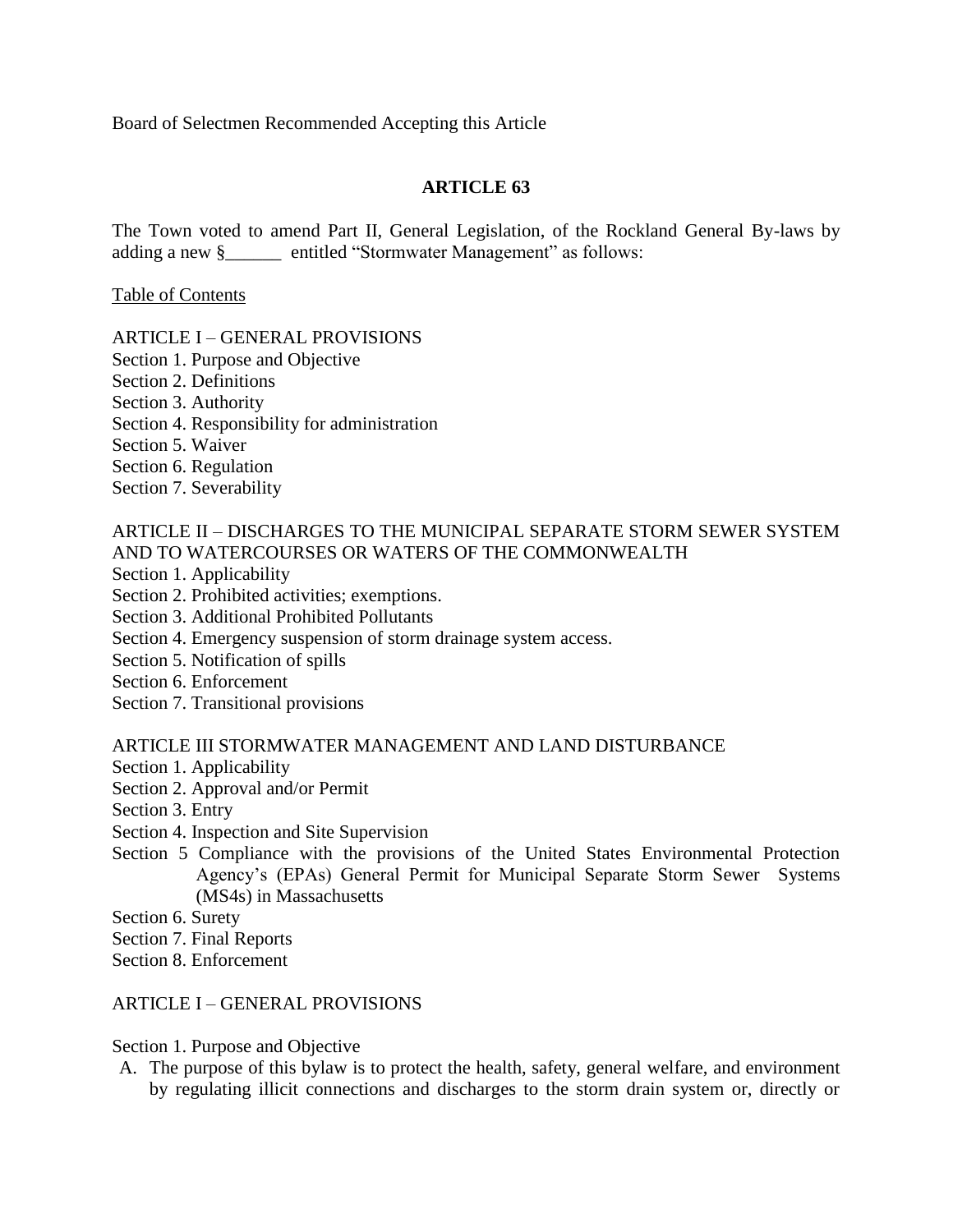indirectly, to a watercourse or into the waters of the Commonwealth, as well as to control the adverse effects of construction site stormwater runoff and post-construction runoff. Stormwater runoff is potentially a major cause of:

(1) Impairment of water quality and flow in lakes, ponds, streams, rivers, wetlands, groundwater and drinking water supplies;

- (2) Contamination of drinking water supplies;
- (3) Contamination of downstream coastal areas;
- (4) Alteration or destruction of aquatic and wildlife habitat;
- (5) Overloading or clogging of municipal stormwater management systems; and
- (6) Flooding.
- B. The objectives of this bylaw are:
	- (1) Protect water resources;
	- (2) Comply with state and federal statutes and regulations relating to stormwater discharges including total maximum daily load requirements;
	- (3) To prevent pollutants from entering the Town's municipal separate storm system (MS4) and reduce or eliminate pollutants entering the Towns MS4 from existing uses;
	- (4) To prohibit illicit connections and unauthorized discharges to the MS4 and require their removal;
	- (5) To establish minimum construction and post construction stormwater management standards and design criteria for the regulation and control of stormwater runoff quantity and quality;
	- (6) To establish provisions for the long-term responsibility for, and maintenance of, structural stormwater control facilities and nonstructural stormwater management practices to ensure that they continue to function as designed are maintained, and pose not treat to public safety; and
	- (7) To establish the Town of Rockland's legal authority to ensure compliance with the provisions of this bylaw through inspection, monitoring, and enforcement.

#### Section 2. Definitions

.

Unless a different definition is indicated in other sections of this bylaw, the following definitions and provisions shall apply throughout this bylaw:

ABUTTER: The owner(s) of land abutting the activity.

AGRICULTURE: The normal maintenance or improvement of land in agricultural or aquacultural use, as defined by the Massachusetts Wetlands Protection Act and its implementing regulations.

ALTERATION OF DRAINAGE CHARACTERISTICS: Any activity on an area of land that changes the water quality, force, direction, timing or location of runoff flowing from the area. Such changes include: change from distributed runoff to confined, discrete discharge, change in the volume of runoff from the area; change in the peak rate of runoff from the area; and change in the recharge to groundwater on the area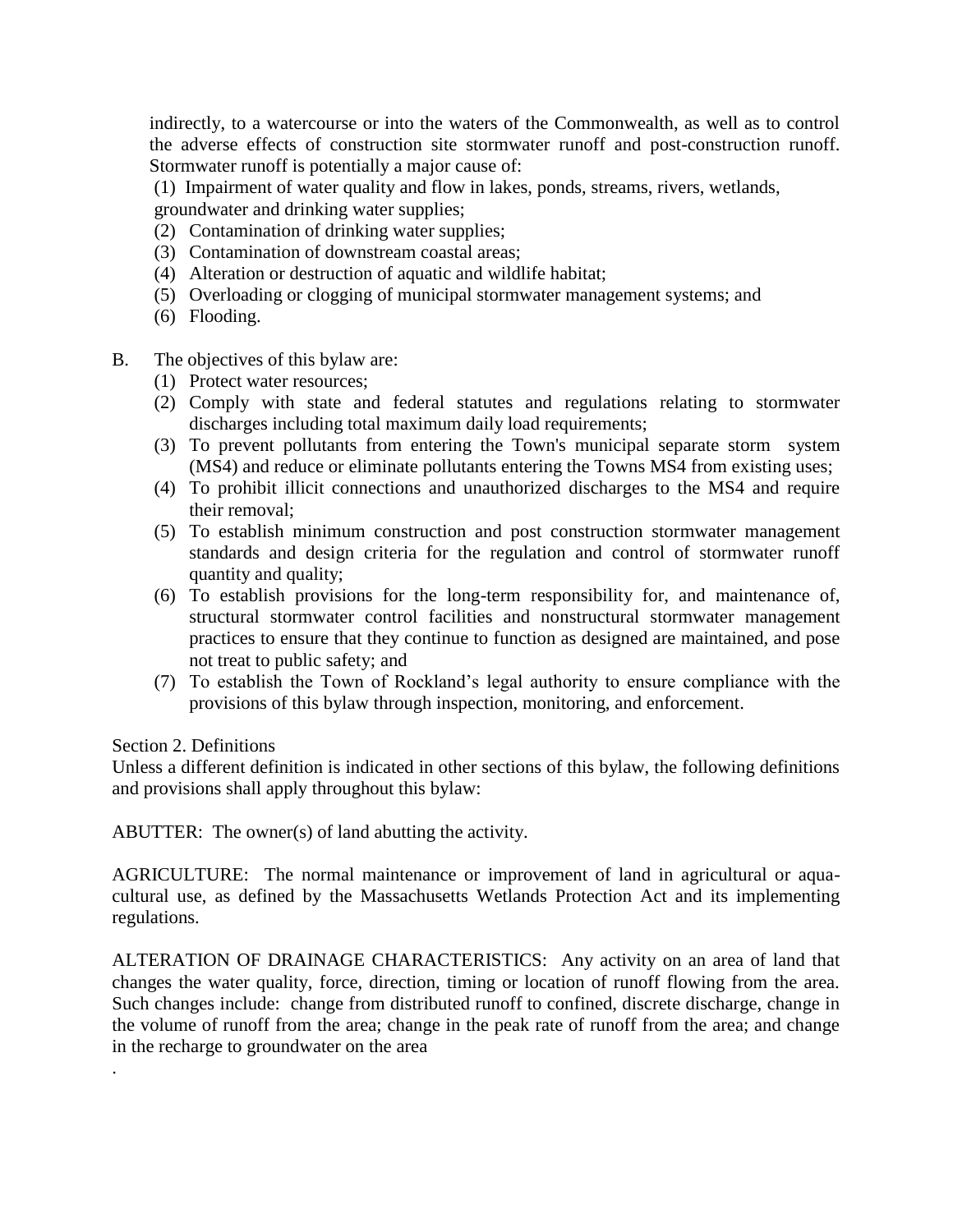APPLICANT: Any person, individual, partnership, association, firm, company, corporation, trust, authority, agency, department, or political subdivision, of the Commonwealth or the Federal government to the extent permitted by law requesting a soil erosion and sediment control permit for proposed land-disturbance activity.

BEST MANAGEMENT PRACTICE (BMP): An activity, procedure, restraint, or structural improvement that helps to reduce the quantity or improve the quality of stormwater runoff.

CLEAN WATER ACT: The Federal Water Pollution Control Act (33 U.S.C. § 1251 et seq.) as hereafter amended.

CLEARING: Any activity that removes the vegetative surface cover

DEVELOPMENT: The modification of land to accommodate a new use or expansion of use, usually involving construction.

DISCHARGE OF POLLUTANTS: The addition from any source of any pollutant or combination of pollutants into the municipal storm drain system or into the waters of the United States or commonwealth from any source.

EROSION: The wearing away of the land surface by natural or artificial forces such as wind, water, ice, gravity, or vehicle traffic and the subsequent detachment and transportation of soil particles.

EROSION AND SEDIMENTATION CONTROL PLAN: A document containing narrative, drawings and details developed by a qualified professional engineer (PE) or a Certified Professional in Erosion and Sedimentation Control (CPESC), which includes best management practices, or equivalent measures designed to control surface runoff, erosion and sedimentation during pre-construction and construction related land disturbance activities.

EROSION CONTROL: The prevention or reduction of the movement of soil particles or rock fragments due to stormwater runoff.

ESTIMATED HABITAT OF RARE WILDLIFE AND CERTIFIED VERNAL POOLS: Habitats delineated for state-protected rare wildlife and certified vernal pools for use with the Wetlands Protection Act Regulations (310 CMR 10.00) and the Forest Cutting Practices Act Regulations (304 CMR 11.00).

FLOODING: A local and temporary inundation or rise in the surface of a body of water, such that it covers land not usually under water.

GRADING: Changing the level or shape of the ground surface.

GROUNDWATER: Water beneath the surface of the ground.

GRUBBING: The act of clearing land surface by digging up roots and stumps.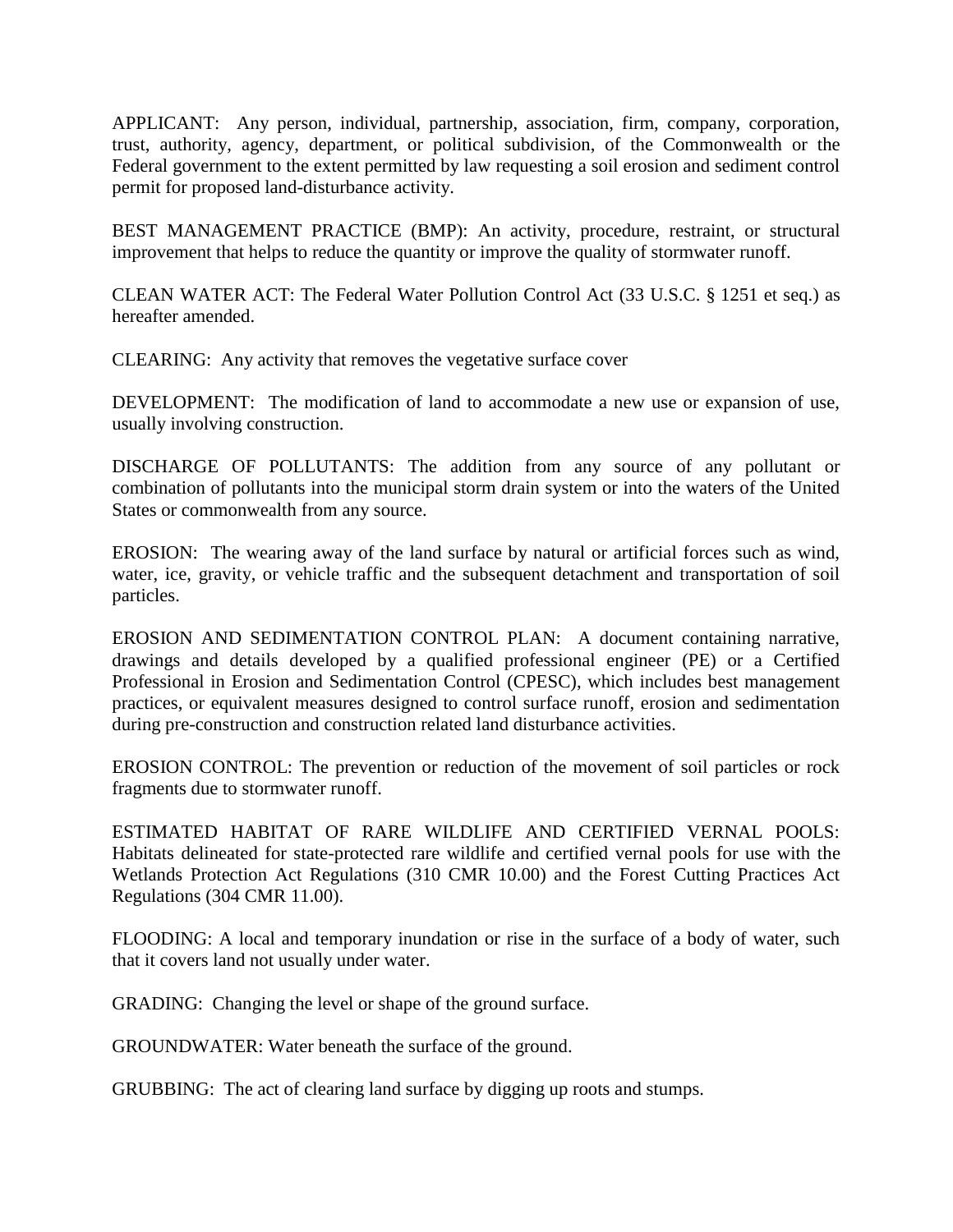ILLICIT CONNECTION: A surface or subsurface drain or conveyance which allows an illicit discharge into the municipal storm drain system, including without limitation sewage, process wastewater, or wash water, and any connections from indoor drains, sinks, or toilets, regardless of whether said connection was previously allowed, permitted, or approved before the effective date of this bylaw.

ILLICIT DISCHARGE - Direct or indirect discharge to the municipal storm drain system or into a watercourse or the waters of the Commonwealth that is not composed entirely of stormwater, except as exempted in s. X. The term does not include a discharge in compliance with an NPDES stormwater discharge permit or resulting from fire-fighting activities exempted pursuant to § X of this bylaw.

IMPERVIOUS SURFACE - Any material or structure on or above the ground that prevents water infiltrating the underlying soil. "Impervious surface" includes without limitation roads, paved parking lots, sidewalks, and rooftops.

IMPOUNDMENT: A stormwater pond created by either constructing an embankment or excavating a pit which retains a permanent pool of water.

INFILTRATION: The act of conveying surface water into the ground to permit groundwater recharge and the reduction of stormwater runoff from a project site.

LAND-DISTURBING ACTIVITY: Any activity that causes a change in the position or location of soil, sand, rock, gravel, or similar earth material*;* results in an increased amount of runoff or pollutants; measurably changes the ability of a ground surface to absorb waters, involves clearing and grading, or results in an alteration of drainage characteristics.

LOAD ALLOCATION – The maximum concentration or mass of a pollutant which can be discharged to a waterway non-point sources without causing a violation of surface water quality standards as established in an applicable TMDL.

MASSACHUSETTS ENDANGERED SPECIES ACT: (G.L. c. 131A) and its implementing regulations at (321 CMR 10.00) which prohibit the "taking" of any rare plant or animal species listed as Endangered, Threatened, or of Special Concern.

MASSACHUSETTS STORMWATER MANAGEMENT STANDARDS: The Stormwater Standards as further defined by the Massachusetts Stormwater Handbook both issued by the Department of Environmental Protection, and as amended, that coordinate the requirements prescribed by state regulations promulgated under the authority of the Massachusetts Wetlands Protection Act G.L. c. 131 § 40 and Massachusetts Clean Waters Act G.L. c. 21, § 23-56. The Standards address stormwater impacts through implementation of performance standards to reduce or prevent pollutants from reaching water bodies and control the quantity of runoff from a site.

MUNICIPAL SEPARATE STORM SEWER SYSTEM (MS4) or MUNICIPAL STORM DRAIN SYSTEM - The system of conveyances designed or used for collecting or conveying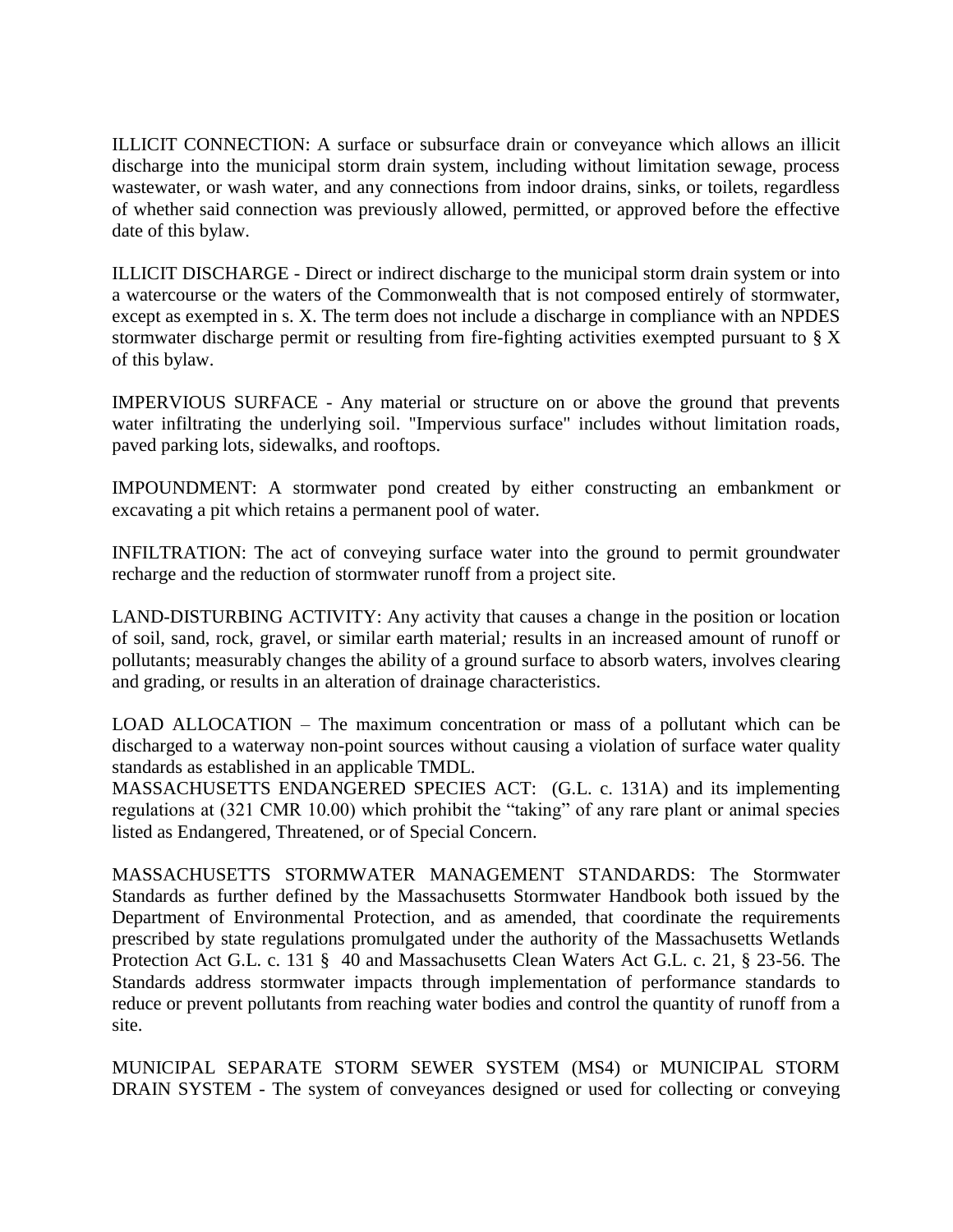stormwater, including any road with a drainage system, street, gutter, curb, inlet, piped storm drain, pumping facility, retention or detention basin, natural or man-made or altered drainage channel, reservoir, and other drainage structure that together comprise the storm drainage system owned or operated by the Town of Rockland.

NATIONAL POLLUTANT DISCHARGE ELIMINATION SYSTEM (NPDES) STORMWATER DISCHARGE PERMIT - A permit issued by United States Environmental Protection Agency or jointly with the Commonwealth of Massachusetts that authorizes the discharge of pollutants to waters of the United States.

NONSTORMWATER DISCHARGE - Discharge to the municipal storm drain system not composed entirely of stormwater.

OPERATION AND MAINTENANCE PLAN: A plan setting up the functional, financial and organizational mechanisms for the ongoing operation and maintenance of a stormwater management system to insure that it continues to function as designed.

OUTFALL: The point at which stormwater flows out from a point source discernible, confined and discrete conveyance into waters of the Commonwealth.

OUTSTANDING RESOURCE WATERS (ORWs): Waters designated by Massachusetts Department of Environmental Protection as ORWs. These waters have exceptional sociologic, recreational, ecological and/or aesthetic values and are subject to more stringent requirements under both the Massachusetts Water Quality Standards (314 CMR 4.00) and the Massachusetts Stormwater Management Standards. ORWs include vernal pools certified by the Natural Heritage Program of the Massachusetts Department of Fisheries and Wildlife and Environmental Law Enforcement, all Class A designated public water supplies with their bordering vegetated wetlands, and other waters specifically designated.

OWNER: A person with a legal or equitable interest in property.

PERSON - An individual, partnership, association, firm, company, trust, corporation, agency, authority, department or political subdivision of the Commonwealth or the federal government, to the extent permitted by law, and any officer, employee, or agent of such person.

PLANNING BOARD: As specified in in the Rockland Town Charter c. C-2.12.

POINT SOURCE: Any discernible, confined, and discrete conveyance, including but not limited to, any pipe, ditch, channel, tunnel, conduit, well, discrete fissure, or container from which pollutants are or may be discharged.

PRE-CONSTRUCTION: All activity in preparation for construction.

POLLUTANT - Any element or property of sewage, agricultural, industrial or commercial waste, runoff, leachate, heated effluent, or other matter, whether originating at a point or nonpoint source, that is or may be introduced into any sewage treatment works or waters of the commonwealth. Pollutants shall include without limitation: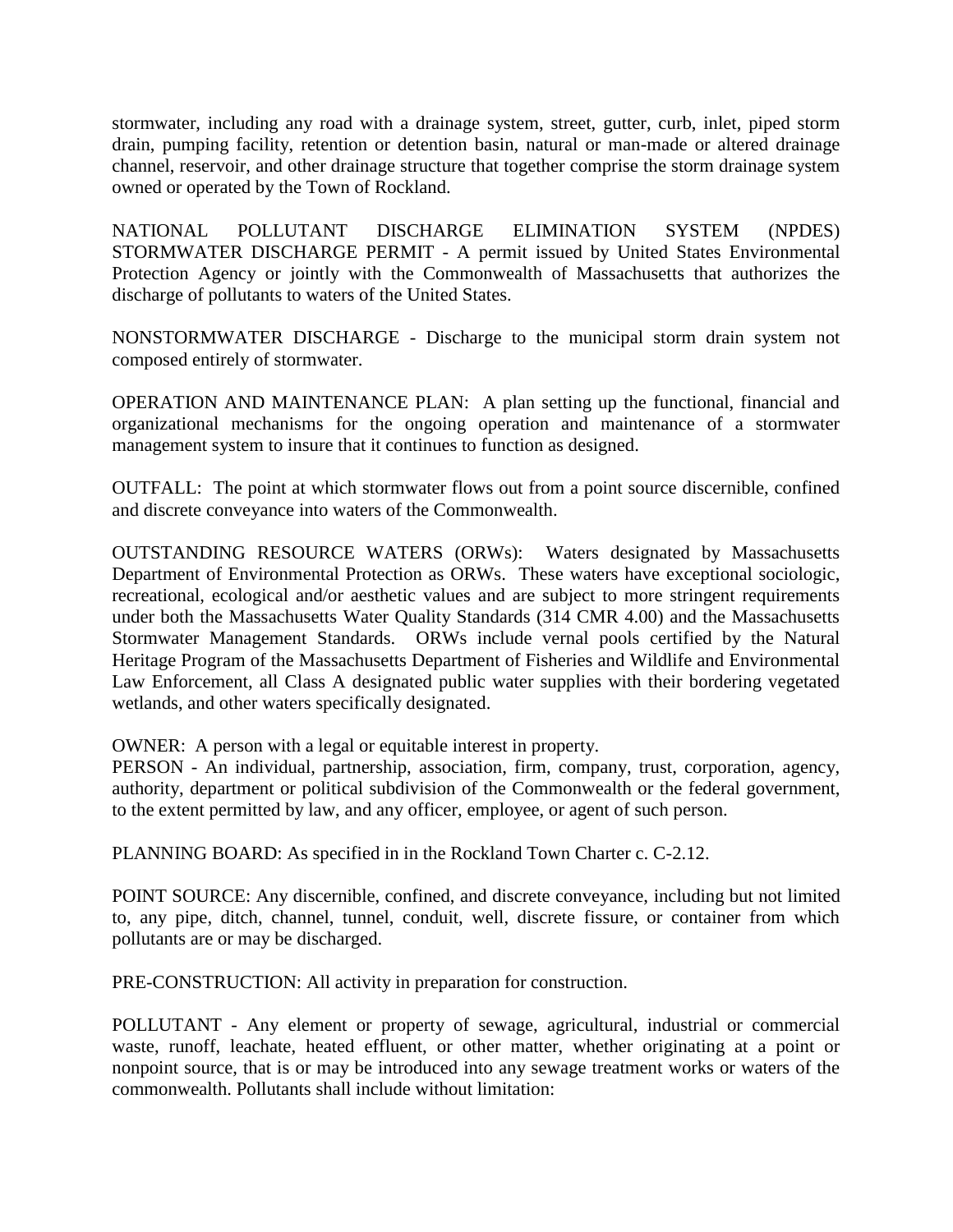Paints, varnishes, and solvents; Oil and other automotive fluids; Nonhazardous liquid and solid wastes and yard wastes; Refuse, rubbish, garbage, litter, or other discarded or abandoned objects, ordnance, accumulations and floatables; Pesticides, herbicides, and fertilizers; Hazardous materials and wastes; sewage, fecal coliform and pathogens; Dissolved and particulate metals; Animal wastes; Rock; sand; salt; soils; Construction wastes and residues; and Noxious or offensive matter of any kind.

PRIORITY HABITAT OF RARE SPECIES: Habitats delineated for rare plant and animal populations protected pursuant to the Massachusetts Endangered Species Act and its regulations.

PROCESS WASTEWATER - Water which, during manufacturing or processing, comes into direct contact with or results from the production or use of any material, intermediate product, finished product, or waste product.

RECHARGE - The process by which groundwater is replenished by precipitation through the percolation of runoff and surface water through the soil.

REDEVELOPMENT: Development, rehabilitation, expansion, demolition or phased projects that disturb the ground surface, including impervious surfaces, on previously developed sites. The creation of new areas of impervious surface or new areas of land disturbance on a site constitutes development*,* not redevelopment, even where such activities are part of a common plan which also involves redevelopment. Redevelopment includes maintenance and improvement of existing roadways including widening less than a single lane, adding shoulders, correcting substandard intersections, improving existing drainage systems and repaving; and remedial projects specifically designed to provide improved stormwater management such as projects to separate storm drains and sanitary sewers and stormwater retrofit projects.

RUNOFF: Rainfall, snowmelt, or irrigation water flowing over the ground surface.

SEDIMENT: Mineral or organic soil material that is transported by wind or water, from its origin to another location; the product of erosion processes.

SEDIMENTATION: The process or act of deposition of sediment.

SITE: Any lot or parcel of land or area of property where land-disturbing activities are, were, or will be performed.

SLOPE: The incline of a ground surface expressed as a ratio of horizontal distance to vertical distance.

SOIL: Any earth, sand, rock, gravel, or similar material.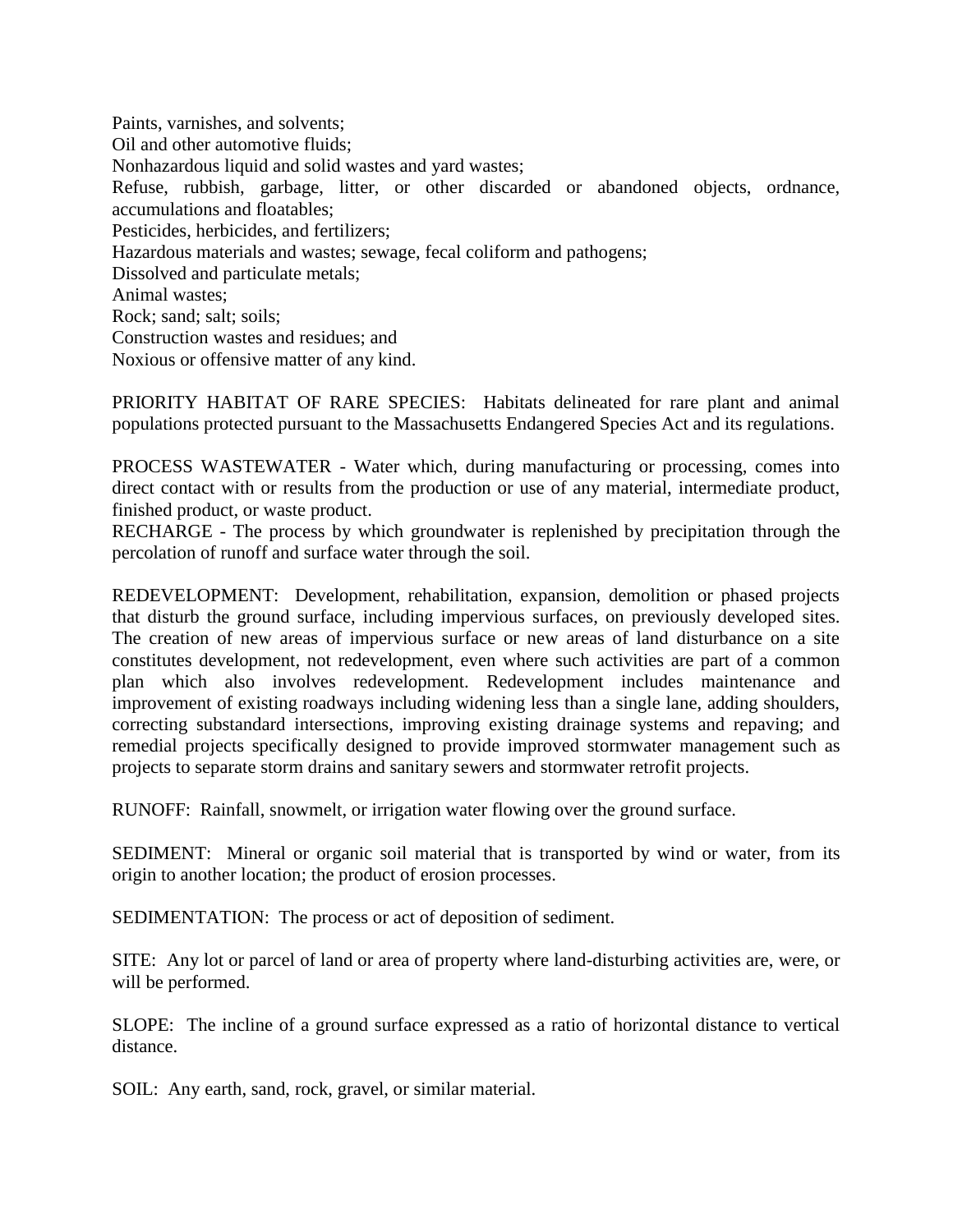STABILIZATION: The use, singly or in combination, of mechanical, structural, or vegetative methods, to prevent or retard erosion.

STORMWATER - Runoff from precipitation or snow melt and surface water runoff and drainage.

STORMWATER MANAGEMENT PLAN: A plan required as part of the application for a Stormwater Management Permit.

STRIP: Any activity which removes the vegetative ground surface cover, including tree removal, clearing, grubbing, and storage or removal of topsoil.

TOTAL MAXIMIM DAILY LOAD or TMDL – A plan required under the Clean Water Act for a pollutant which causes or contributes to a violation of state surface water quality standards in a specific geographic area, and which establishes the maximum amount of that pollutant (referred to as the load allocation and waste load allocation) which may be discharged to the affected waters of the Commonwealth by one or more categories of users without violating state surface water quality standards.

TOXIC OR HAZARDOUS MATERIAL OR WASTE - Any material which, because of its quantity, concentration, chemical, corrosive, flammable, reactive, toxic, infectious or radioactive characteristics, either separately or in combination with any substance or substances, constitutes a present or potential threat to human health, safety, welfare, or to the environment. Toxic or hazardous materials include any synthetic organic chemical, petroleum product, heavy metal, radioactive or infectious waste, acid and alkali, and any substance defined as "toxic" or "hazardous" under MGL c. 21C and c. 21E, and the regulations at 310 CMR 30.000 and 310 CMR 40.0000.

TSS: Total Suspended Solids.

VERNAL POOLS: Temporary bodies of freshwater which provide critical habitat for a number of vertebrate and invertebrate wildlife species.

WASTEWATER - Any sanitary waste, sludge, or septic tank or cesspool overflow, and water that during manufacturing, cleaning or processing comes into direct contact with or results from the production or use of any raw material, intermediate product, finished product, by-product or waste product.

WASTE LOAD ALLOCATION – The maximum concentration or mass of a pollutant which can be discharged to a waterway from point sources without causing a violation of surface water quality standards as established in an applicable TMDL.

WATERCOURSE - A natural or man-made channel through which water flows or a stream of water, including a river, brook or underground stream.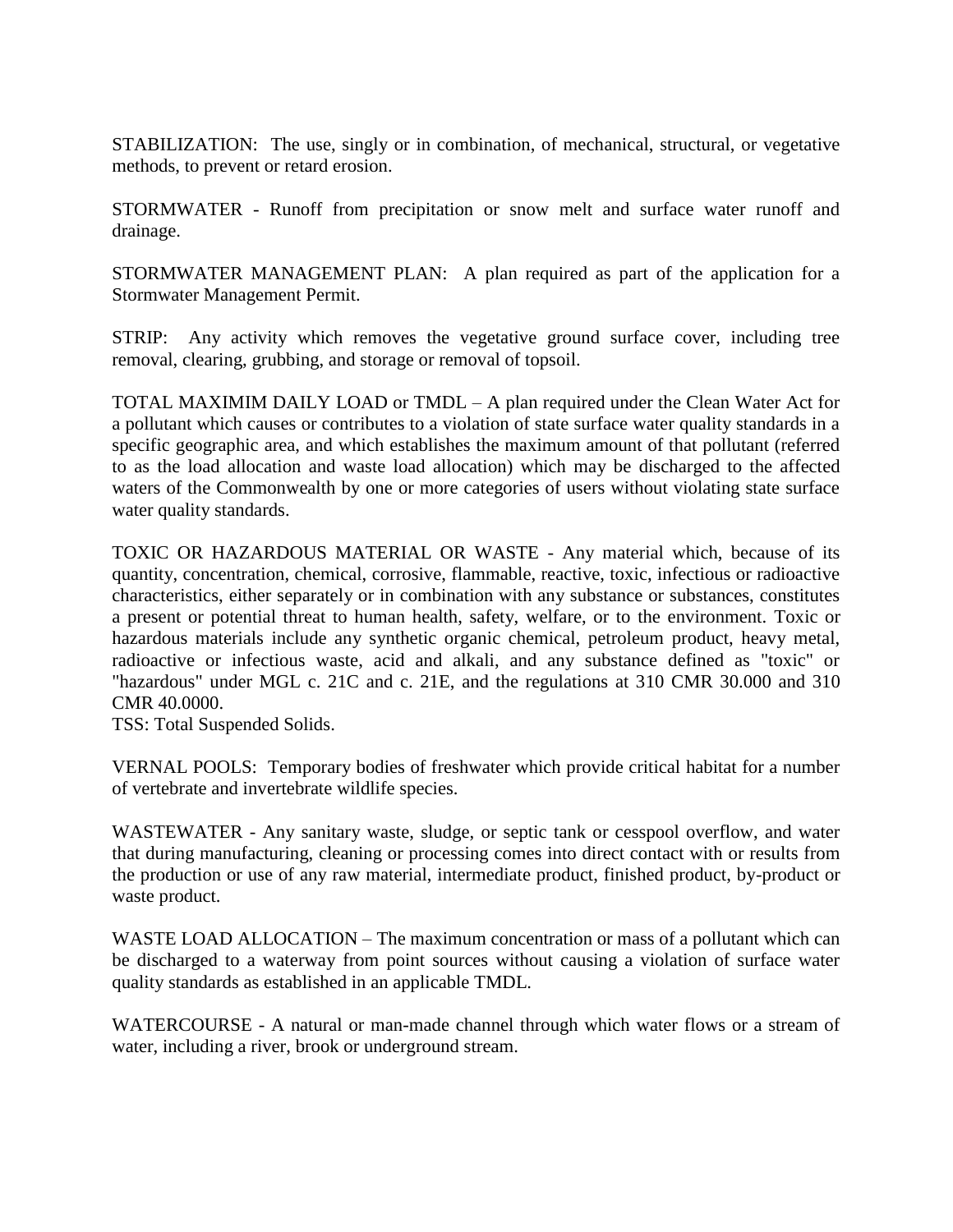WATERS OF THE COMMONWEALTH - All waters within the jurisdiction of the commonwealth, including, without limitation, rivers, streams, lakes, ponds, springs, impoundments, estuaries, wetlands, coastal waters, and groundwater.

WETLAND RESOURCE AREA: Areas specified in the Massachusetts Wetlands Protection Act G.L. c. 131, § 40 and in the Town of Rockland Wetlands Protection Bylaw.

WETLANDS: Tidal and non-tidal areas characterized by saturated or nearly saturated soils most of the year that are located between terrestrial (land-based) and aquatic (water-based) environments, including freshwater marshes around ponds and channels (rivers and streams), brackish and salt marshes; common names include marshes, swamps and bogs.

### ZONING ENFORCEMENT OFFICER: As specified by S.415-2 of the Rockland Town Bylaws. Section 3. Authority

This bylaw is adopted under authority granted by the Home Rule Amendment of the Massachusetts Constitution, the home rule statutes, the regulations of the Federal Clean Water Act found at 40 CFR 122.34, Chapter 1, § 1-2 of the General Bylaws of the Town of Rockland. Section 4. Responsibility for administration

Planning Board shall administer, implement and enforce this bylaw. Any powers granted to or duties imposed upon Planning Board may be delegated in writing by Planning Board to its employees or agents.

### Section 5. Waivers

Following a public hearing on a waiver request, the Planning Board may waive strict compliance with any requirement of this bylaw or the rules and regulations promulgated hereunder, where: such action is allowed by federal, state and local statutes and/or regulations; and is in the public interest; and is not inconsistent with the purpose and intent of this bylaw.

Any applicant must submit a written request to be granted such a waiver. Such a request shall be accompanied by an explanation or documentation supporting the waiver request and demonstrating that strict application of the bylaw does not further the purposes or objectives of this bylaw.

All waiver requests shall be discussed and voted on at the public hearing for the project.

If in the Planning Board's opinion, additional time or information is required for review of a waiver request, the Planning Board may continue a hearing to a certain date announced at the meeting. In the event the applicant objects to a continuance, or fails to provide requested information, the waiver request shall be denied.

#### Section 6. Regulations

The Planning Board may adopt, and periodically amend, regulations, rules and/or written guidance relating to the terms, conditions, definitions, enforcement, fees, procedures and administration of this Stormwater Bylaw by majority vote after conducting a public hearing to receive comments. Such hearing shall be advertised in a newspaper of general local circulation, at least fourteen (14) days prior to the hearing date. Failure of the Planning Board to issue such rules, or regulations, or a legal declaration of their invalidity by a court, shall not act to suspend or invalidate the effect of this Bylaw.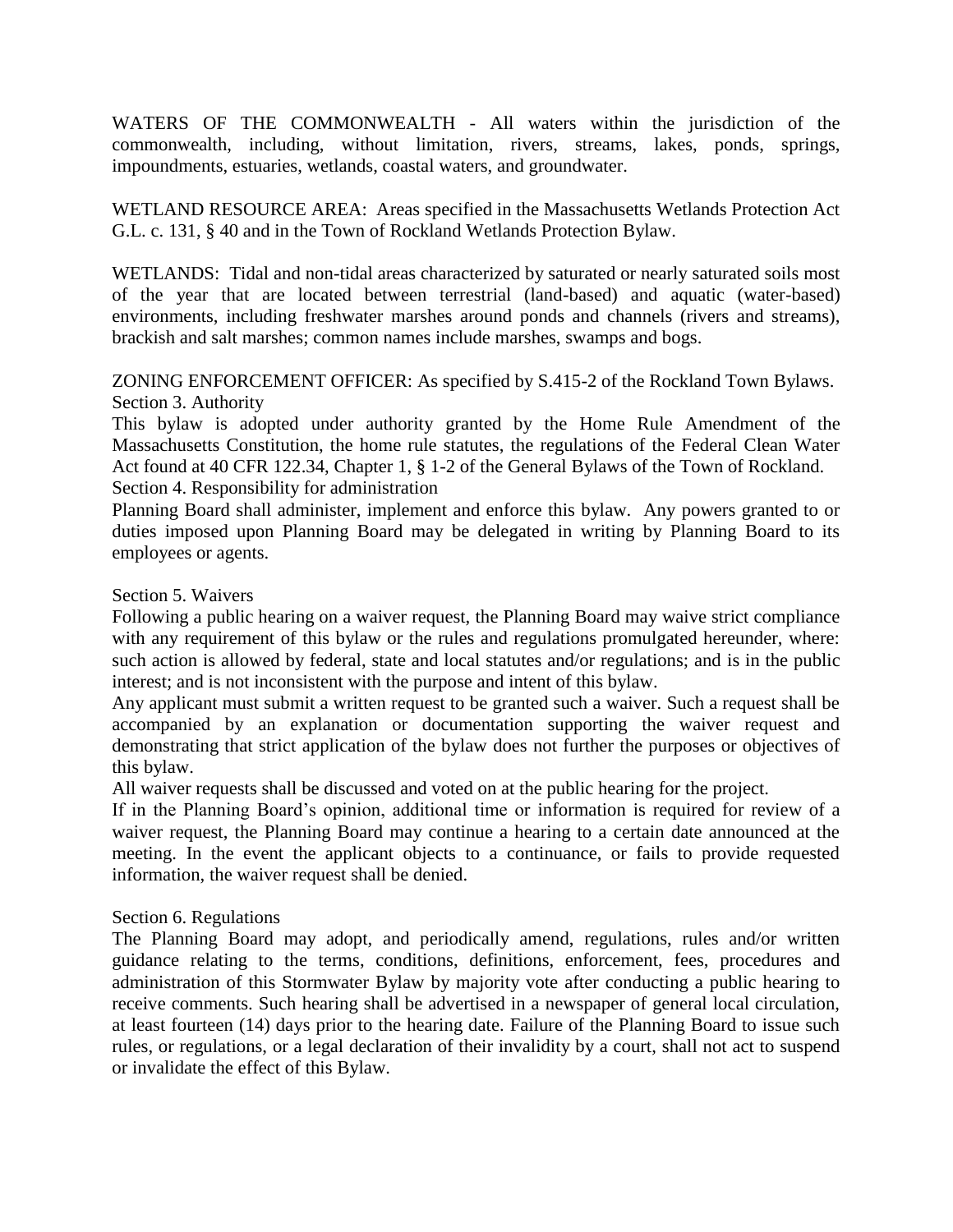Such regulations, rules or guidance may include without limitation, provisions for the establishment of one or more categories of administrative review approvals for specific types or sizes of projects. Administrative review applications that meet all the standard requirements may be issued by one or more agents designated in writing by the Planning Board, without the requirement for a public hearing as detailed in Article III of this bylaw. Administrative review approval shall comply with all other provisions of this Bylaw.

#### Section 7. Severability

The provisions of this bylaw are hereby declared to be severable. If any provision, paragraph, sentence, or clause of this bylaw or the application thereof to any person, establishment, or circumstances shall be held invalid, such invalidity shall not affect the other provisions or application of this bylaw.

### ARTICLE II – DISCHARGES TO THE MUNICIPAL SEPARATE STORM SEWER SYSTEM AND TO WATERCOURSES OR WATERS OF THE COMMONWEALTH

#### Section 1. Applicability

Article II of this bylaw shall apply to all water entering the municipally owned storm drainage system or going, directly or indirectly, into a watercourse or waters of the Commonwealth, that will be generated on any developed or undeveloped lands except as explicitly exempted in this bylaw or where the Planning Board has issued a waiver in accordance with Article I Section 5.

Section 2. Prohibited activities; exemptions.

Illicit discharges. No person shall dump, discharge, spill, cause or allow to be discharged any pollutant or non-stormwater discharge into the municipal separate storm sewer system (MS4), onto an impervious surface directly connected to the MS4, or directly or indirectly*,* into a watercourse or waters of the Commonwealth.

Illicit connections. No person shall construct, use, allow, maintain or continue any illicit connection to the municipal storm drain system, regardless of whether the connection was permissible under applicable law, regulation or custom at the time of connection.

Obstruction of municipal storm drain system. No person shall obstruct or interfere with the normal flow of stormwater into or out of the municipal storm drain system without prior consent from the Zoning Enforcement Officer.

Exemptions. Discharge or flow resulting from fire-fighting activities;

The following non-stormwater discharges or flows are exempt from the prohibitions of nonstormwater provided that the source is not a significant contributor of a pollutant to the municipal storm drain system or, directly or indirectly, to a watercourse or waters of the Commonwealth:

Waterline flushing;

Flow from potable water sources, with the exception of landscape irrigation and lawn watering; Springs;

Natural flow from riparian habitats and wetlands;

Diverted stream flow;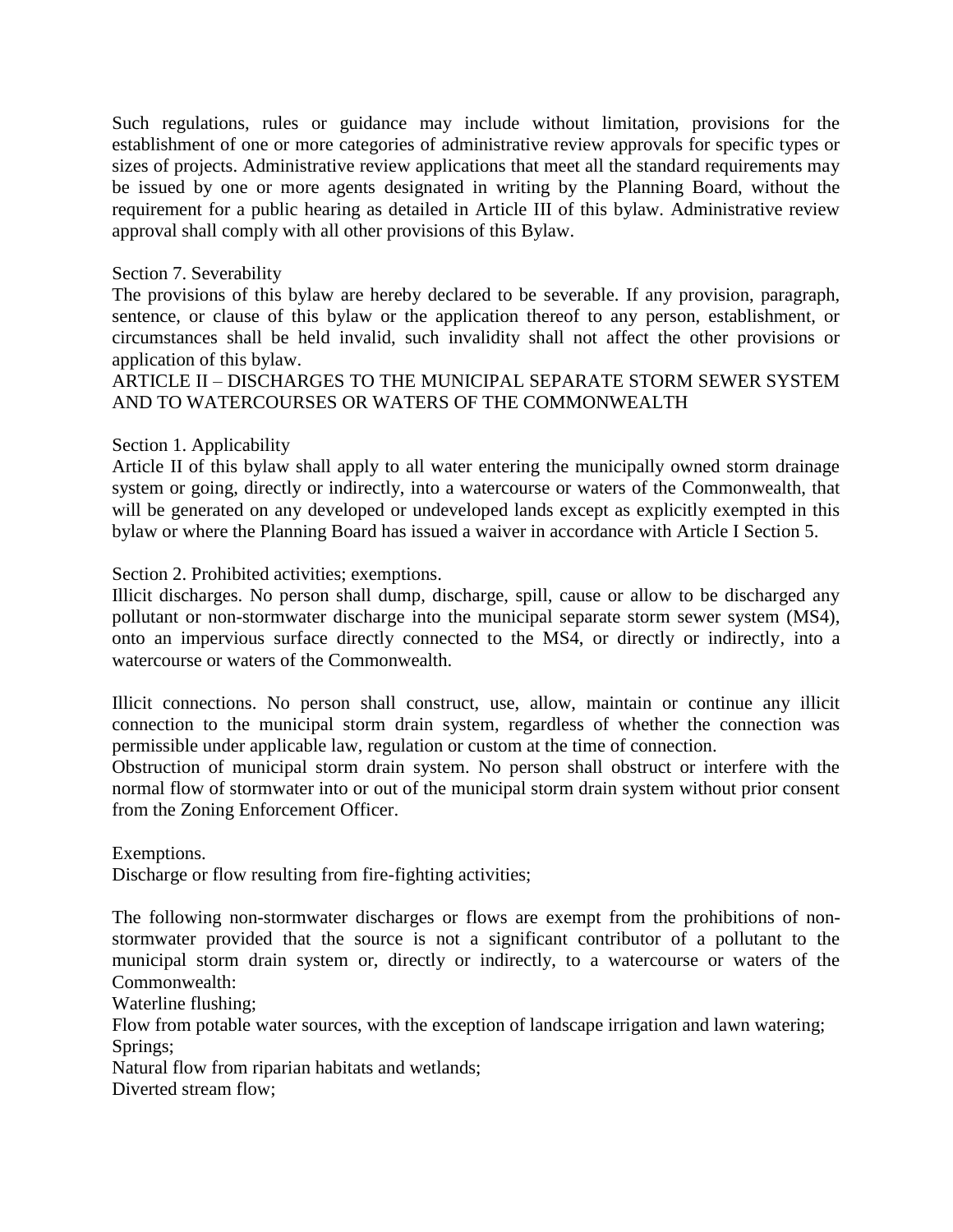Rising groundwater;

Uncontaminated groundwater infiltration as defined in 40 CFR 35.2005(20), or uncontaminated pumped groundwater (e.g. sump pump), provided that where a pump intake exists inside a structure, the operator seeks a permit from the Zoning Enforcement Officer prior to discharge and thereafter discharges in accordance with the requirements of the permit and applicable laws and regulations to be issued by the Planning Board;

Water from exterior foundation drains, footing drains (not including active groundwater dewatering systems), crawl space pumps, or air-conditioning condensation;

Discharge from dechlorinated swimming pool water (less than one ppm chlorine) provided the water is allowed to stand for one week prior to draining and the pool is drained in such a way as not to cause a nuisance;

Discharge from street sweeping;

Dye testing, provided verbal notification is given to the Zoning Enforcement Officer prior to the time of the test;

Non-stormwater discharge permitted under an NPDES permit, waiver, or waste discharge order administered under the authority of the United States Environmental Protection Agency, provided that the discharge is in full compliance with the requirements of the permit, waiver, or order and applicable laws and regulations; and

Discharge for which advanced written approval is received from the Zoning Enforcement Officer as necessary to protect public health, safety, welfare or the environment.

### Section 3. Additional Prohibited Pollutants

Pet Waste: Rockland is subject to a Bacteria TMDL, and because dog feces are a major component of stormwater pollution, it shall be the duty of each person who owns, possesses, or controls a dog to remove and properly dispose of any feces left by the dog on any public or private property neither owned nor occupied by said person. It is prohibited to dispose of dog feces in any public or private storm drain, catch basin, wetland or water body or on any paved or impervious surface. However, this provision shall not be applicable to a person using a helping dog or other helping animal registered as such. Persons walking dogs must carry with them a device designed to dispose of dog feces including, but not limited to, a plastic bag or "pooper scooper."

Pavement Sealers: Coal tar based driveway and pavement sealers have been identified as a primary source of poly-aromatic hydrocarbons affecting streams in developed areas. Polyaromatic hydrocarbons are classified by the US Environmental Protection Agency as a probable human carcinogen and are highly toxic to aquatic life. Asphalt-based driveway and pavement sealers contain low concentrations of poly-aromatic hydrocarbons. Therefore, application of coal tar-based driveway and pavement sealers is prohibited for all paved areas directly connected to the MS4.

### Section 4. Emergency suspension of storm drainage system access

The Zoning Enforcement Officer may suspend municipal storm drain system access to any person or property without prior written notice when such suspension is necessary to stop an actual or threatened discharge of pollutants that presents imminent risk of harm to the public health, safety, welfare or the environment. In the event any person fails to comply with an emergency suspension order, the Zoning Enforcement Officer may take all reasonable steps to prevent or minimize harm to the public health, safety, welfare or the environment.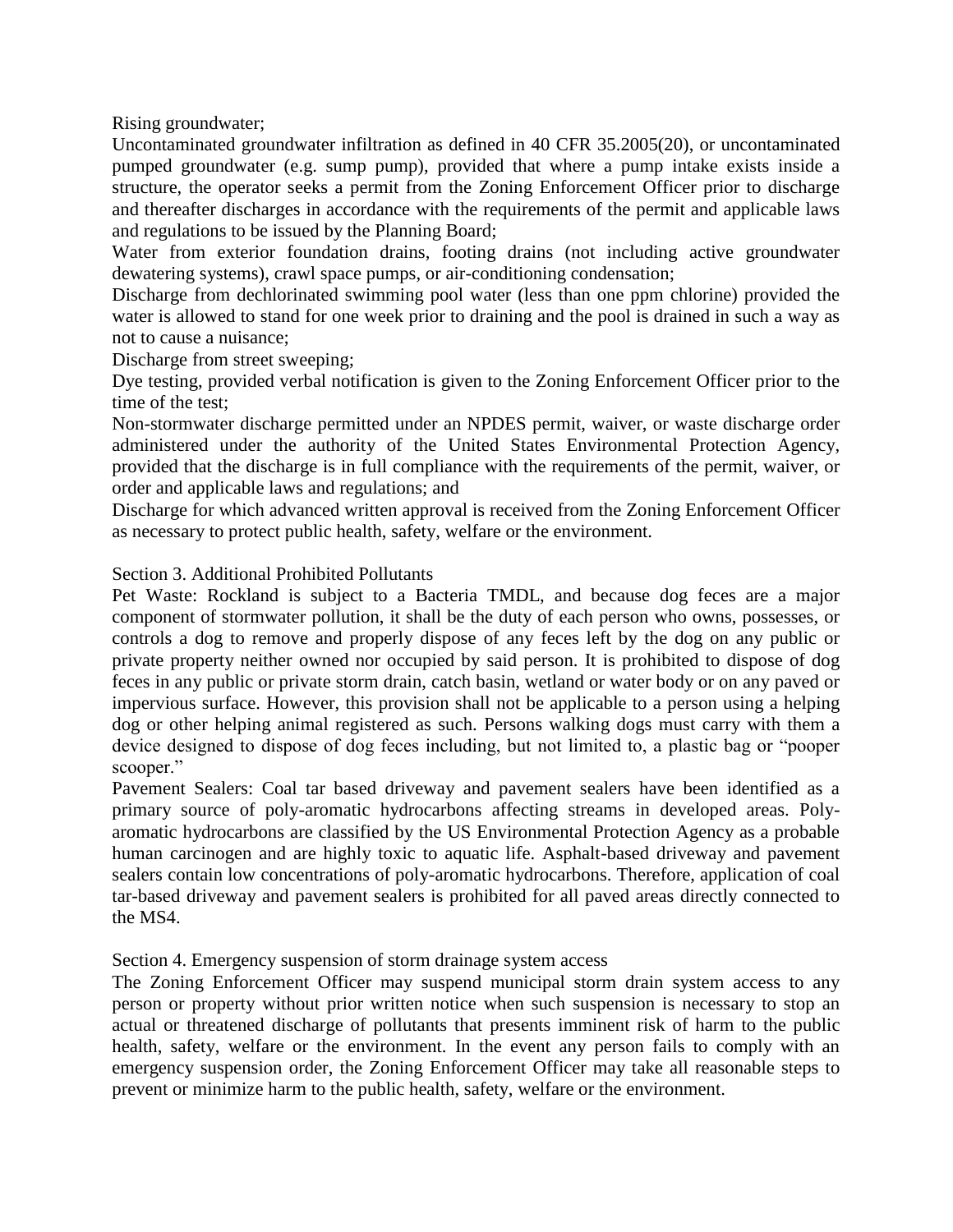#### Section 5. Notification of spills

Notwithstanding other requirements of local, state or federal law, as soon as a person responsible for a facility or operation, or responsible for emergency response for a facility or operation, has information of or suspects a release of materials at that facility or operation resulting in or which may result in discharge of pollutants to the municipal drainage system or waters of the Commonwealth, the person shall take all necessary steps to ensure containment and cleanup of the release. In the event of a release of oil or hazardous materials, the person shall immediately notify the Municipal Fire and Police Departments. In the event of a release of nonhazardous material, the reporting person shall notify the authorized enforcement agency no later than the next business day. The reporting person shall provide to the Zoning Enforcement Officer written confirmation of all telephone, facsimile or in-person notifications within three business days thereafter. If the discharge of prohibited materials is from a commercial or industrial facility, the facility owner or operator of the facility shall retain on site a written record of the discharge and the actions taken to prevent its recurrence. Such records shall be retained for at least three years. Section 6. Enforcement

The Zoning Enforcement Officer or its authorized agent shall enforce this bylaw, and any associated regulations, orders, violation notices, and enforcement orders and may pursue all civil and criminal remedies for such violations.

Civil relief. If a person violates the provisions of this bylaw, or any associated regulations, permit, notice, or order issued thereunder, the Zoning Enforcement Officer may seek injunctive relief in a court of competent jurisdiction restraining the person from activities which would create further violations or compelling the person to perform abatement or remediation of the violation.

#### Orders.

The Zoning Enforcement Officer or its authorized agent may issue a written order to enforce the provisions of this bylaw or any regulations thereunder, which may include:

Elimination of illicit connections or discharges to the MS4;

Elimination of discharges to the MS4 or, directly or indirectly, into a watercourse or into the waters of the Commonwealth.

Performance of monitoring, analyses, and reporting;

That unlawful discharges, practices, or operations shall cease and desist;

That measures shall be taken to minimize the discharge of pollutants until such time as the illicit connection shall be eliminated; and

Remediation of contamination in connection therewith.

If the enforcing person determines that abatement or remediation of contamination is required, the order shall set forth a deadline by which such abatement or remediation must be completed. Said order shall further advise that, should the violator or property owner fail to abate or perform remediation within the specified deadline, the Town may, at its option, undertake such work, and expenses thereof shall be charged to the violator.

Within 30 days after completing all measures necessary to abate the violation or to perform remediation, the violator and the property owner will be notified of the costs incurred by the Town, including administrative costs. The violator or property owner may file a written protest objecting to the amount or basis of costs with the Zoning Enforcement Officer within 30 days of receipt of the notification of the costs incurred. If the amount due is not received by the expiration of the time in which to file a protest or within 30 days following a decision of the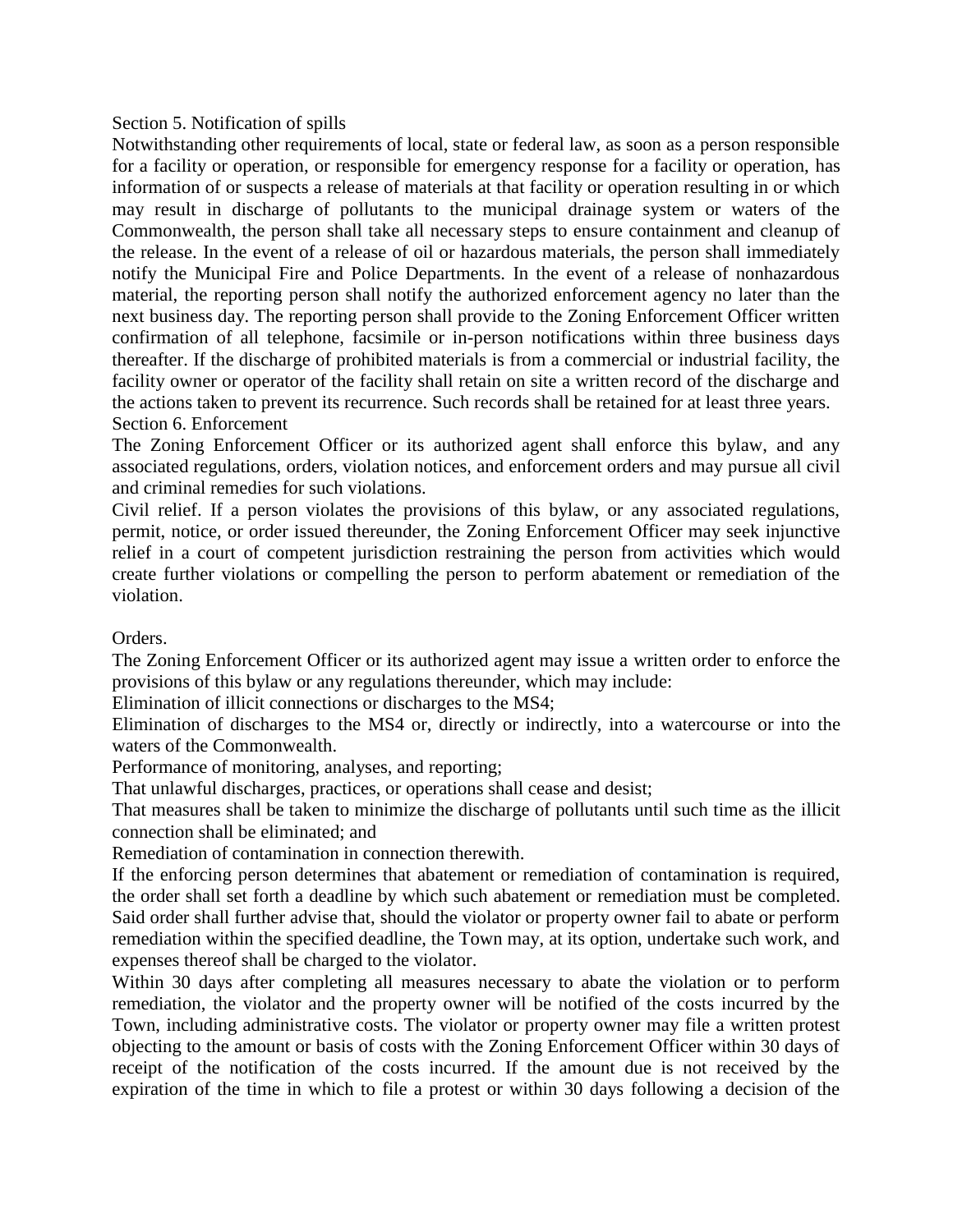Zoning Enforcement Officer affirming or reducing the costs, or from a final decision of a court of competent jurisdiction, the costs shall become a special assessment against the property owner and shall constitute a lien on the owner's property for the amount of said costs. Interest shall begin to accrue on any unpaid costs at the statutory rate provided in MGL c. 59, § 57 after the 31st day at which the costs first become due.

Criminal penalty. Any person who violates any provision of this bylaw, regulation, order or permit issued thereunder shall be punished by a fine of not more than \$300. Each day or part thereof that such violation occurs or continues shall constitute a separate offense.

Noncriminal disposition. As an alternative to criminal prosecution or civil action, the Town may elect to utilize the noncriminal disposition procedure set forth in MGL c. 40, § 21D and Article IV,§§ 1-14-17 of the Town of Rockland General Bylaws, in which case the agent of the Zoning Enforcement Officer shall be the enforcing person. The penalty for the first violation shall be a warning. The penalty for the second violation shall be \$100. The penalty for the third and subsequent violations shall be \$300. Each day or part thereof that such violation occurs or continues shall constitute a separate offense.

Entry to perform duties under this bylaw. To the extent permitted by state law, or if authorized by the owner or other party in control of the property, the Zoning Enforcement Officer its agents, officers, and employees may enter upon privately owned property for the purpose of performing their duties under this bylaw and regulations and may make or cause to be made such examinations, surveys or sampling as the Zoning Enforcement Officer deems reasonably necessary.

Appeals. The decisions or orders of the Zoning Enforcement Officer shall be final. Further relief shall be to a court of competent jurisdiction.

Remedies not exclusive. The remedies listed in this section are not exclusive of any other remedies available under any applicable federal, state or local law.

## Section 7. Transitional provisions

Residential property owners shall have 60 days from the effective date of this bylaw to comply with its provisions provided good cause is shown for the failure to comply with the bylaw during that period.

## ARTICLE III – STORMWATER MANAGEMENT AND LAND DISTURBANCE

### Section 1. Applicability

No person may undertake a construction activity or land disturbance, including clearing, grading, excavation or redevelopment that will disturb equal to or greater than thresholds outlined in the Town of Rockland Stormwater Regulations (Regulations) without a written approval or a permit from the Planning Board or as otherwise provided in this bylaw.

Any person that fails to follow the requirements of a Stormwater Management Permit and the related Erosion and Sedimentation Control Plan, and Operations and Maintenance Plan issued under the Stormwater Management Regulations shall be in violation of the Town of Rockland Bylaws.

Section 2. Approval and/or Permit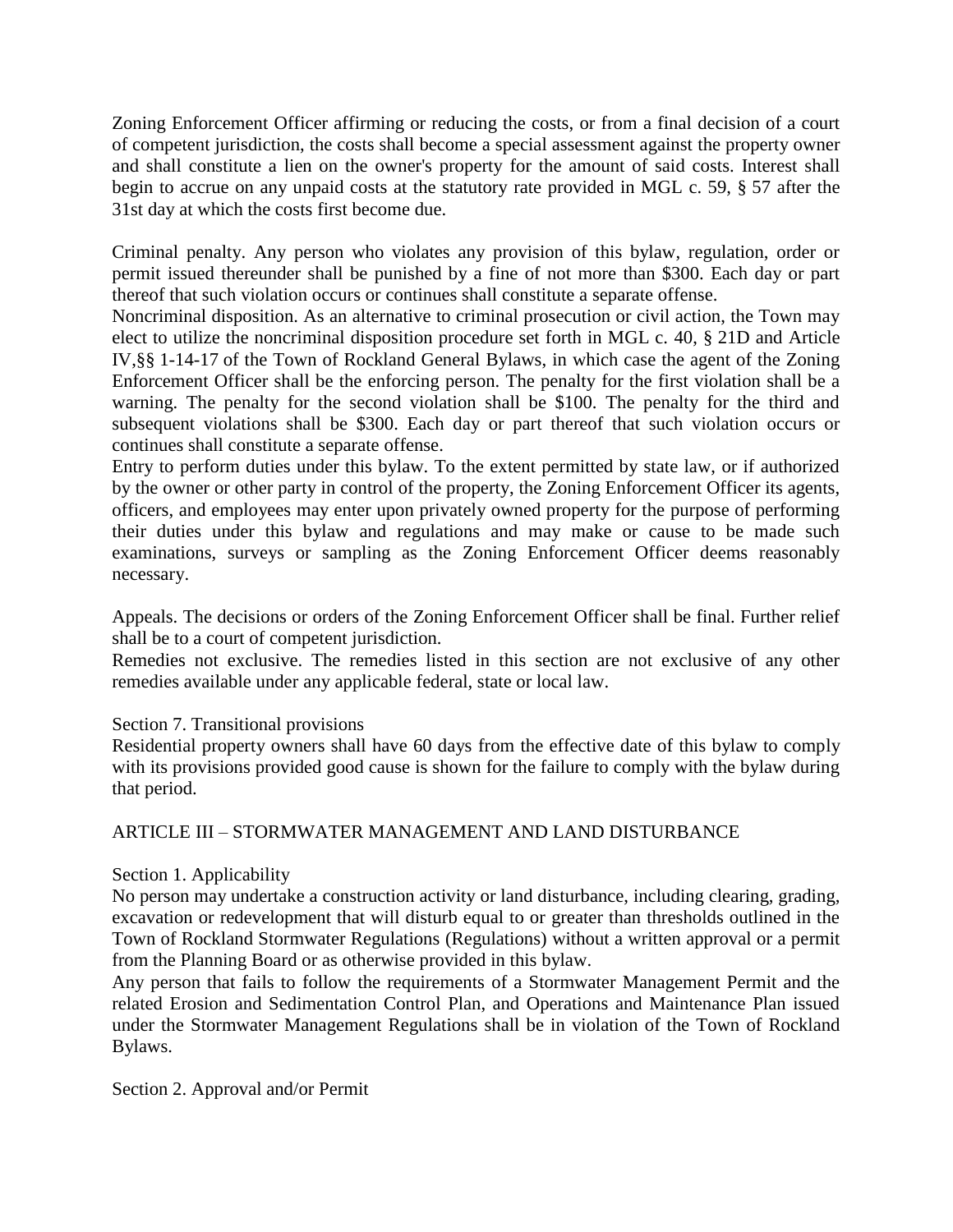An applicant seeking an approval and/or permit shall file an appropriate application with the Planning Board in a form and containing information as specified in this bylaw and in regulations adopted by the Planning Board. Approval or permit must be obtained prior to the commencement of land disturbing or redevelopment activity based on thresholds described in the Stormwater Regulations.

### Section 3. Entry

Filing an application for an approval or permit grants the Planning Board and its employees or agent's permission to enter the site to verify the information in the application and to inspect for compliance with approval or permit conditions.

#### Section 4. Inspection and Site Supervision

The Planning Board or its designated agent shall make inspections as outlined in the Regulations to verify and document compliance the Stormwater Management Permit.

Section 5. Compliance with the provisions of EPAs General Permit for MS4s in Massachusetts

This Bylaw shall be implemented in accordance with the requirements of EPAs most recent General Permit for MS4s in Massachusetts relating to illicit connections and discharges, construction site runoff, and post-construction stormwater management. The Planning Board shall include these requirements in any Regulations that it issues. The Planning Board may establish additional requirements by Regulation to the further the purposes and objectives of this Bylaw so long as they are not less stringent than those in the MS4 General Permit for Massachusetts.

### Section 6. Surety

The Planning Board may require the applicant to post before the start of land disturbance or construction activity, a surety bond, irrevocable letter of credit, cash, or other acceptable security. The form of the bond shall be approved by the Planning Board and be in an amount deemed sufficient by the Planning Board to ensure that the work will be completed in accordance with the permit. If the project is phased, the Planning Board may release part of the bond as each phase is completed in compliance with the permit.

#### Section 7. Final Reports

Upon completion of the work, the applicant shall submit a report (including certified as-built construction plans) from a Professional Engineer (P.E.), surveyor, or Certified Professional in Erosion and Sedimentation Control (CPESC), certifying that all erosion and sedimentation control devices, and approved changes and modifications, have been completed in accordance with the conditions of the approved Erosion and Sediment Control Plan and Stormwater Management plan. Any discrepancies shall be noted in the cover letter.

#### Section 8. Enforcement

The Planning Board or its authorized agent shall enforce this bylaw, and any associated regulations, orders, violation notices, and enforcement orders and may pursue all civil and criminal remedies for such violations.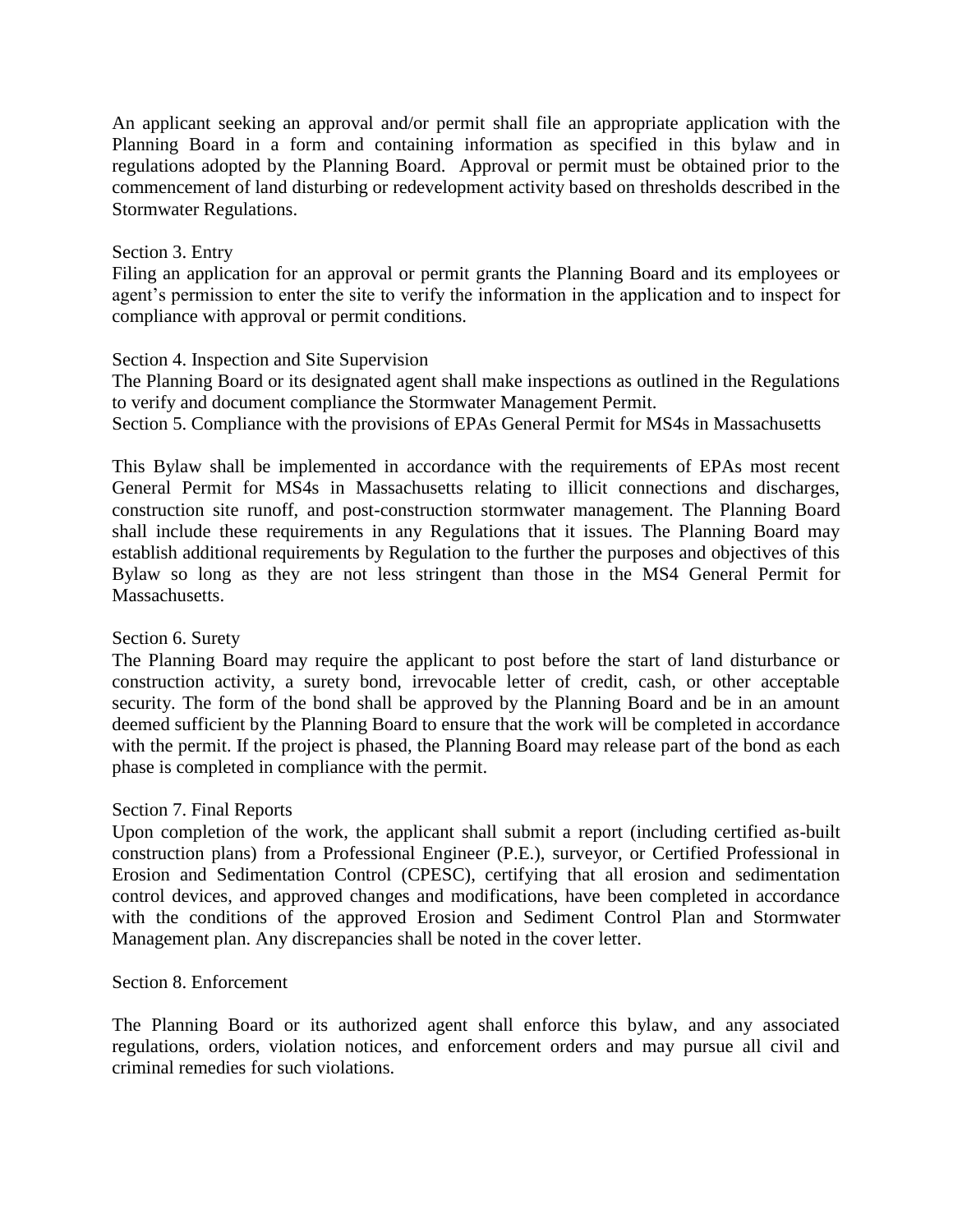Civil relief. If a person violates the provisions of this bylaw, or any associated regulations, permit, notice, or order issued thereunder, the Planning Board may seek injunctive relief in a court of competent jurisdiction restraining the person from activities which would create further violations or compelling the person to perform abatement or remediation of the violation.

Orders. If the Planning Board determines that a person's failure to follow the requirements of a Stormwater Management Permit and the related Erosion and Sedimentation Control Plan, or Operations and Maintenance Plan then the Authority may issue a written order to the person to remediate the adverse impact, which may include:

A requirement to cease and desist from the land-disturbing activity until there is compliance with the bylaw and provisions of the Stormwater Management Permit

Maintenance, installation or performance of additional erosion and sediment control measures; Monitoring, analyses, and reporting

Remediation of erosion and sedimentation resulting directly or indirectly from the landdisturbing activity.

A requirement to eliminate discharges, directly or indirectly, into a watercourse or into the waters of the Commonwealth.

If the Planning Board determines that abatement or remediation of pollutant is required, the order shall set forth a deadline for completion of the abatement or remediation. Said order shall further advise that, should the violator or property owner fail to abate or perform remediation within the specified deadline, the town may, at its option, undertake such work, and expenses thereof shall be charged to the violator or property owner. Within thirty (30) days after completing all measures necessary to abate the violation or to perform remediation, the violator and the property owner will be notified of the costs incurred by the town, including administrative costs. The violator or property owner may file a written protest objecting to the amount or basis of costs with the Planning Board within thirty (30) days of receipt of the notification of the costs incurred. If the amount due is not received by the expiration of the time in which to file a protest or within thirty (30) days following a decision of the Planning Board affirming or reducing the costs, or from a final decision of a court of competent jurisdiction, the cost shall become a special assessment against the property owner of said costs. Interest shall begin to accrue on any unpaid costs at the statutory rate provided in G.L. Chapter 59, s 57 after the thirtieth (30) day at which the costs first become due.

Criminal and Civil Penalties. Any person who violates any provision of this bylaw, valid regulation, or the terms or conditions in any permit or order prescribed or issued there under, shall be subject to a fine not to exceed three hundred dollars (\$300.00) for each day such violation occurs or continues or subject to a civil penalty, which may be assessed in an action brought on behalf of the town in any court of competent jurisdiction.

Noncriminal disposition. As an alternative to criminal prosecution or civil action, the Town may elect to utilize the noncriminal disposition procedure set forth in MGL c. 40, § 21D and Chapter 1, § 1-4 of the Town of Rockland General Bylaws, in which case the agent of the Planning Board shall be the enforcing person. The penalty for the first violation shall be a warning. The penalty for the second violation shall be \$100. The penalty for the third and subsequent violations shall be \$300. Each day or part thereof that such violation occurs or continues shall constitute a separate offense.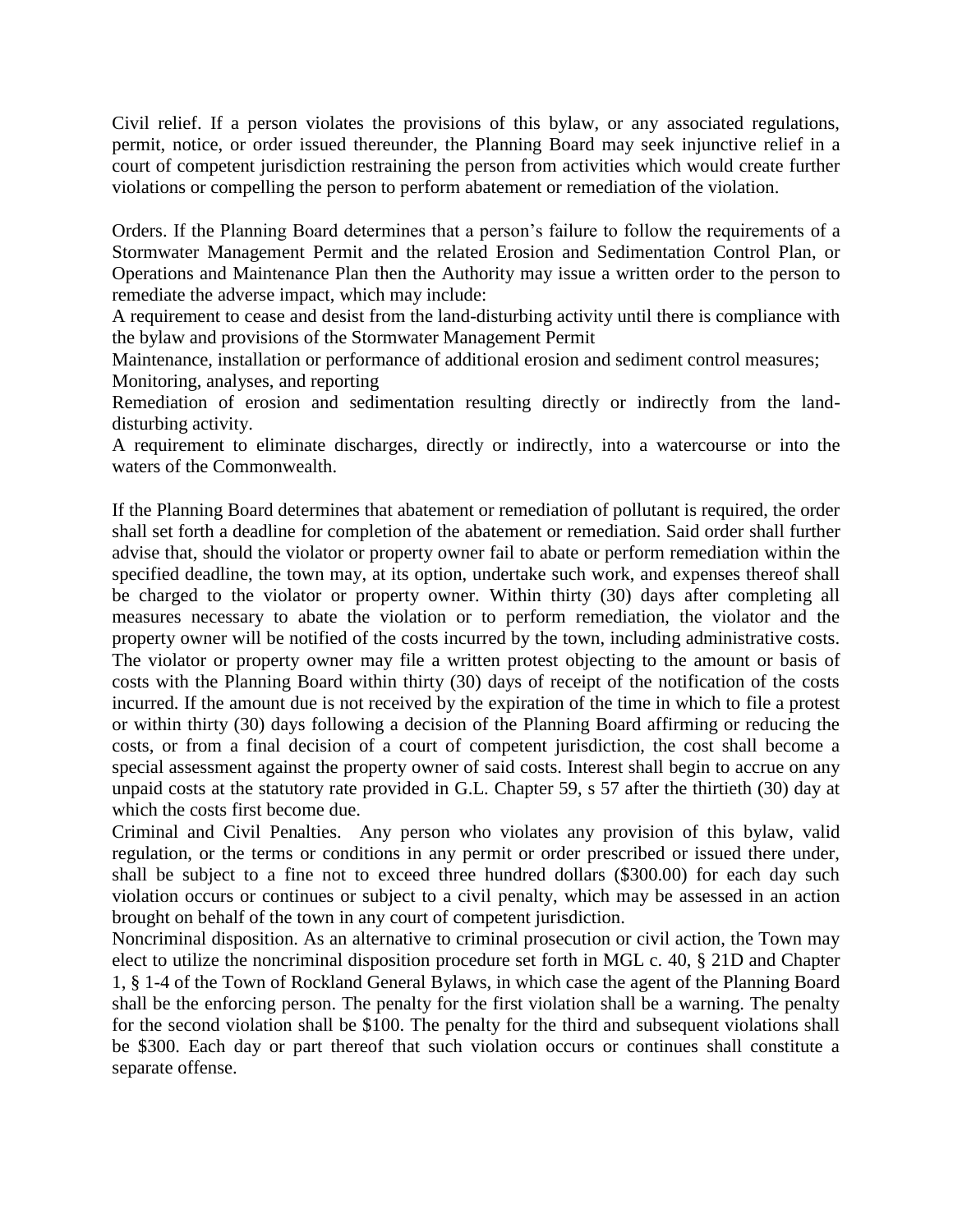Entry to perform duties under this bylaw. To the extent permitted by state law, or if authorized by the owner or other party in control of the property, the Planning Board, its agents, officers, and employees may enter upon privately owned property for the purpose of performing their duties under this bylaw and regulations and may make or cause to be made such examinations, surveys or sampling as the Planning Board deems reasonably necessary.

Appeals. The decisions or orders of the Planning Board shall be final. Further relief shall be to a court of competent jurisdiction.

Remedies Not Exclusive. The remedies listed in this bylaw are not exclusive of any other remedies available under any applicable federal, state or local law.

Board of Selectmen Finance Committee Recommended Deferring to the Planning Board

### **ARTICLE 64**

This article was *withdrawn* before Town Meeting

#### **ARTICLE 65**

The Town voted unanimously to amend Article II §415-2 of the Rockland General Code Zoning By-laws entitled "Definitions", by adding the following new definition in the appropriate alphabetical order to the existing bylaw definitions:

MARIJUANA ESTABLISHMENT: A marijuana establishment shall include all types of marijuana establishments as defined in Mass. Gen. L. c. 94G , exclusive of facilities that are licensed for medically prescribed purposes, to include marijuana cultivators, marijuana testing facilities, marijuana product manufacturers, marijuana retailers or any other type of licensed marijuana-related businesses.

Board of Selectmen Finance Committee Recommended Deferring to the Planning Board Planning Board Recommended passing at Town Meeting with a vote of 4 to 1

#### **ARTICLE 66**

The Town unanimously voted to amend Article IV §415-19 of the Rockland General Code Zoning By-laws entitled H-1 Industrial Park-Hotel District, by adding a new paragraph D. Uses requiring special permit from Planning Board, as follows:

D. Uses requiring special permit from Planning Board. Marijuana establishment pursuant to §415-38.5.

Board of Selectmen Finance Committee Recommended Deferring to the Planning Board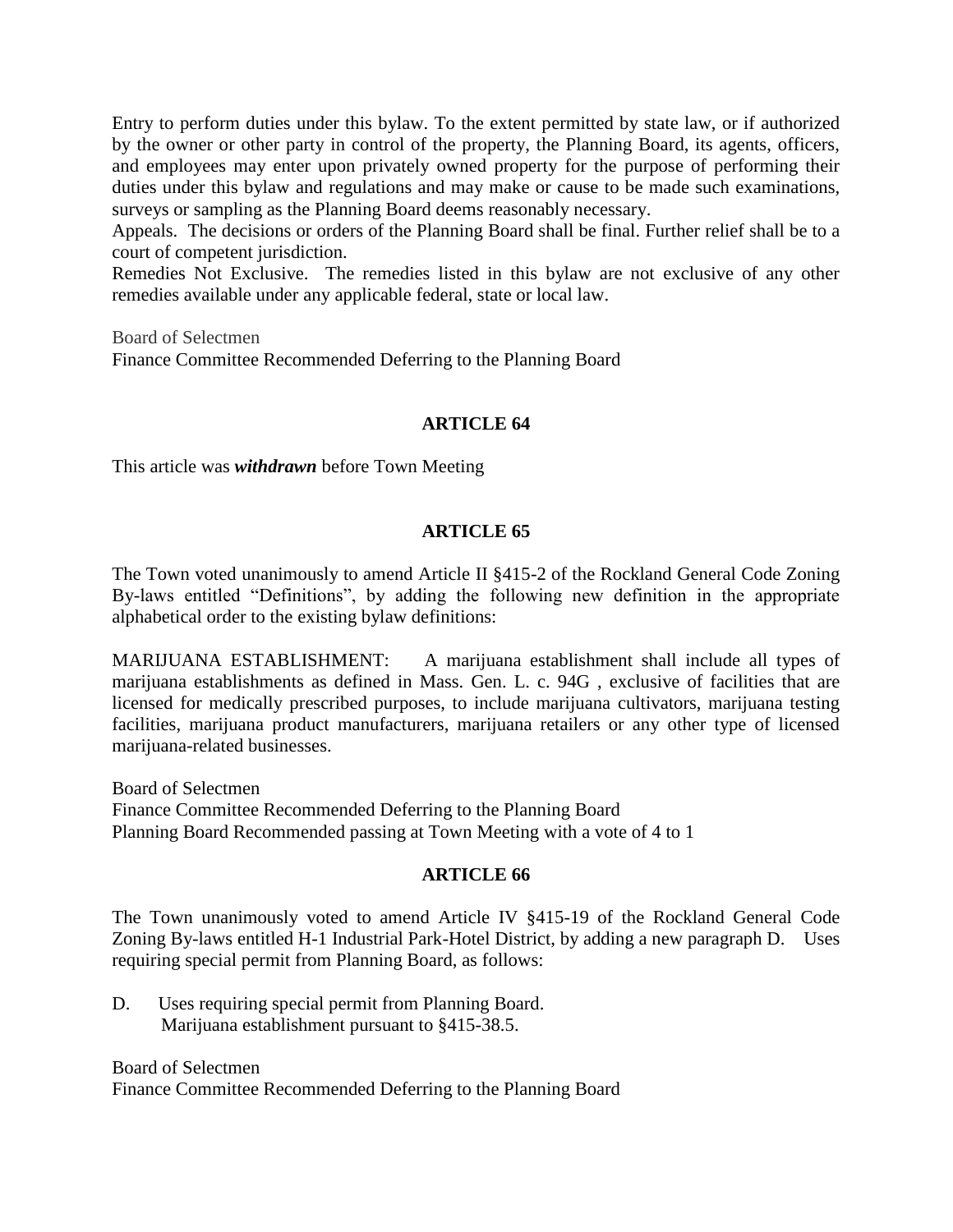Planning Board Recommended at Town Meeting after a vote of 3 to 2

## **ARTICLE 67**

The Town unanimously voted to amend Article V of the Rockland General Code Zoning Bylaws entitled "Building, Lot and General District Regulations", by adding the following new section §415-38.5, Marijuana Establishment, as follows:

415-38.5 Marijuana Establishment

Purpose:

To provide for the placement of marijuana establishments in appropriate places under conditions in accordance with the provisions of Massachusetts General Law Chapter 94G and in compliance with any state regulations issued thereunder.

To minimize the adverse impacts of marijuana establishments on adjacent properties, residential neighborhoods, schools, other places where children congregate and other sensitive land uses.

To regulate the siting, design, placement, security, safety, monitoring, modification and discontinuance of marijuana establishments.

Applicability:

Marijuana establishments shall not be established except in compliance with the provisions of §415-19.D. and this §415-38.5.

Nothing in this section shall be construed to supersede federal or state laws governing the sale and distribution of narcotic drugs.

If any provision of this section or the application of any such provision to any person or circumstances shall be held invalid, the remainder of this section, to the extent it can be given effect, or the application of those provisions to persons or circumstances other than those held invalid, shall not be affected thereby, and to this end the provisions of this section are severable.

General Requirements

All marijuana establishments shall be contained within a secure building or structure.

The hours of operation of marijuana establishments shall be set by the Planning Board.

No marijuana establishments shall be located within 300 feet of a property boundary line of any lot in use as a private or public school, college, licensed day-care facility, library, park, playground, recreational or athletic fields or facility or similar place where children typically congregate. The distance shall be measured in a straight line from nearest exterior wall of the marijuana establishment/facility or accessory structure associated with said use to the nearest property boundary line of any property in use as a private or public school, college, licensed daycare facility, library, park, playground, \* *residential neighborhood*, recreational or athletic fields or facility or similar place where children typically congregate.

No smoking, burning or consumption of any product containing marijuana or marijuana-related products shall be permitted on the premises.

Marijuana establishments shall not be located inside a building containing residential units, including transient housing such as motels and dormitories, or inside a movable or mobile structure such as a car, van, truck, trailer cargo container.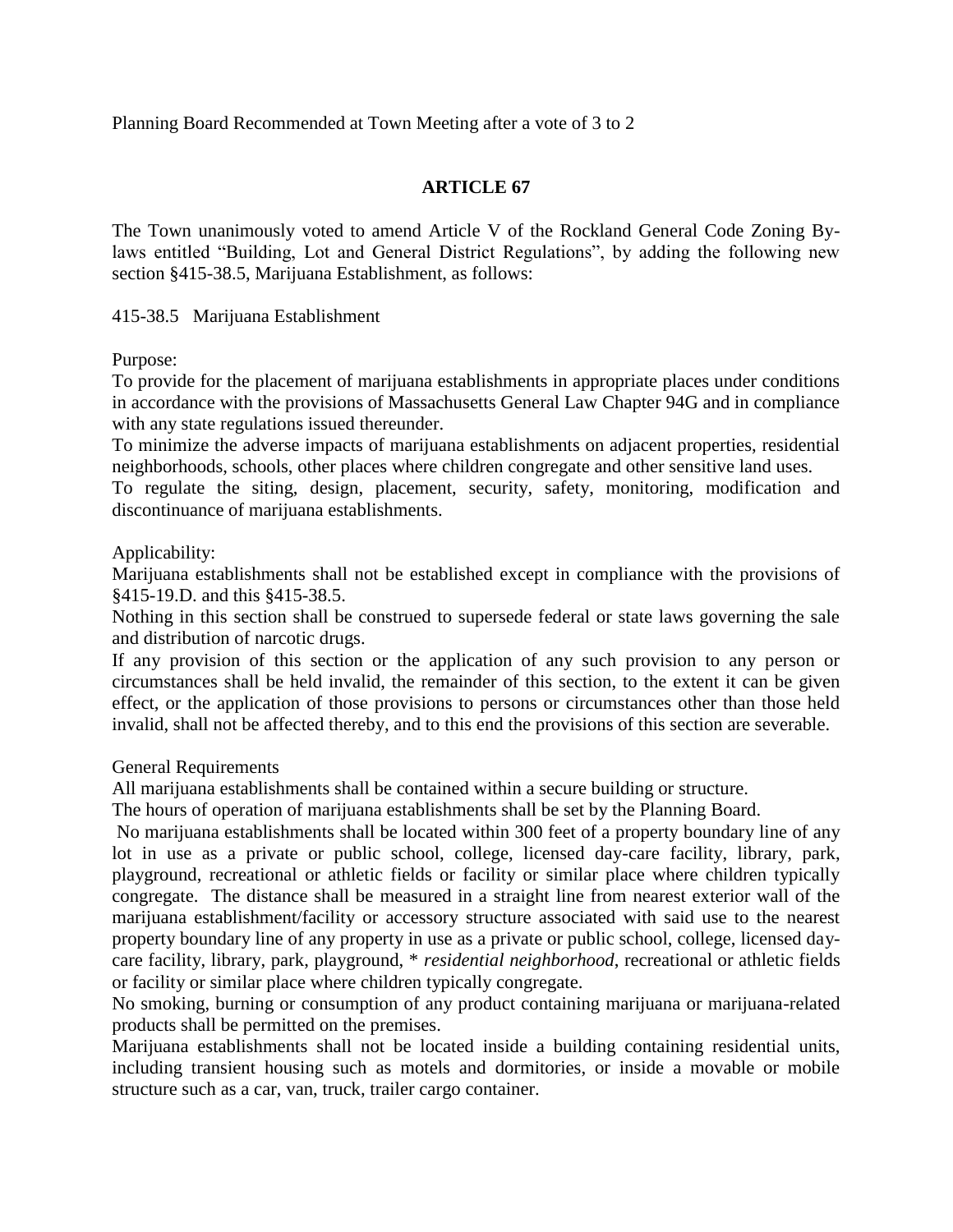Marijuana establishments shall not have drive-thru service.

No signage shall be permitted that contain designs or symbols that depict or display in any way marijuana products, equipment or plants, or other similar materials.

No outside displays or storage of marijuana, related supplies or promotional materials are allowed.

All marijuana establishments shall be ventilated in such a manner that no;

pesticides, insecticides, or other chemicals or products used in cultivation or processing are dispersed into the outside atmosphere.

Odor from marijuana cannot be detected by a person with a normal sense of smell at the exterior of the building.

Special Permit Requirements

A marijuana establishment shall only be allowed by special permit from the Planning Board in accordance with Mass. Gen. L. c. 40A, section 9, these Zoning Bylaws, including §415-89, and subject to the following regulations, requirements and conditions.

No special permit shall be issued without a site plan approval by the Planning Board pursuant to Article VIII, §§415-58 and 415-89. At a minimum said site plan shall meet all dimensional, parking, landscaping and signage requirements.

Any applicant for a special permit shall have first executed a so-called "host community agreement" with the town governing the responsibilities of the town and the marijuana establishment and may include a community impact fee of up to 3% of gross sales to be paid to the town.

The special permit shall limit marijuana establishments to one or more of the following uses:

Marijuana retailer

Marijuana product manufacturer

Marijuana transportation or distribution facility as conditioned by the Planning Board with review by the Police Department.

Marijuana Cultivator \*

In addition an application for a marijuana establishment shall include the following:

Name and address with contact phone number and email of owner/applicant of the facility.

Copies of all approved required licenses and permits (to said same owner of the facility) by the Commonwealth of Massachusetts Cannabis Control Commission and any of its other agencies for the facility.

Evidence of the applicant's right to use the site as a marijuana establishment by means of a purchase and sales agreement, deed, owner's authorization or lease.

Proposed security measures for the non-medical marijuana establishments including; lighting, fencing, gates, alarms, surveillance cameras etc., to ensure the safety of persons and products from theft.

A letter from the Rockland Police Chief, or designee, acknowledging review and approval of the recreational marijuana retailer facility and its security is required. To extent allowed by law, all such documents submitted by the applicant to the Rockland Police Chief shall be confidential.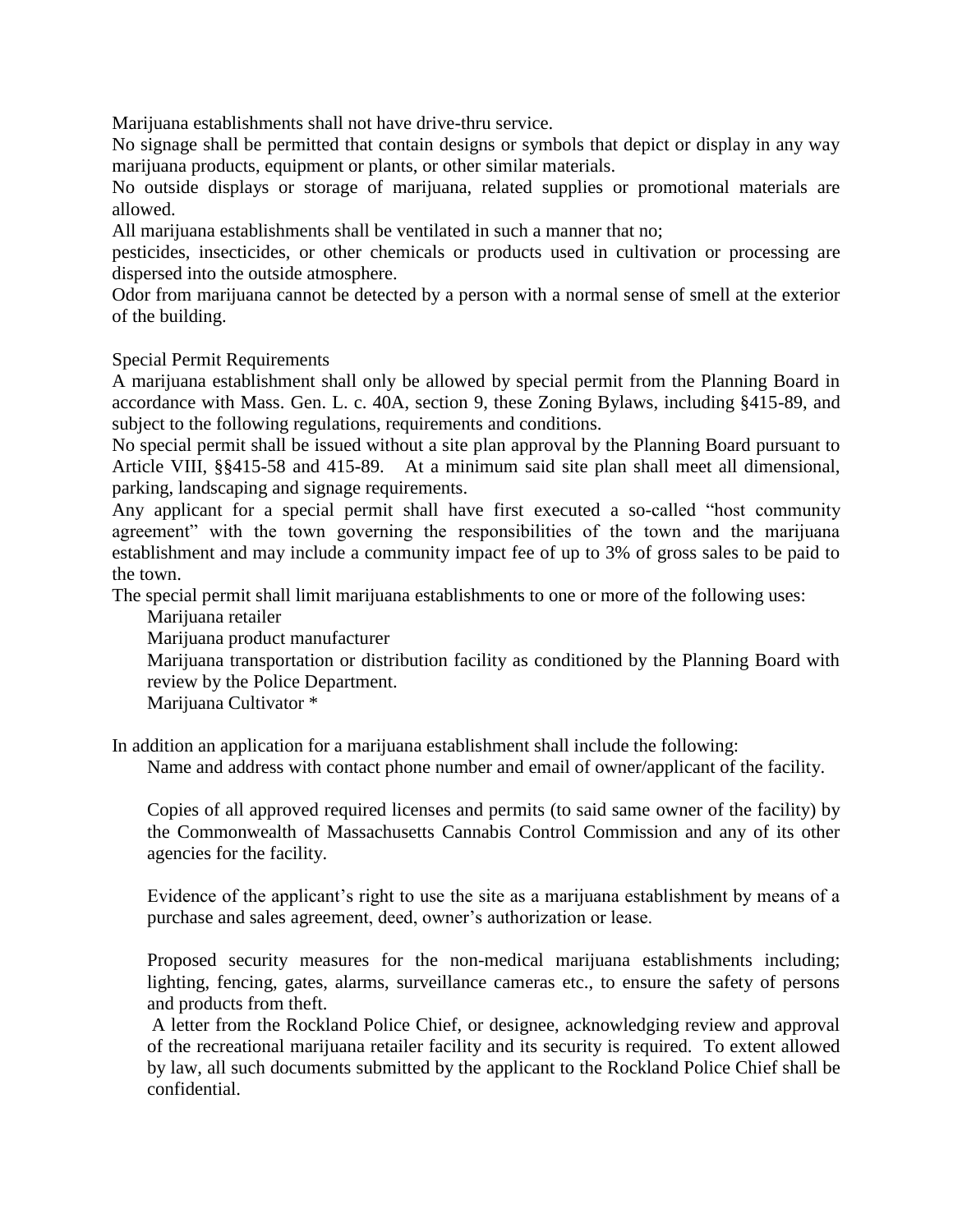All application requirements for Site Plan approval a specified in §§415-58 and 415-59 unless waived by the Planning Board.

Provide the police department with the names, phone numbers and email addresses of all management staff and keyholders to whom one can provide notice if there are operating problems associated with the establishment and update that list whenever there is any change in management staff or keyholders.

#### Findings

The Planning Board shall not issue a Special Permit to/for a medical marijuana establishment unless it finds the following:

The establishment is designed to minimize any adverse impacts on abutters and other parties of interest, as defined in Mass. Gen. L. c. 40A, section 11.

The establishment demonstrates that it will meet all the permitting requirements of all applicable agencies within the Commonwealth of Massachusetts and will comply with all applicable state and local laws and regulations.

The applicant has satisfied all of the conditions, findings and requirements set forth herein.

### Transfer of Special Permit

A special permit granted under this section shall have a term limited to the duration of the applicant's ownership of the marijuana establishment. A special permit may be transferred only by the approval of the Planning Board after a public hearing and supported by all updated information required herein.

### Abandonment or Discontinuance of Use

A special permit shall lapse if not exercised within one year of issuance. A marijuana establishment shall be required to remove all materials, plants, equipment and other paraphernalia within three months of ceasing operations.

### BOARD OF SELECTMEN

Finance Committee Recommend Deferring to the Planning Board Planning Board Recommended passing after a vote of 4 to 1 Amended from the floor

### **ARTICLE 68**

The Town unanimously voted to adopt the provisions of MGL Chapter 64N, Section 3, or any other enabling authority, to impose a local sales tax upon the sale or transfer of marijuana or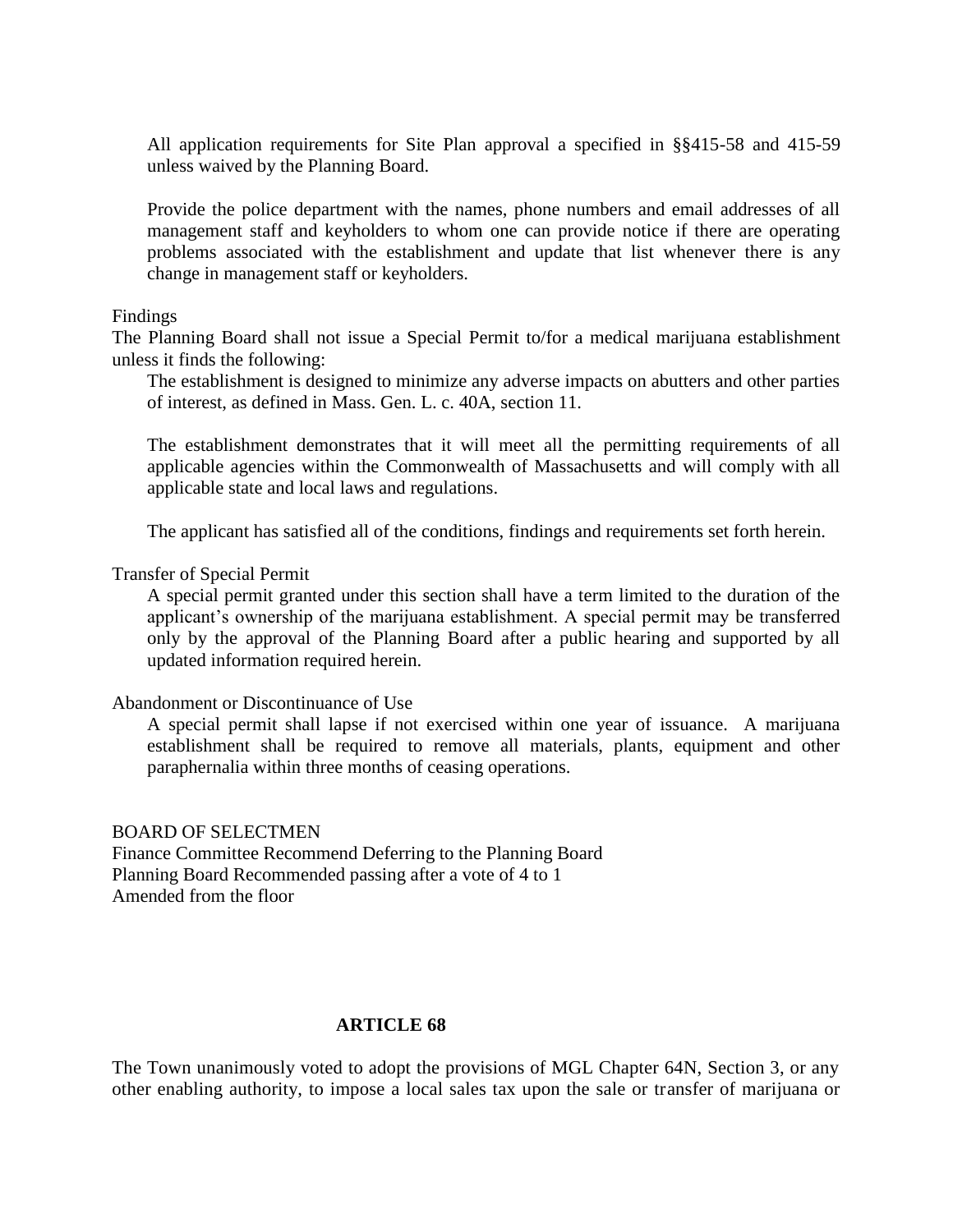marijuana products by a marijuana establishment operating within the Town to anyone other than a marijuana establishment at the rate of 3 percent of the total sales price received by the marijuana establishment as a consideration for the sale of marijuana or marijuana products, or at any higher rate as authorized by law,

*EXPLANATION: This article will authorize the Town to impose a sales tax upon the sale of marijuana or marijuana products should any marijuana retailer obtain permits and approvals to operate in the town now or in the future.* 

Board of Selectmen Finance Committee Recommended Deferring to the Planning Board Planning Board deferred to the Board of Selectmen Board of Selectmen Recommended to Vote for Passage of the Article at Town Meeting

### **ARTICLE 69**

The Town unanimously voted to amend Article II, §415-2 of the Rockland General Code Zoning By-laws entitled "Definitions", by adding the following new definition in the appropriate alphabetical order to the existing bylaw definitions:

Accessory apartment: An independent living unit containing a kitchen, bathroom, living area and independent means of egress, built into or attached to an existing single-family dwelling (referred to herein as the "principal dwelling").

Board of Selectmen

Finance Committee Recommended Deferring to the Planning Board Planning Board Unanimously Voted to Recommended Passage of the Article at Town Meeting

### **ARTICLE 70**

The Town unanimously voted to amend Article V, §415-32 of the Rockland General Code Zoning By-laws entitled "Accessory apartment within single family dwelling", as follows:

1.By adding the new language in italics and underlined and deleting the existing language that is shown with a strikethrough in the first paragraph of said section as follows:

The Zoning Board of Appeals may authorize an accessory apartment within a single family *residence* by Special Permit in *the R-1 Residence District* and business districts provided that the Board finds the following criteria have been met.

2.By adding a new section §415-32.M., entitled "Conditions on Accessory apartments permitted by right" as follows:

M. Accessory apartments permitted by right in the R-2 Residence District, R-3 Residence District, and R-4 Residence District shall be subject to and conditioned upon the following: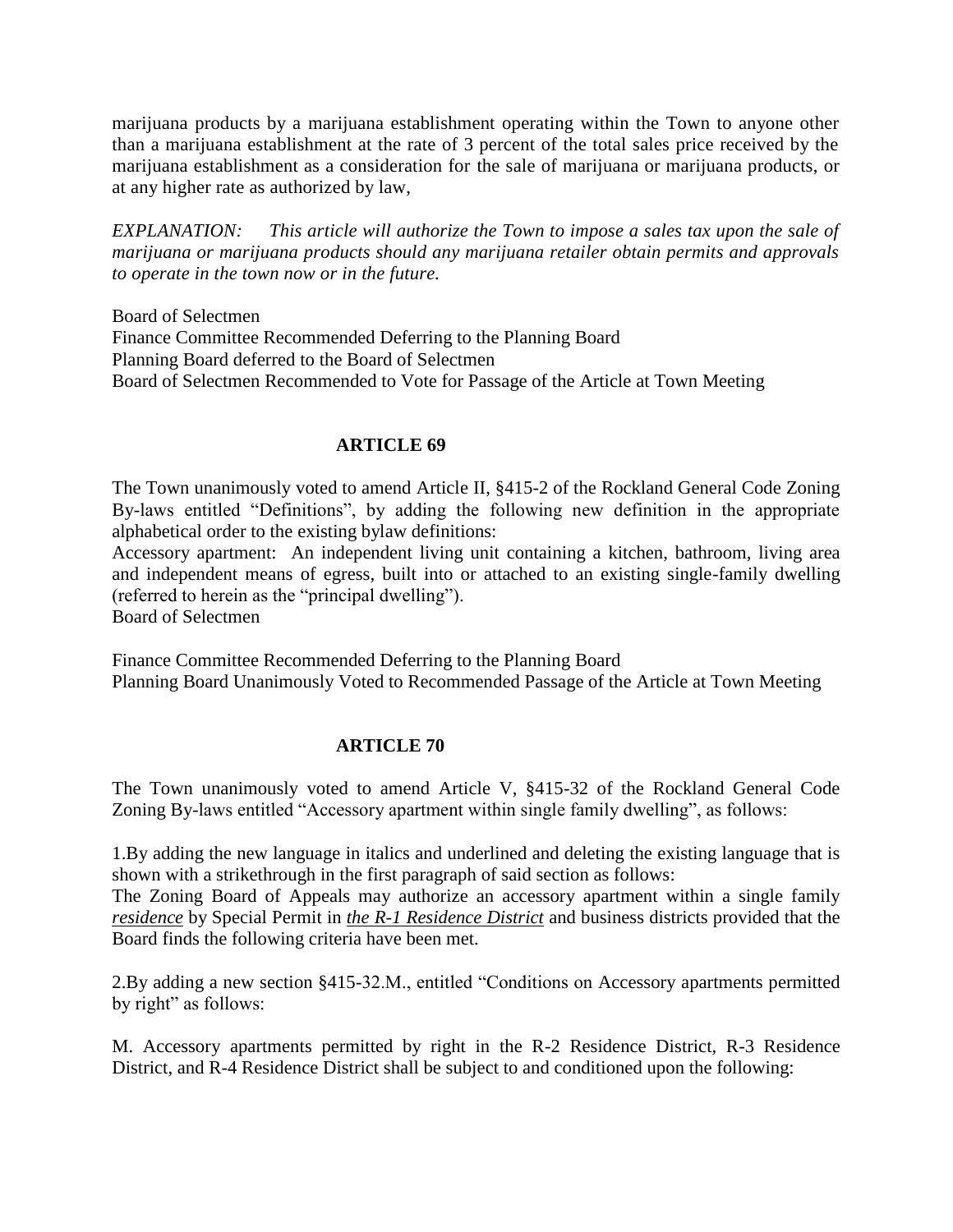Adherence to the provisions of the existing §§415-32 C., D., E., G., and the provisions of the first sentence of §415-32.F. and H.

Any increase in the size of the main dwelling unit shall meet all yard set back requirements of this Bylaw.

The right to maintain an accessory apartment by right shall terminate upon any of the following events: (a) sale of the premises; (b) residence in the accessory apartment by a person not permitted under §415-32.H excepting a person caring for the owner or occupant as a nurse, nurse's aide or other health care worker or caretaker may also occupy the accessory apartment; and, (c) residence by a border or lodger in either the main house or accessory apartment.

No later than January  $31<sup>st</sup>$  of every year that there is an accessory apartment, the owner/applicant shall provide to the Building Inspector the names of the tenant(s) of the accessory apartment, certify as to compliance with the conditions hereof and that the owner/applicant occupies the main dwelling, and pay a fee for inspection and processing of said certification. A form for this certification shall be obtained at the office of the Building Inspector. Failure to file the annual certification shall be a violation of this Bylaw and shall subject the owner to fine and enforcement action.

The Building Inspector shall have the right to conduct an inspection in connection with the annual renewal and certification connected with the accessory apartment. Failure to allow an inspection shall result in a loss of the right to maintain the accessory apartment.

Board of Selectmen Finance Committee Recommended Deferring to the Planning Board Planning Board Voted Unanimously to Recommend Passage of this Article at Town Meeting

### **ARTICLE 71**

The Town unanimously voted to amend Article IV of the Rockland General Code Zoning Bylaws entitled "Permitted Uses", by amending §§415-8, 415-9, 415-10 and §415-11, as follows: 1.Amend §415-9 entitled "R-2 Residential Zoning District" subsection B. by adding a new Accessory use: (3) Accessory apartment subject to the provisions of §415-32.M.

2.Amend §415-10 entitled "R-3 Residential Zoning District" subsection B. by adding a new Accessory use: (3) Accessory apartment subject to the provisions of §415-32.M.

3.Amend § 415-11 entitled "R-4 Residential Zoning District" subsection B. by adding a new Accessory use: (3) Accessory apartment subject to the provisions of §415-32.M. Board of Selectmen

Finance Committee Recommend Deferring to the Planning Board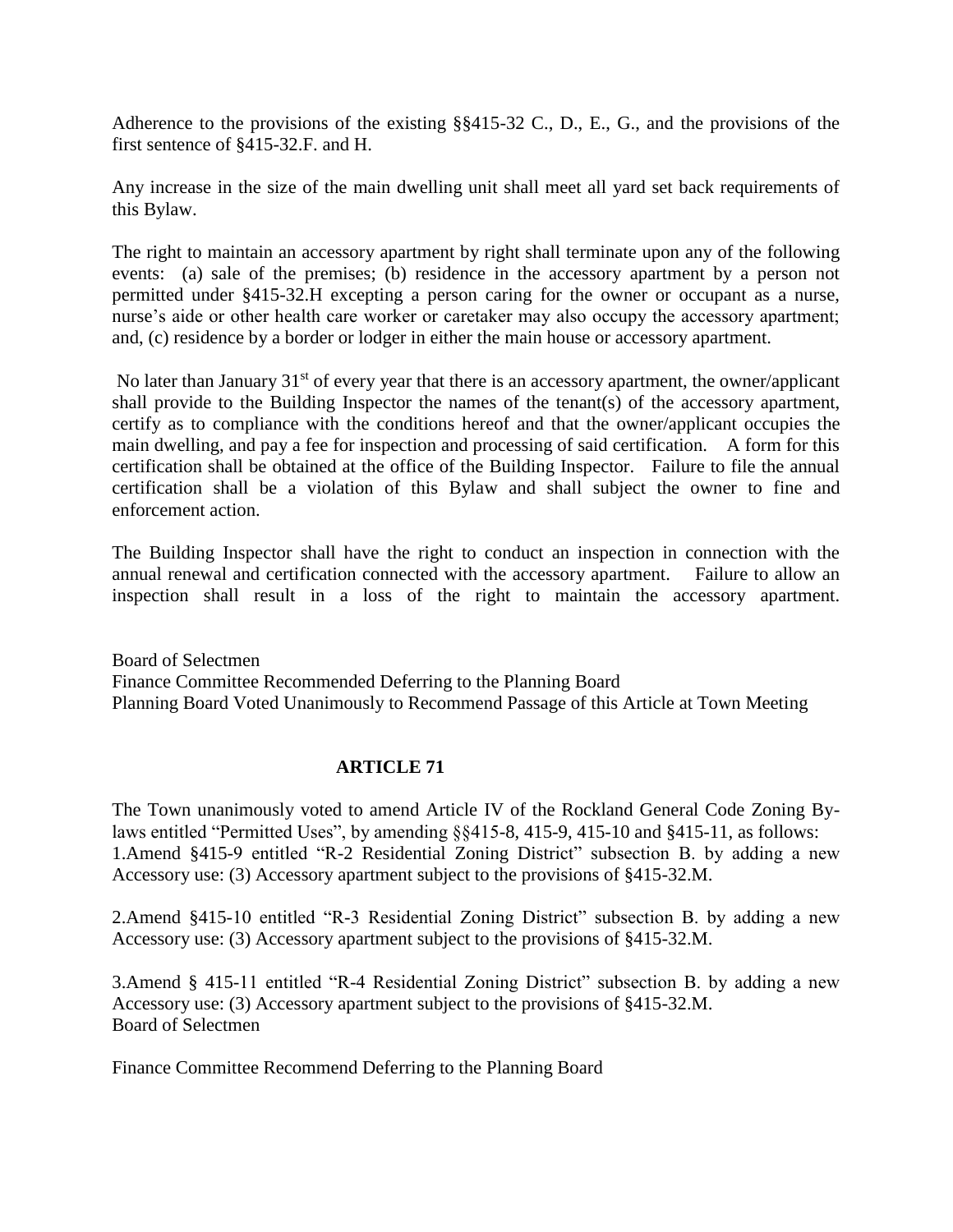Planning Board Voted Unanimously to Recommend Passage of this article at Town Meeting at Town Meeting

### **ARTICLE 72**

The Town unanimously voted to amend the Town of Rockland Zoning Map, as shown on a plan on file with the Town Clerk by including Howard Street Lot40-050 as shown on a Map on file with the Town Clerk into the "Downtown Rockland Revitalization Overlay District (DRROD)".

Board of Selectmen Finance Committee Recommend Deferring to the Planning Board Planning Board Voted Unanimously to Recommend Passage of this article at Town Meeting

## **ARTICLE 75**

The Town unanimously voted to accept the gift of land Map 25, Parcel 16,17 and18.

Board of Selectmen Finance Committee Recommend Deferring to the Board of Selectmen The Board of Selectmen Recommended Adopting this Article

## **ARTICLE 76**

The Town unanimously voted to amend Article 18 of the 1999 Annual Town Meeting, by reducing the membership on the Open Space Committee from nine (9) members to a maximum of a seven (7) members.

Open Space Committee Finance Committee Recommend Deferring to the Board of Selectmen The Board of Selectmen Recommended adopting this Article

## **ARTICLE 77**

The Town voted to *PASS OVER* the proposed article to adopt the ByLaw "No land disturbance shall occur within a 25 foot buffer adjacent to the delineated wetland, or take any other action relative thereto? Resident Petition Finance Committee Recommend Deferred to the Planning Board

## **ARTICLE 78**